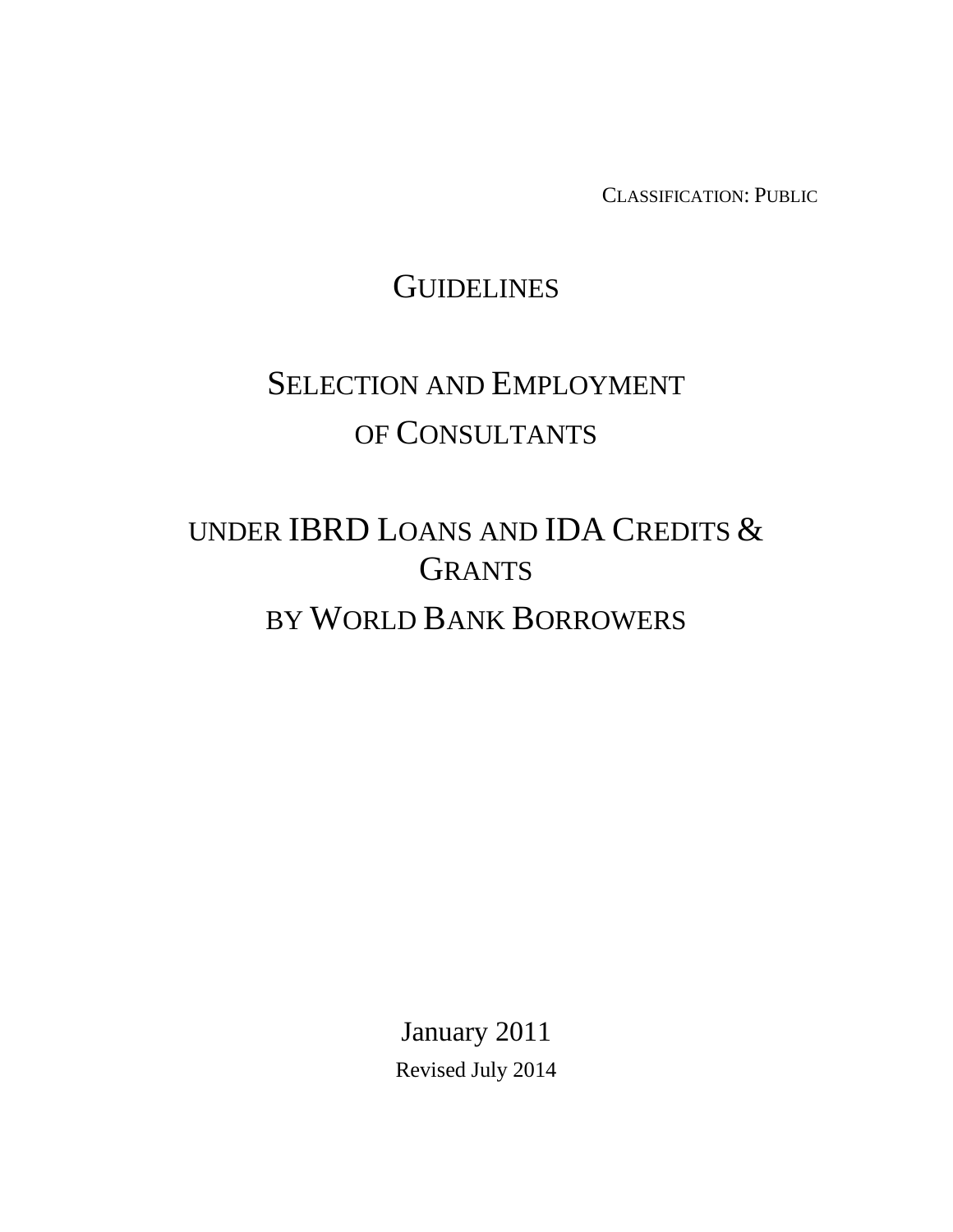July 2014 Revision

Paragraph 3.14 – **Procurement under loans Guaranteed by the Bank** has been revised to include provisions for payment obligations.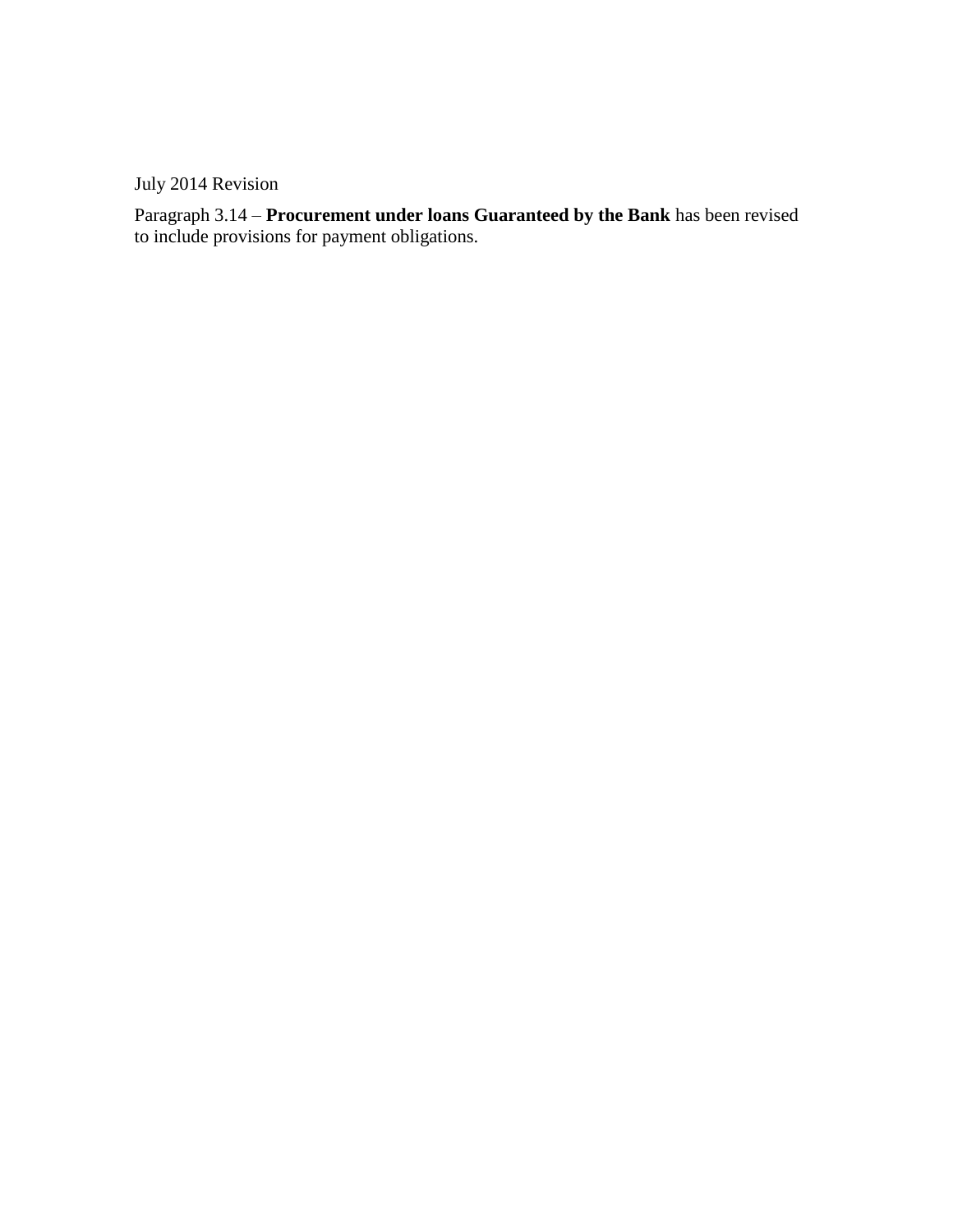| 2.9 Preparation and Issuance of the Request for Proposals (RFP) 16 |  |
|--------------------------------------------------------------------|--|
|                                                                    |  |
|                                                                    |  |
|                                                                    |  |
|                                                                    |  |
|                                                                    |  |
| 2.15 Evaluation of Proposals: Consideration of Quality and Cost 18 |  |
|                                                                    |  |
|                                                                    |  |
|                                                                    |  |
|                                                                    |  |
|                                                                    |  |
|                                                                    |  |
|                                                                    |  |
|                                                                    |  |
|                                                                    |  |
|                                                                    |  |
|                                                                    |  |
|                                                                    |  |
|                                                                    |  |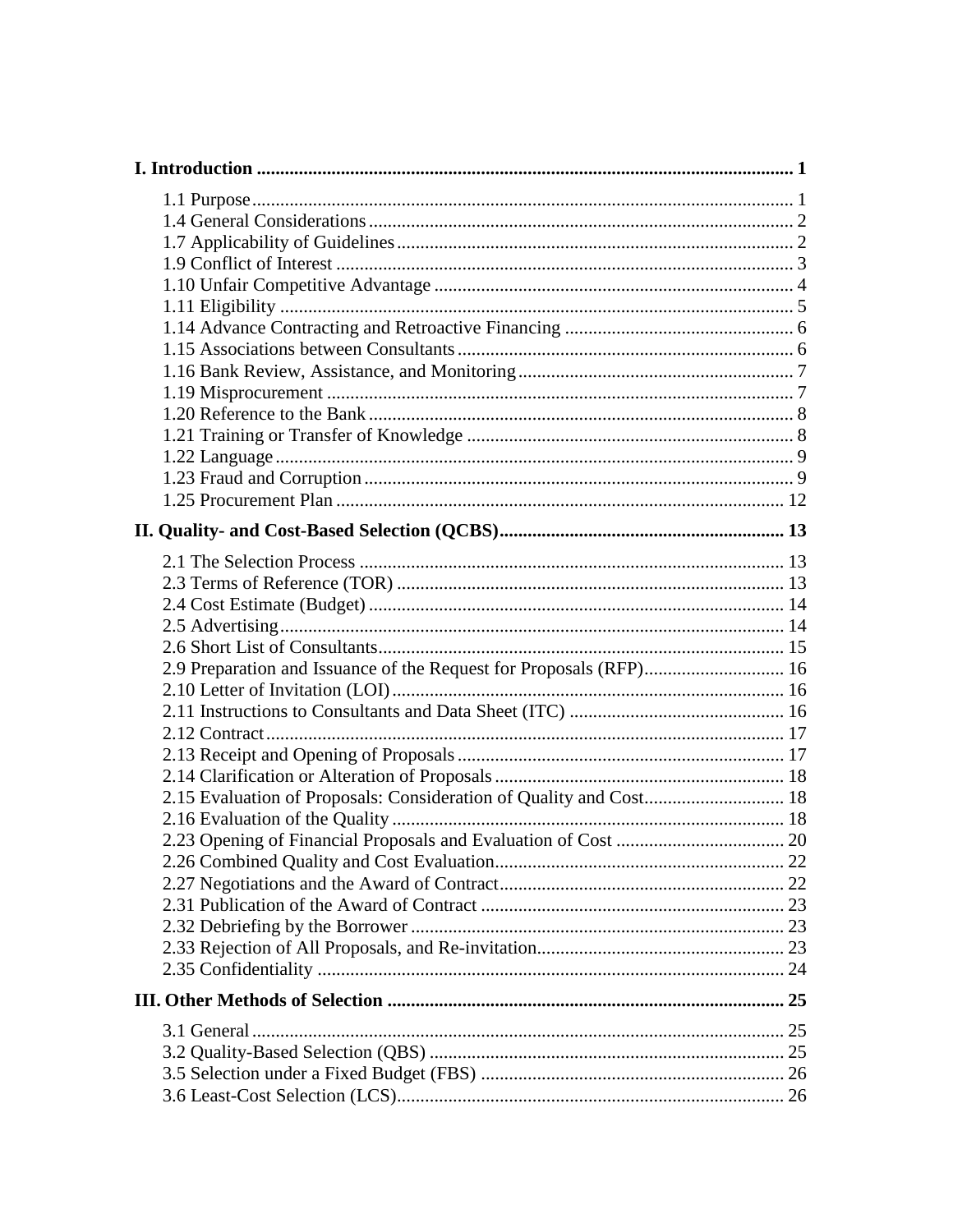| 3.13 Selection of Consultants in Loans to Financial Intermediary |  |
|------------------------------------------------------------------|--|
|                                                                  |  |
| 3.14 Procurement under Loans and Payment Obligations Guaranteed  |  |
|                                                                  |  |
|                                                                  |  |
|                                                                  |  |
|                                                                  |  |
|                                                                  |  |
|                                                                  |  |

# 

| 8. Due Diligence concerning the Bank's Sanctions Policies and Procedures 42 |  |
|-----------------------------------------------------------------------------|--|
| Appendix 2: Instructions to Consultants and Data Sheet (ITC) of the         |  |
|                                                                             |  |
|                                                                             |  |
|                                                                             |  |
|                                                                             |  |
|                                                                             |  |
|                                                                             |  |
|                                                                             |  |
|                                                                             |  |
|                                                                             |  |
|                                                                             |  |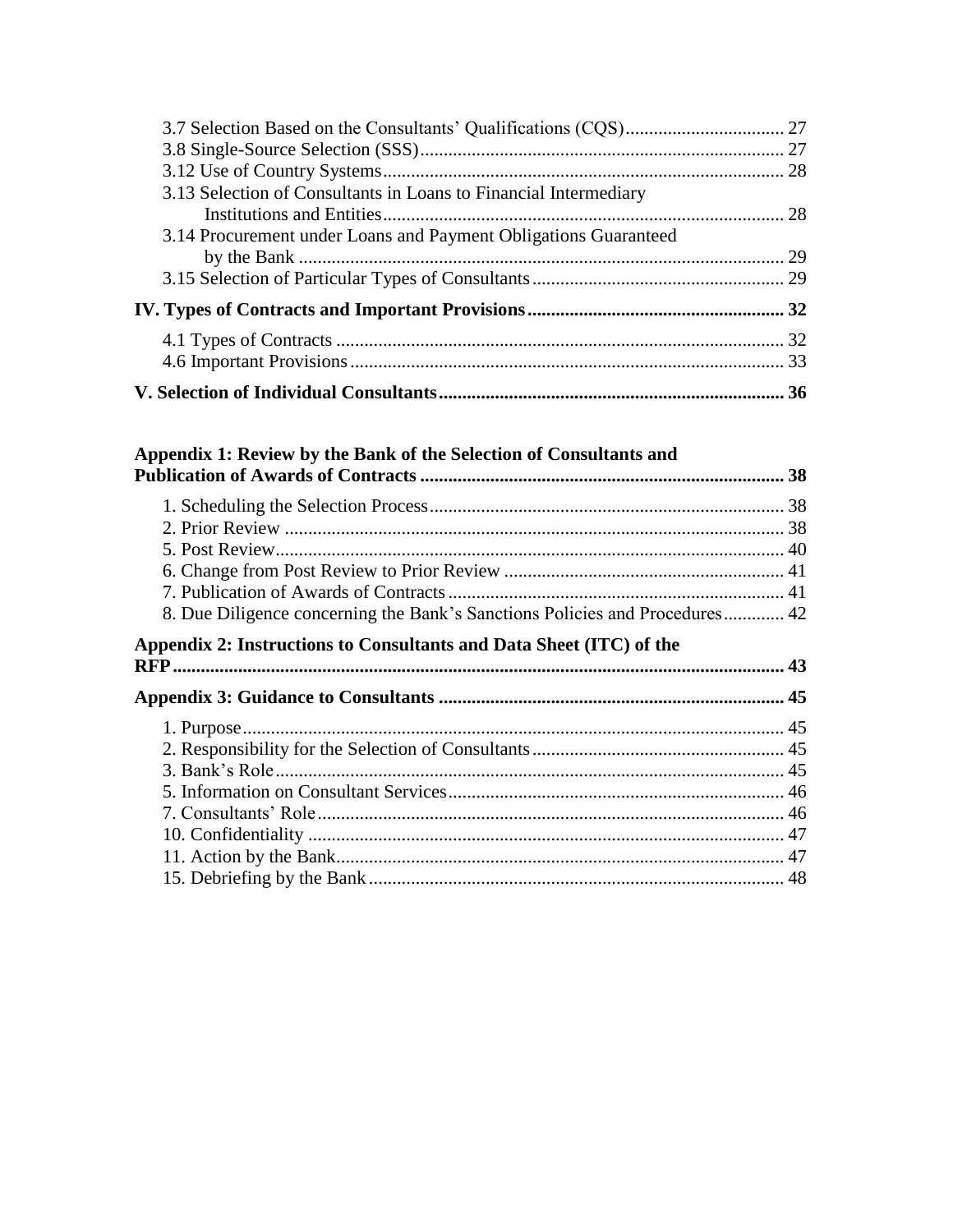### **Acronyms**

| <b>CDD</b>   | <b>Community Driven Development</b>                          |
|--------------|--------------------------------------------------------------|
| <b>CPAR</b>  | <b>Country Procurement Assessment Report</b>                 |
| CQS          | Selection Based on Consultants' Qualifications               |
| EOI          | <b>Expression of Interest</b>                                |
| <b>FBS</b>   | Selection under a Fixed Budget                               |
| <b>FPA</b>   | <b>Fiduciary Principles Accord</b>                           |
| <b>IBRD</b>  | International Bank for Reconstruction and Development (World |
|              | Bank)                                                        |
| <b>ICSID</b> | International Centre for Settlement of Investment Disputes   |
| <b>IDA</b>   | <b>International Development Association</b>                 |
| <b>IDC</b>   | <b>Indefinite Delivery Contract</b>                          |
| <b>IFC</b>   | <b>International Finance Corporation</b>                     |
| <b>INT</b>   | <b>Integrity Vice Presidency</b>                             |
| <b>ITC</b>   | <b>Instructions to Consultants</b>                           |
| <b>LCS</b>   | <b>Least-Cost Selection</b>                                  |
| LOI          | Letter of Invitation                                         |
| <b>MDTF</b>  | Multi Donor Trust Fund                                       |
| <b>MIGA</b>  | Multilateral Investment Guarantee Agency                     |
| <b>MOS</b>   | <b>Monthly Operational Summary</b>                           |
| <b>NGO</b>   | Nongovernmental Organization                                 |
| PAD          | <b>Project Appraisal Document</b>                            |
| <b>PPA</b>   | <b>Project Preparation Advance</b>                           |
| <b>PPR</b>   | <b>Procurement Post Review</b>                               |
| PID          | <b>Project Information Document</b>                          |
| QBS          | <b>Quality-Based Selection</b>                               |
| <b>QCBS</b>  | Quality- and Cost-Based Selection                            |
| <b>REOI</b>  | Request for Expressions of Interest                          |
| <b>RFP</b>   | <b>Request for Proposal</b>                                  |
| <b>SA</b>    | Special Account                                              |
| SSS          | Single-Source Selection                                      |
| <b>SWAp</b>  | Sector Wide Approach                                         |
| <b>TOR</b>   | <b>Terms of Reference</b>                                    |
| <b>UCS</b>   | Use of Country Systems                                       |
| <b>UN</b>    | <b>United Nations</b>                                        |
| <b>UNDB</b>  | <b>United Nations Development Business</b>                   |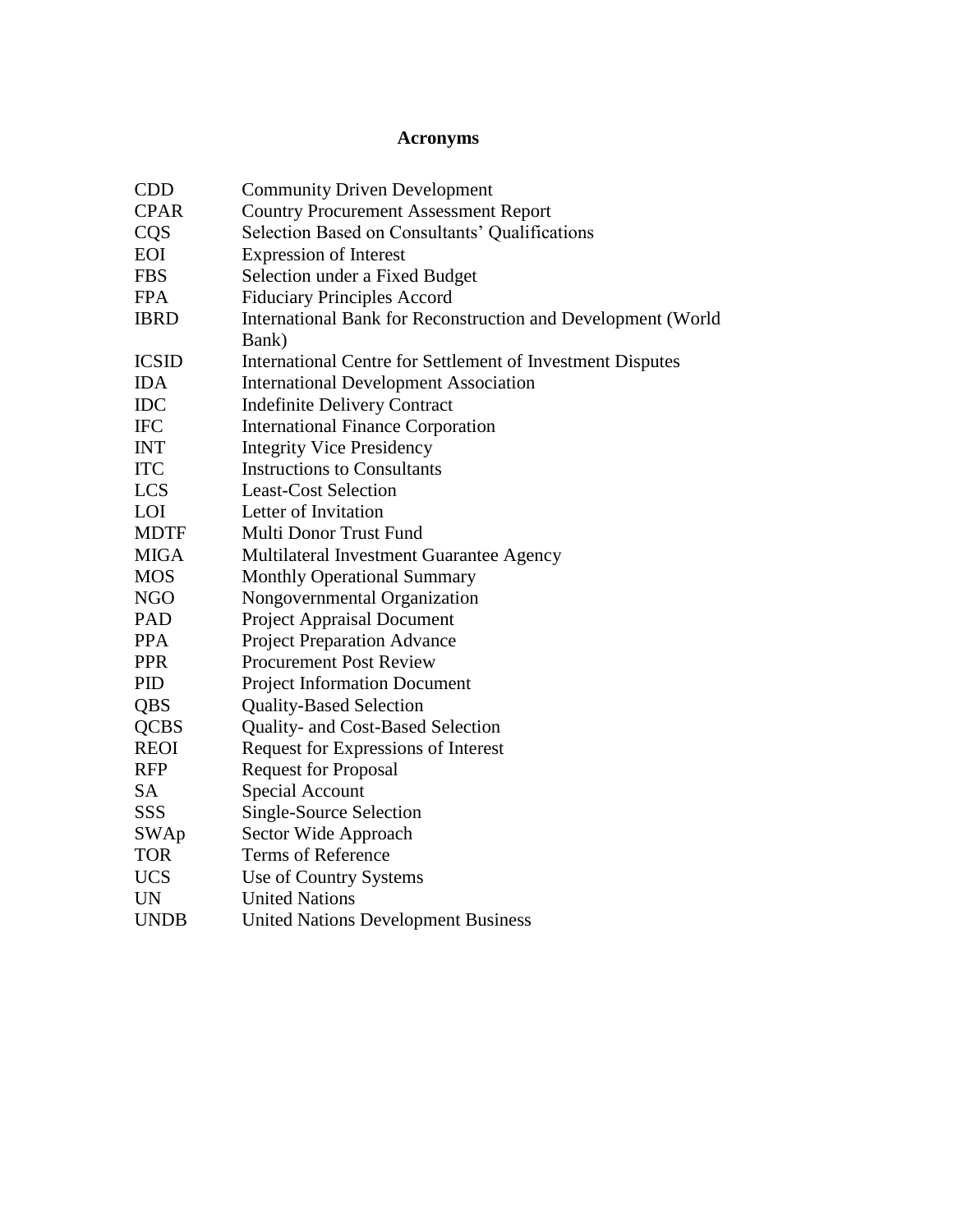#### **I. INTRODUCTION**

#### <span id="page-5-1"></span><span id="page-5-0"></span>**Purpose**

1.1 The purpose of these Guidelines is to define the Bank's policies and procedures for selecting, contracting, and monitoring consultants required for projects that are financed in whole or in part by a loan from the International Bank for Reconstruction and Development (IBRD), a credit or a grant from the International Development Association  $(IDA)$ , a project preparation advance (PPA), a grant from the Bank, or a trust fund<sup>2</sup> administered by the Bank and executed by the recipient.

1.2 The Loan Agreement governs the legal relationships between the Borrower and the Bank, and these Guidelines apply to the selection and employment of consultants for the project as provided in the Loan Agreement. The rights and obligations of the Borrower<sup>3</sup> and the consultant are governed by the specific Request for Proposals  $(RFP)<sup>4</sup>$  issued by the Borrower and by the contract signed by the Borrower with the consultant, and not by these Guidelines or the Loan Agreement. No party other than the parties to the Loan Agreement shall derive any rights therefrom or have any claim to loan proceeds.

1.3 For the purpose of these Guidelines, the term "consultants" includes a wide variety of private and public entities, including consulting firms, engineering firms, Construction Managers, management firms, Procurement Agents, inspection service providers, auditors, United Nations (UN) agencies and other multinational organizations, investment and merchant banks, universities, research institutions, government agencies, nongovernmental organizations (NGOs), and individuals. <sup>5</sup> Bank Borrowers use these entities as consultants to help in a wide range of activities, such as policy advice; institutional reforms; management; engineering services; construction supervision; financial services; procurement services; social and environmental studies; and identification, preparation, and implementation of projects to complement Borrowers' capabilities in these areas.

<sup>1</sup> Requirements of IBRD and IDA are identical. References in these Guidelines to "*the Bank"* include both *IBRD* and *IDA*, and references to "*loans"* include IBRD loans, as well as IDA credits or grants, grants from the Bank, trust funds administered by the Bank and executed by the recipient, and project preparation advances (PPAs).

References to "*Loan Agreement"* include the legal agreement between the Bank and Borrower, and may include the project agreement between the Bank and project implementing entity.

References to "*Borrower*" include loan, credit, grant, and PPA recipients that execute such projects, and may include sub-borrowers or project implementing entities.

<sup>&</sup>lt;sup>2</sup> To the extent that the agreement providing for such trust funds or grants to be administered by the Bank does not conflict with these provisions as exceptions, including under the UN Fiduciary Principles Accord (FPA) or a Multi Donor Trust Fund (MDTF) in emergency situations.

<sup>&</sup>lt;sup>3</sup> In some cases, the Borrower acts only as an intermediary, and the project is carried out by another agency or entity. References in these Guidelines to the Borrower include such agencies and entities, as well as Sub-Borrowers under "on-lending arrangements."

<sup>4</sup> See Appendix 2.

<sup>&</sup>lt;sup>5</sup> See paragraphs 3.15 -3.21 for particular types of consultants, and Section V for individual consultants.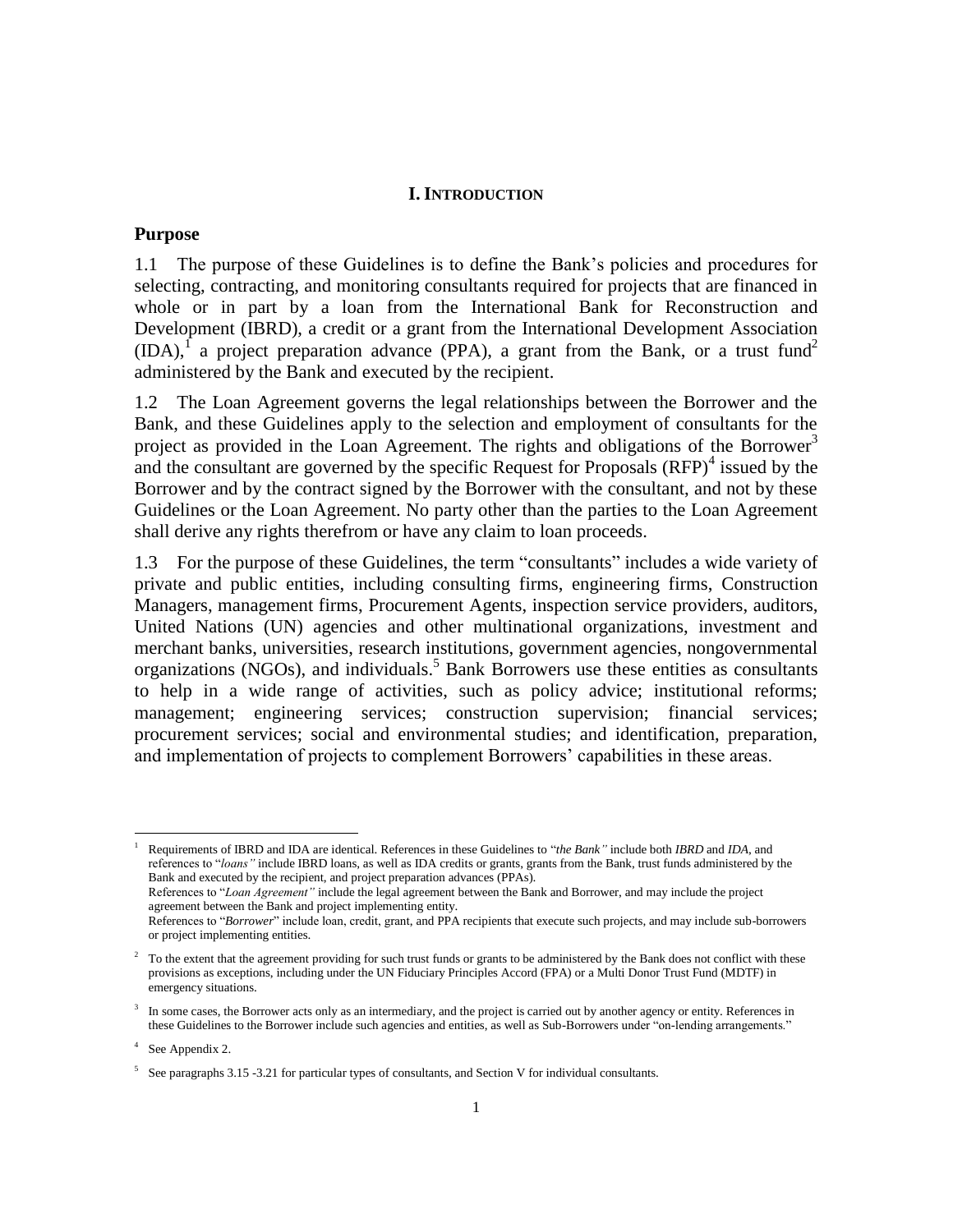#### <span id="page-6-0"></span>**General Considerations**

1.4 The Borrower is responsible for preparing and implementing the project, and therefore for selecting the consultant, and awarding and subsequently administering the contract. The Bank, for its part, is required by its Articles of Agreement (Bank's Articles of Agreement, Article III, Section 5(b); and IDA's Articles of Agreement, Article V, Section  $1(g)$ ) to "ensure that the proceeds of any loan are used only for the purposes for which the loan was granted, with due attention to considerations of economy and efficiency and without regard to political or other non-economic influences or considerations," and it has established detailed procedures for this purpose. While the specific rules and procedures to be followed for employing consultants depend on the circumstances of the particular case, five main considerations guide the Bank's policy on the selection process:

- (a) the need for high-quality services,
- (b) the need for economy and efficiency,
- (c) the need to give all eligible consultants an opportunity to compete in providing the services financed by the Bank,
- (d) the Bank's interest in encouraging the development and use of national consultants in its developing member countries, and
- (e) the need for transparency in the selection process.

1.5 The Bank considers that, in the majority of cases, these considerations can best be addressed through competition among qualified short-listed firms in which the selection is based on the quality of the proposal and, where appropriate, on the cost of the services to be provided. Sections II and III of these Guidelines describe the different methods of selection of consultants accepted by the Bank and the circumstances in which they are appropriate. Since Quality- and Cost-Based Selection (QCBS) is the most commonly recommended method, Section II of these Guidelines describes in detail the procedures for QCBS. However, QCBS is not the most appropriate method of selection for all cases; therefore, Section III describes other methods of selection and the circumstances in which they are more appropriate.

1.6 The particular methods that may be followed for the selection of consultants under a given project are provided for in the Loan Agreement. The specific contracts to be financed under the project, and their method of selection, consistent with the provisions of the Loan Agreement, shall be specified in the Procurement Plan as indicated in paragraph 1.25 of these Guidelines.

#### <span id="page-6-1"></span>**Applicability of Guidelines**

1.7 The consulting services to which these Guidelines apply are of an intellectual and advisory nature. These Guidelines do not apply to other types of services for which the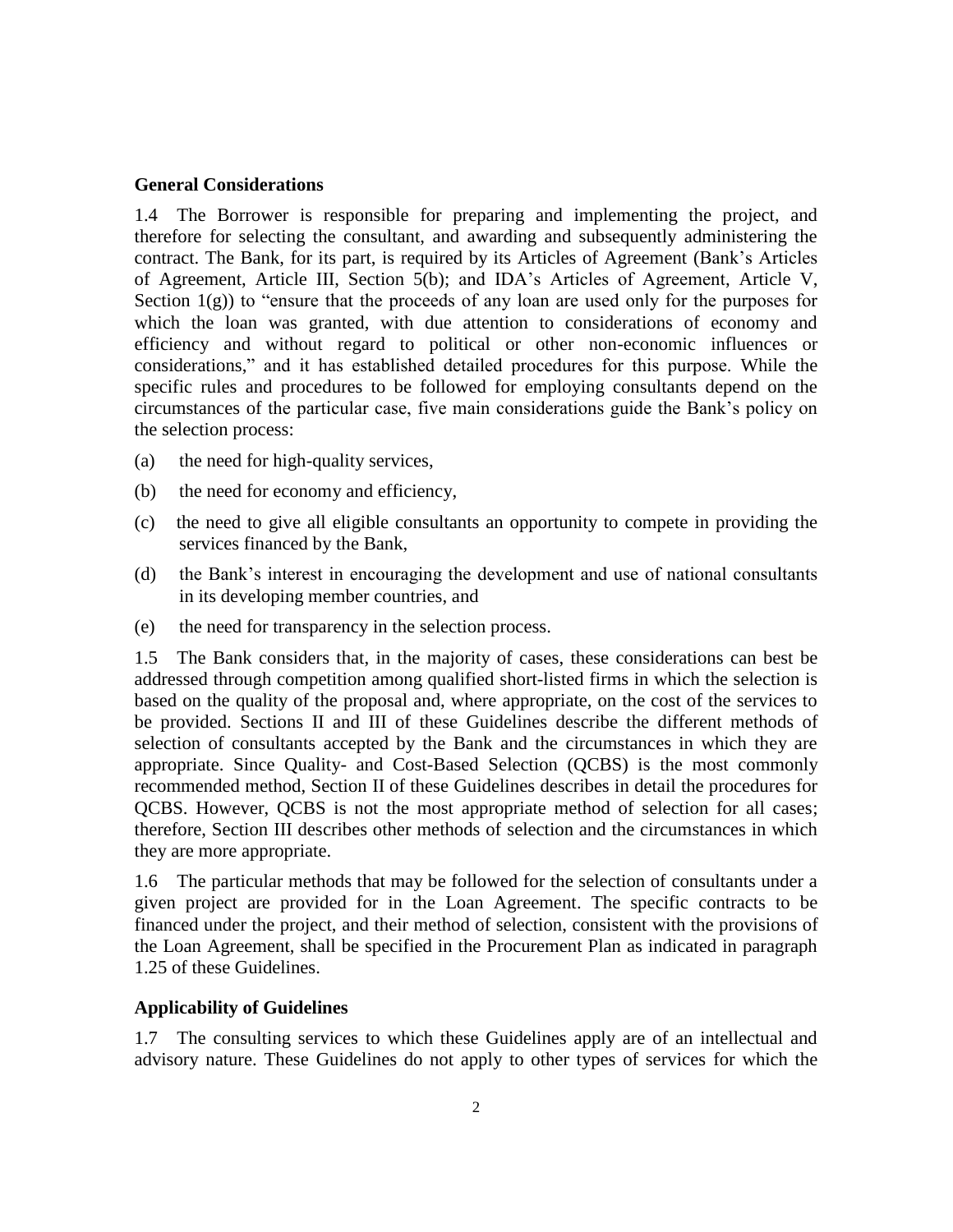physical aspects of the activity predominate, are bid and contracted on the basis of performance of a measurable physical output, and for which performance standards can be clearly identified and consistently applied, such as drilling, aerial photography, satellite imagery, mapping, and similar operations, as well as construction of works, manufacture of goods, and operation and maintenance of facilities or plant. 6

1.8 The principles, rules, and procedures outlined in these Guidelines apply to all contracts for consulting services financed in whole or in part from Bank loans.<sup>7</sup> The provisions described under this Section I apply to all other Sections of these Guidelines. In procuring consulting services not financed from such sources but included in the project scope of the loan agreement, the Borrower may adopt other rules and procedures. In such cases, the Bank shall satisfy itself that: (a) the procedures to be used will fulfill the Borrower's obligations to diligently and efficiently implement the project, and will result in the selection of consultants who have the required qualifications; (b) the selected consultant will carry out the assignment in accordance with the agreed schedule; and (c) the scope of the services is consistent with the needs of the project.

#### <span id="page-7-0"></span>**Conflict of Interest**

1.9 Bank policy requires that consultants provide professional, objective, and impartial advice and at all times hold the client's interests paramount, without any consideration for future work, and that in providing advice they avoid conflicts with other assignments and their own corporate interests. Consultants shall not be hired for any assignment that would be in conflict with their prior or current obligations to other clients, or that may place them in a position of being unable to carry out the assignment in the best interest of the Borrower. Without limitation on the generality of the foregoing, consultants shall not be hired under the circumstances set forth below:

(a) Conflict between consulting activities and procurement of goods, works, or nonconsulting services (i.e., services other than consulting services covered by these Guidelines<sup>8</sup>): A firm that has been engaged by the Borrower to provide goods, works, or non-consulting services for a project, or any affiliate that directly or indirectly controls, is controlled by, or is under common control with that firm, shall be disqualified from providing consulting services resulting from or directly related to those goods, works, or non-consulting services. Conversely, a firm hired to provide

These latter services are bid and contracted on the basis of performance of measurable physical outputs and procured in accordance with the current *Guidelines: Procurement of Goods,Works, and Non-Consulting Services under IBRD Loans and IDA Credits & Grants*, referred to herein as the "*Procurement Guidelines*".

 $\frac{7}{10}$  This includes the selection of consultants by a Procurement Agent or Construction Manager employed by the Borrower under paragraph 3.17 of these Guidelines.

The Bank may agree to the use of the public procurement systems of the Borrower country — referred to as the Use of Country System (UCS)—for the selection of consultants (including individuals) under paragraph 3.12 of these Guidelines. In such cases, the Loan Agreement between the Borrower and the Bank shall describe the applicable selection procedures of the Borrower, and the full application of Section I and any other parts of these Guidelines as may be deemed relevant by the Bank.

<sup>8</sup> See paragraph 1.7 of these Guidelines.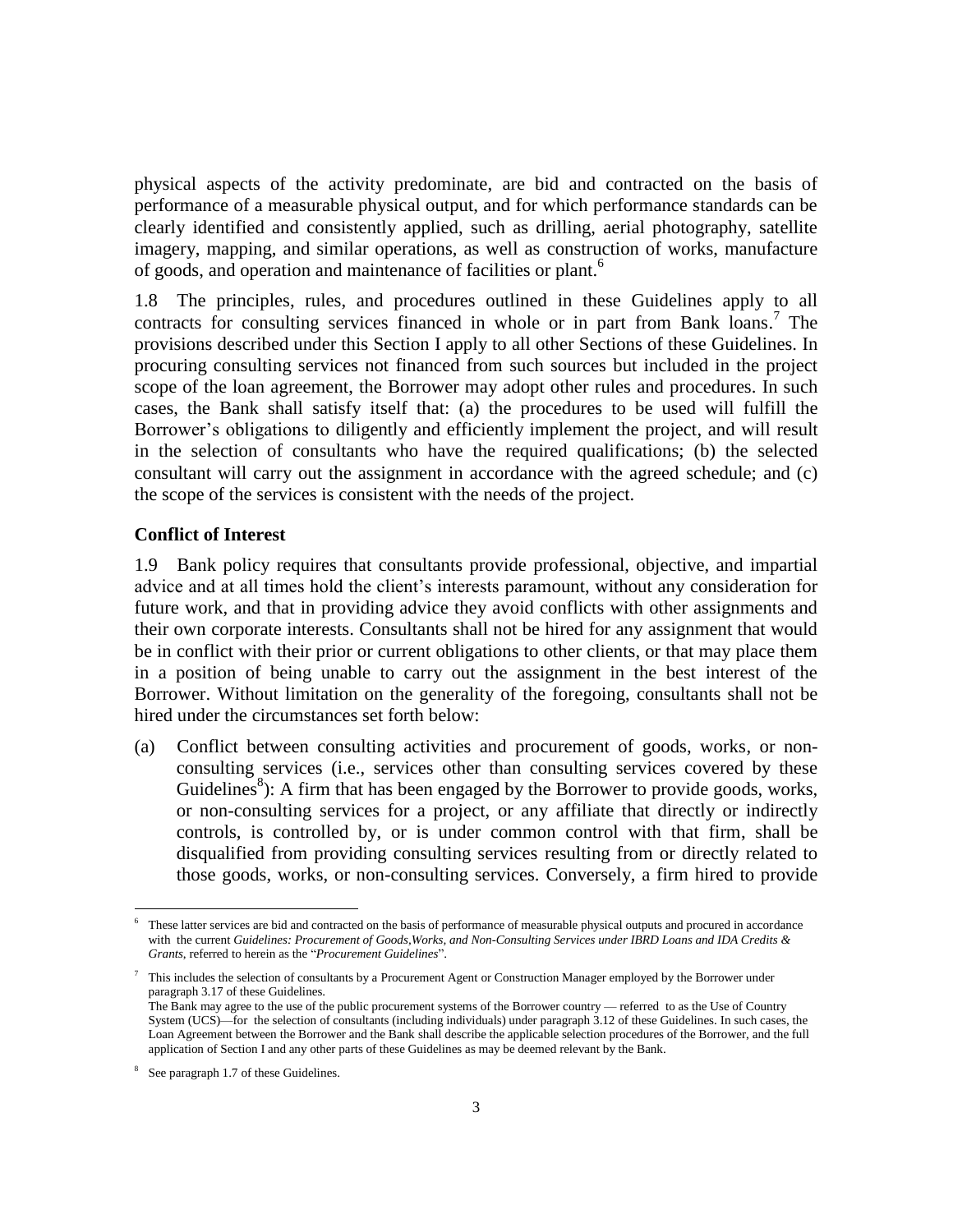consulting services for the preparation (before Loan effectiveness) or implementation of a project, or any affiliate that directly or indirectly controls, is controlled by, or is under common control with that firm, shall be disqualified from subsequently providing goods, works, or services (other than consulting services covered by these Guidelines) resulting from or directly related to the consulting services for such preparation or implementation. This provision does not apply to the various firms (consultants, contractors, or suppliers) which together are performing the Contractor's obligations under a turnkey or design and build contract.

- (b) Conflict among consulting assignments: Neither consultants (including their personnel and sub-consultants), nor any affiliate that directly or indirectly controls, is controlled by, or is under common control with that firm, shall be hired for any assignment that, by its nature, may be in conflict with another assignment of the consultants. As an example, consultants assisting a client in the privatization of public assets shall neither purchase, nor advise purchasers of, such assets. Similarly, consultants hired to prepare Terms of Reference (TOR) for an assignment shall not be hired for the assignment in question.
- (c) Relationship with Borrower's staff: Consultants (including their experts and other personnel, and sub-consultants) that have a close business or family relationship with a professional staff of the Borrower (or of the project implementing agency, or of a recipient of a part of the loan) who are directly or indirectly involved in any part of: (i) the preparation of the TOR for the assignment, (ii) the selection process for the contract, or (iii) the supervision of such contract may not be awarded a contract, unless the conflict stemming from this relationship has been resolved in a manner acceptable to the Bank throughout the selection process and the execution of the contract.
- (d) A consultant shall submit only one proposal, either individually or as a joint venture partner in another proposal. If a consultant, including a joint venture partner, submits or participates in more than one proposal, all such proposals shall be disqualified. This does not, however, preclude a consulting firm to participate as a sub-consultant, or an individual to participate as a team member, in more than one proposal when circumstances justify and if permitted by the RFP.

#### <span id="page-8-0"></span>**Unfair Competitive Advantage**

1.10 Fairness and transparency in the selection process require that consultants or their affiliates competing for a specific assignment do not derive a competitive advantage from having provided consulting services related to the assignment in question. To that end, the Borrower shall make available to all the short-listed consultants, together with the request for proposals, all information that would in that respect give a consultant a competitive advantage.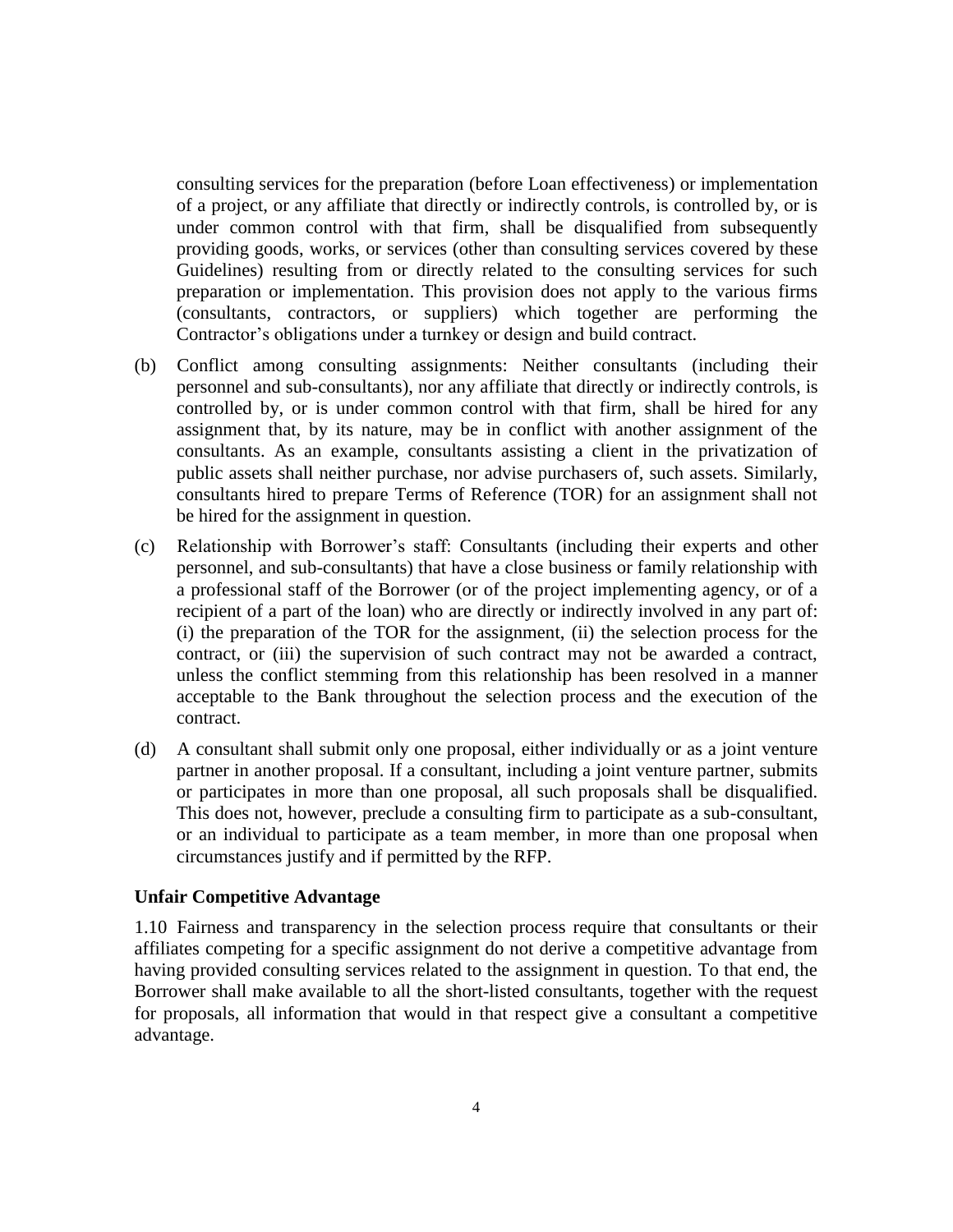#### <span id="page-9-0"></span>**Eligibility**

 $\overline{a}$ 

1.11 To foster competition, the Bank permits consultants (firms and individuals) from all countries to offer consulting services for Bank-financed projects. <sup>9</sup> Any conditions for participation shall be limited to those that are essential to ensure the firm's capability to fulfill the contract in question.

1.12 In connection with any contract to be financed in whole or in part from a Bank loan, the Bank does not permit a Borrower to deny participation in a short-listing or selection process or award to a consultant for reasons unrelated to: (i) its capability and resources to successfully perform the contract; or (ii) the conflict of interest situations covered under paragraph 1.9 above.

- 1.13 As an exception to the foregoing paragraphs 1.11 and 1.12:
- (a) Consultants may be excluded if: (i) as a matter of law or official regulations, the Borrower's country prohibits commercial relations with the consultant's country, provided that the Bank is satisfied that such exclusion does not preclude effective competition for the procurement of the consulting services required; or (ii) by an act of compliance with a decision of the United Nations Security Council taken under Chapter VII of the Charter of the United Nations, the Borrower's country prohibits any payments to any country, person, or entity. Where the Borrower's country prohibits payments to a particular firm or for particular goods by such an act of compliance, that firm may be excluded.
- (b) Government-owned enterprises or institutions of the Borrower's country may participate in the Borrower's country only if they can establish that they (i) are legally and financially autonomous, (ii) operate under commercial law, and (iii) are not dependent agencies of the Borrower or Sub-Borrower.<sup>10</sup>
- (c) As an exception to (b), when the services of government-owned universities or research centers or other institutions in the Borrower's country are of unique and exceptional nature including because of the absence of a suitable private sector alternative, and their participation is critical to project implementation, the Bank may agree on the hiring of those institutions on a case-by-case basis. On the same basis, university professors or scientists from research institutes can be contracted individually under Bank financing.

<sup>&</sup>lt;sup>9</sup> The Bank permits firms and individuals from Taiwan, China to offer consulting services for Bank-financed projects.

 $10\,$  To be eligible, a government-owned enterprise or institution shall establish to the Bank's satisfaction, through all relevant documents, including its Charter and other information the Bank may request, that it: (i) is a legal entity separate from the government; (ii) does not currently receive any subsidies or budget support; (iii) operates like any commercial enterprise, and, inter alia, is not obliged to pass on its surplus to the government, can acquire rights and liabilities, borrow funds and be liable for repayment of its debts, and can be declared bankrupt; and (iv) is not bidding for a contact to be awarded by the department or agency of the government which under their applicable laws or regulations is the reporting or supervisory authority of the enterprise or has the ability to exercise influence or control over the enterprise or institution.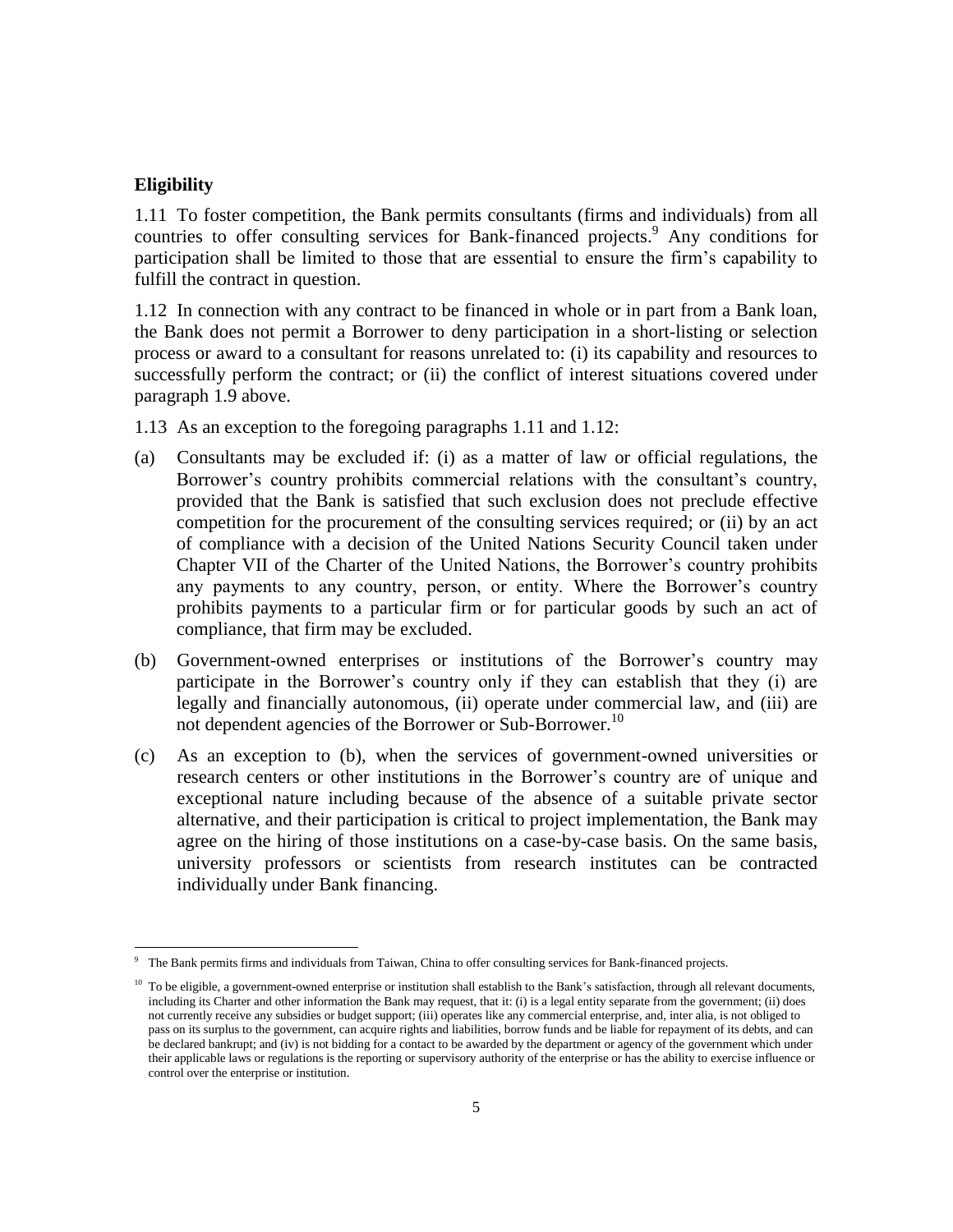- (d) Government officials and civil servants of the Borrower's country may only be hired under consulting contracts in the Borrower's country, either as individuals or as members of the team of experts proposed by a consulting firm, provided that such hiring does not conflict with any employment or other laws or regulations, or policies of the Borrower's country and if they (i) are on leave of absence without pay, or have resigned or retired; (ii) are not being hired by the agency they were working for before going on leave of absence without pay, resigning, or retiring<sup>11</sup>; and (iii) their hiring would not create a conflict of interest (see paragraph 1.9).
- (e) A firm or an individual sanctioned by the Bank in accordance with paragraph 1.23(d) of these Guidelines or in accordance with the World Bank Group anti-corruption policies and sanctions procedures<sup>12</sup> shall be ineligible to be awarded a Bank-financed contract, or to benefit from a Bank-financed contract, financially or in any other manner, during such period of time as the Bank shall determine.

#### <span id="page-10-0"></span>**Advance Contracting and Retroactive Financing**

1.14 In certain circumstances, such as to accelerate project implementation, the Borrower may, with the Bank's no objection, wish to proceed with the selection of consultants before the related Loan Agreement is signed. This process is referred to as advance contracting. In such cases, the selection procedures, including advertisement, shall be in accordance with these Guidelines, and the Bank shall review the process used by the Borrower. A Borrower undertakes such advance contracting at its own risk, and any no objection issued by the Bank with regard to the procedures, documentation, or proposal for award does not commit the Bank to make a loan for the project in question. If the contract is signed, reimbursement by the Bank of any payments made by the Borrower under the contract prior to loan signing is referred to as retroactive financing and is only permitted within the limits specified in the Loan Agreement.

#### <span id="page-10-1"></span>**Associations between Consultants**

 $\overline{a}$ 

1.15 Consultants may associate with each other in the form of a joint venture or of a subconsultancy agreement to complement their respective areas of expertise, strengthen the technical responsiveness of their proposals and make available bigger pools of experts, provide better approaches and methodologies, and, in some cases, offer lower prices. Such an association may be for the long term (independent of any particular assignment) or for a

<sup>&</sup>lt;sup>11</sup> In the case of resignation or retirement, for a period of at least  $6$  (six) months, or the period established by statutory provisions applying to civil servants in the Borrower's country, whichever is longer. Professors or staff and experts in specialized fields from universities, educational institutions, and research institutes can be contracted individually on a part-time basis provided that they have been full-time employees of their institutions for a year or more before being contracted and such hiring is justified for the services required.

<sup>&</sup>lt;sup>12</sup> For purposes of this paragraph, the relevant World Bank Group Anti-Corruption policies are set forth in the *Guidelines On Preventing and Combating Fraud and Corruption in Projects financed by IBRD Loans and IDA Credits and Grants*, and in the *Anti-Corruption Guidelines for IFC, MIGA, and World Bank Guarantee Transactions*. The Bank's sanctions procedures are publicly disclosed on the Bank's external website.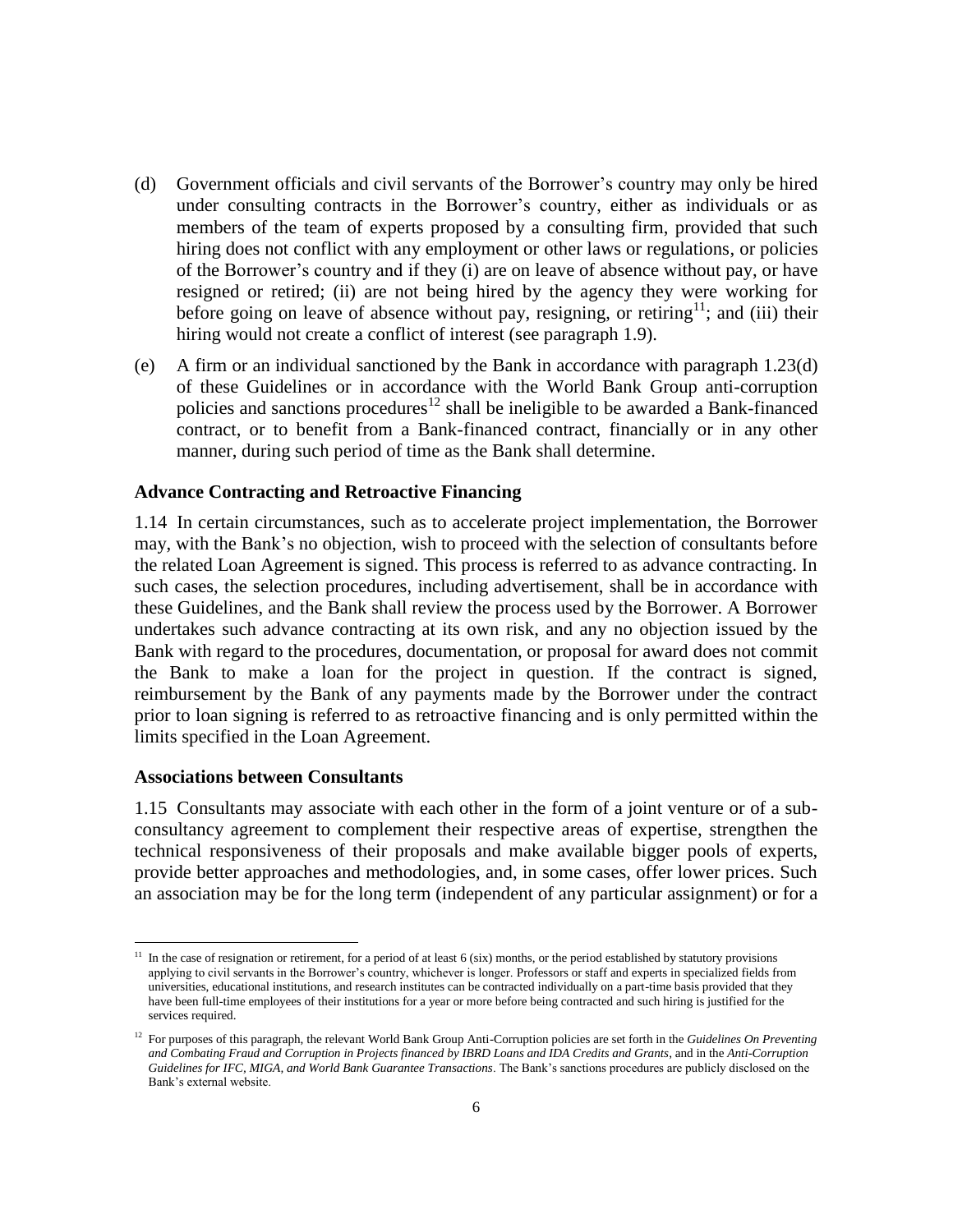specific assignment. If the Borrower employs an association in the form of a joint venture, the association shall appoint one of the firms to represent the association; all members of the joint venture, or their representative with a power of attorney, shall sign the contract. All members of the joint venture shall be jointly and severally liable for the entire assignment. Once the short list is finalized, and Requests for Proposals (RFP) are issued, any association in the form of joint venture or sub-consultancy among short-listed firms shall be permissible only with the approval of the Borrower. Borrowers shall not require consultants to form associations with any specific firm or group of firms or include any particular individual in their proposals, but may encourage association with qualified national firms.

#### <span id="page-11-0"></span>**Bank Review, Assistance, and Monitoring**

1.16 The Bank reviews the Borrower's hiring of consultants to satisfy itself that the selection process is carried out in accordance with the provisions of these Guidelines. The review procedures are described in Appendix 1.

1.17 Under exceptional circumstances, when the Borrower is unable to prepare a short list or long list and in response to its written request, the Bank may assist the Borrower in creating short lists<sup>13</sup> or long lists<sup>14</sup> of firms that the Bank expects to be capable of undertaking the assignment. The provision of such lists does not represent an endorsement of the consultants. The Borrower retains the responsibility to verify the eligibility and qualifications of the listed firms, and may delete any name or add other names as it wishes; however, the final short list shall be submitted to the Bank for its no objection before the Borrower issues the RFP.

1.18 The Borrower is responsible for supervising the consultants' performance and ensuring that they carry out the assignment in accordance with the contract. Without assuming the responsibilities of the Borrower or the consultants, Bank staff shall monitor the quality of the consultants' work as necessary to satisfy themselves that it is being carried out according to appropriate standards and is based on reliable data. As appropriate, the Bank may take part in discussions between the Borrower and consultants and, if necessary, may help the Borrower in addressing issues related to the assignment. If a significant portion of the assignment is being carried out in the consultants' home offices, the Bank may, with the Borrower's agreement, visit these offices to review the consultants' work.

#### <span id="page-11-1"></span>**Misprocurement**

 $\overline{a}$ 

1.19 The Bank does not finance expenditures under a contract for consulting services if the Bank concludes that such contract: (a) has not been awarded in accordance with the

<sup>&</sup>lt;sup>13</sup> Short List: see paragraph 2.6, 2.7, and 2.8.

<sup>&</sup>lt;sup>14</sup> Long List: a preliminary list of potential firms from which the short list will be established.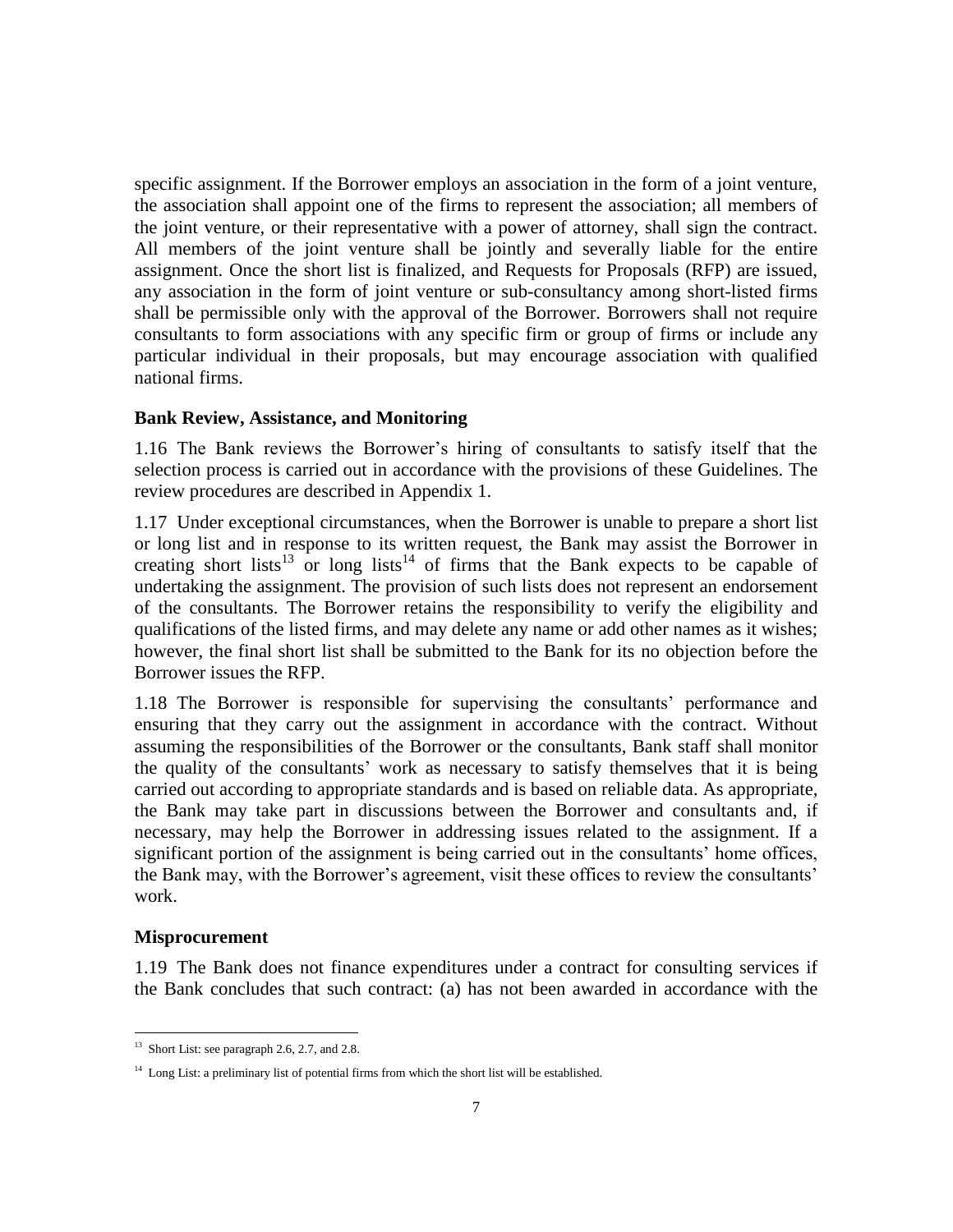agreed provisions of the Loan Agreement and as further elaborated in the Procurement  $Plan<sup>15</sup>$  to which the Bank provided no objection; (b) could not be awarded to the consultant otherwise determined successful due to willful dilatory conduct or other actions of the Borrower resulting in unjustifiable delays, or the successful proposal being no longer available, or the wrongful rejection of any proposal; or (c) involves the engagement of a representative of the Borrower, or a recipient of any part of the proceeds of the Loan, in fraud and corruption as per paragraph 1.23(c). In such cases, whether under prior or post review, the Bank will declare misprocurement, and it is the Bank's policy to cancel that portion of the loan allocated to the services that have been misprocured. The Bank may, in addition, exercise other remedies provided for under the Loan Agreement. Even once the contract is awarded after obtaining a no objection from the Bank, the Bank may still declare misprocurement and apply in full its policies and remedies regardless of whether the loan has closed or not, if it concludes that the no objection was issued on the basis of incomplete, inaccurate, or misleading information furnished by the Borrower or that the terms and conditions of the contract had been substantially modified without the Bank's no objection.

#### <span id="page-12-0"></span>**Reference to the Bank**

1.20 The Borrower shall use the following text<sup>16</sup> when referring to the Bank in the RFP and contract documents:

"*[Name of the Borrower]* has received *[or, 'has applied for']* a [loan] from the [International Bank for Reconstruction and Development] (the "Bank") in an amount equivalent to US\$\_\_\_, toward the cost of *[name of project]*, and intends to apply a portion of the proceeds of this [Loan] to eligible payments under this Contract. Payments by the Bank will be made only at the request of *[name of Borrower or designate]* and upon approval by the Bank, and will be subject, in all respects, to the terms and conditions of the [Loan] Agreement. The [Loan] Agreement prohibits a withdrawal from the [Loan] Account for the purpose of any payment to persons or entities, or for any import of goods, if such payment or import, to the knowledge of the Bank, is prohibited by a decision of the United Nations Security Council taken under Chapter VII of the Charter of the United Nations. No party other than *[name of Borrower]* shall derive any rights from the [Loan] Agreement or have any claim to the proceeds of the [Loan]."

#### <span id="page-12-1"></span>**Training or Transfer of Knowledge**

1.21 If the assignment includes an important component for training or transfer of knowledge to Borrower staff or national consultants, the TOR shall indicate the objectives,

<sup>&</sup>lt;sup>15</sup> See paragraph 1.25.

<sup>&</sup>lt;sup>16</sup> To be suitably modified in the case of a credit from IDA or a grant or a trust fund.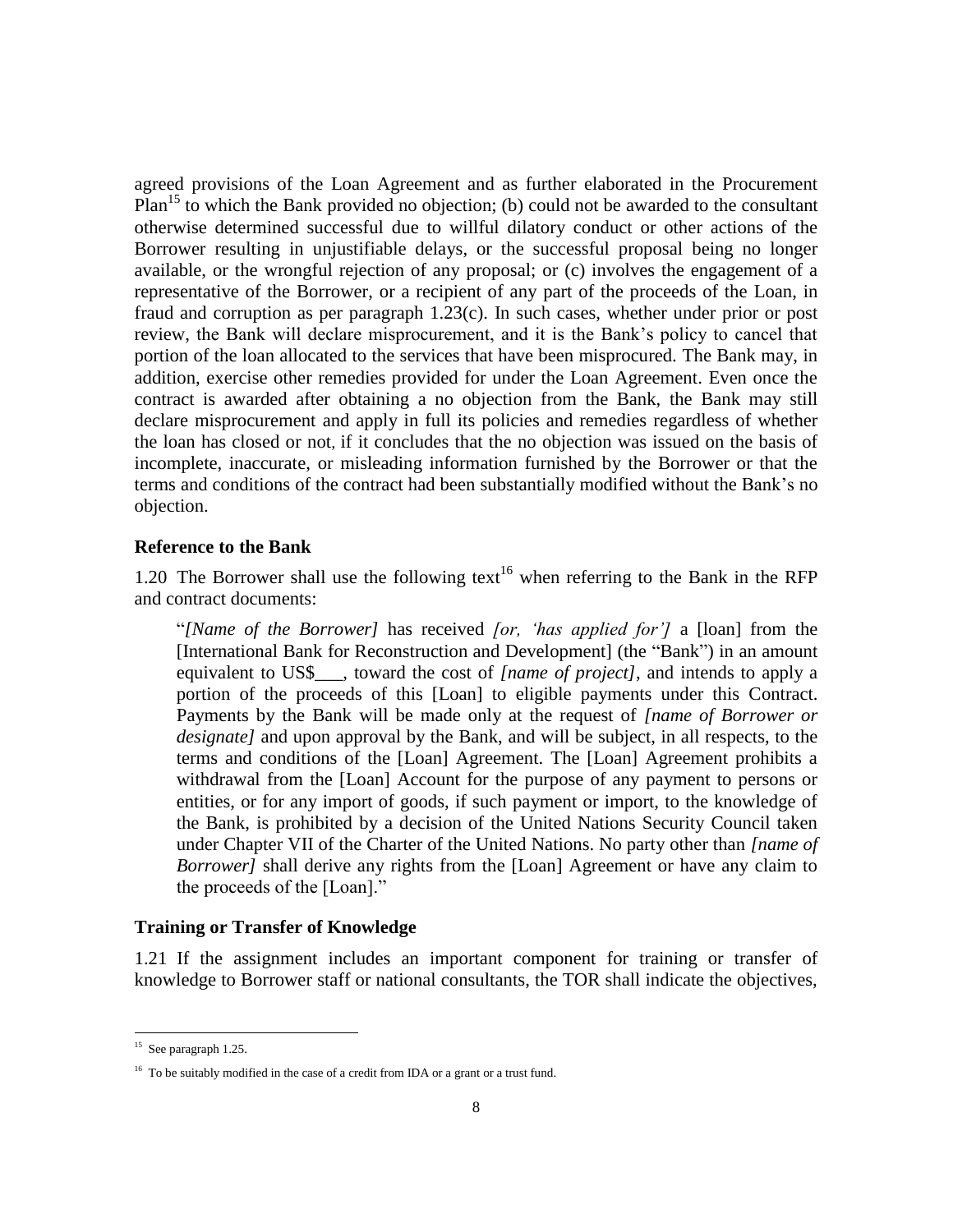nature, scope, and goals of the training program, including details on trainers and trainees, skills to be transferred, time frame, and monitoring and evaluation arrangements. The cost for the training program shall be included in the consultant's contract and in the budget for the assignment.

#### <span id="page-13-0"></span>**Language**

1.22 The RFP and the proposals shall be prepared in one of the following languages, selected by the Borrower: English, French, or Spanish. In addition to one of the above languages, the Borrower has the option to issue translated versions of these documents in another language which should either be: (i) the national language of the Borrower; or (ii) the language used nation-wide in the Borrower's country for commercial transactions, hereinafter each is called the "National Language".<sup>17</sup> When the short list only comprises nationals as per paragraph 2.7, the Bank may agree that the Borrower issue the RFP only in the National Language. If the RFP is issued in two languages, consultants shall have the option to submit proposals in either of the two languages in which the RFP is issued. The contract signed with the winning consultant shall always be written in the language in which its proposal was submitted which shall be the language that governs the contractual relations between the Borrower and the consultant. If the contract is signed in the National Language, the Borrower shall provide the Bank with an accurate translation of the contract in English, French, or Spanish when submitting the original contract as per Appendix 1. Consultants shall neither be required nor permitted to sign contracts in more than one language.

#### <span id="page-13-1"></span>**Fraud and Corruption**

 $\overline{a}$ 

1.23 It is the Bank's policy to require that Borrowers (including beneficiaries of Bank loans), consultants, and their agents (whether declared or not), sub-contractors, subconsultants, service providers or suppliers, and any personnel thereof, observe the highest standard of ethics during the selection and execution of Bank-financed contracts.<sup>18</sup> In pursuance of this policy, the Bank:

(a) defines, for the purposes of this provision, the terms set forth below as follows:

<sup>&</sup>lt;sup>17</sup> The Bank shall be satisfied with the language to be used. The Borrower shall take full responsibility for the correct translation of the documents in the National Language. In case of any discrepancy with the documents in English, French, or Spanish the text in the latter shall prevail.

If the Borrower has more than one National Language and a national law requires official acts to be issued in all national languages, the Borrower shall use one National Language in the RFP and may issue translated versions in the other languages.

<sup>&</sup>lt;sup>18</sup> In this context, any action taken by a consultant or any of its personnel, or its agents, or its sub-consultants, sub-contractors, service providers, suppliers, and/or their employees, to influence the selection process or contract execution for undue advantage is improper.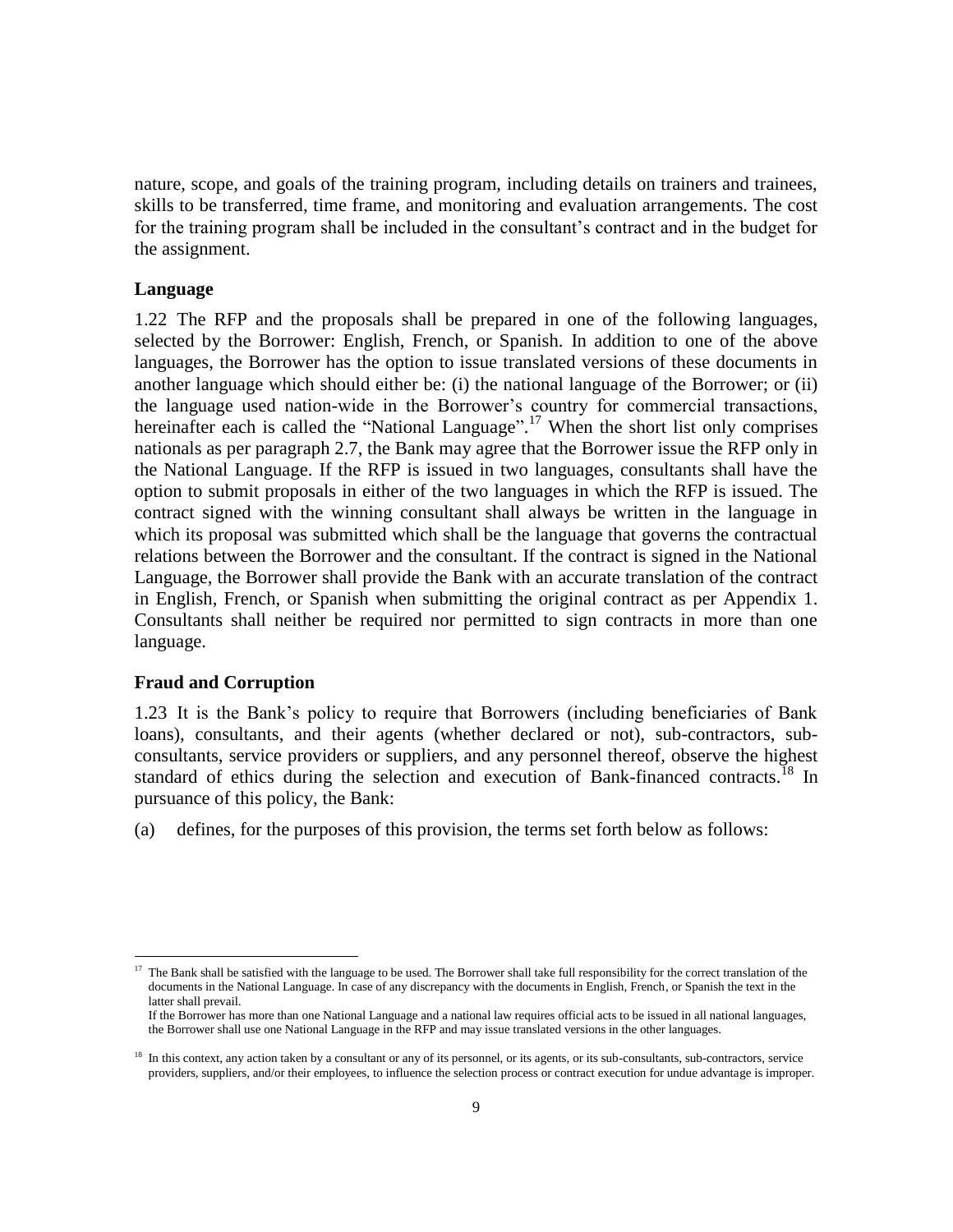- (i) "corrupt practice" is the offering, giving, receiving, or soliciting, directly or indirectly, of anything of value to influence improperly the actions of another party;<sup>19</sup>
- (ii) "fraudulent practice" is any act or omission, including misrepresentation, that knowingly or recklessly misleads, or attempts to mislead, a party to obtain financial or other benefit or to avoid an obligation;<sup>20</sup>
- (iii) "collusive practices" is an arrangement between two or more parties designed to achieve an improper purpose, including to influence improperly the actions of another party; $^{21}$
- (iv) "coercive practices" is impairing or harming, or threatening to impair or harm, directly or indirectly, any party or the property of the party to influence improperly the actions of a party; $^{22}$
- (v) "obstructive practice"

- (aa) deliberately destroying, falsifying, altering, or concealing of evidence material to the investigation or making false statements to investigators in order to materially impede a Bank investigation into allegations of a corrupt, fraudulent, coercive, or collusive practice; and/or threatening, harassing, or intimidating any party to prevent it from disclosing its knowledge of matters relevant to the investigation or from pursuing the investigation, or
- (bb) acts intended to materially impede the exercise of the Bank's inspection and audit rights provided for under paragraph 1.23(e) below.
- (b) will reject a proposal for award if it determines that the consultant recommended for award, or any of its personnel, or its agents, or its sub-consultants, sub-contractors, service providers, suppliers and/or their employees, has, directly or indirectly, engaged in corrupt, fraudulent, collusive, coercive, or obstructive practices in competing for the contract in question;
- (c) will declare misprocurement and cancel the portion of the Loan allocated to a contract if it determines at any time that representatives of the Borrower or of a

<sup>&</sup>lt;sup>19</sup> For the purpose of this sub-paragraph, "*another party*" refers to a public official acting in relation to the selection process or contract execution. In this context "public official" includes World Bank staff and employees of other organizations taking or reviewing selection decisions.

<sup>20</sup> For the purpose of this sub-paragraph, "*party*" refers to a public official; the terms "*benefit*" and "*obligation*" relate to the selection process or contract execution; and the "act or omission" is intended to influence the selection process or contract execution.

<sup>&</sup>lt;sup>21</sup> For the purpose of this sub-paragraph, "*parties*" refers to participants in the procurement or selection process (including public officials) attempting either themselves, or through another person or entity not participating in the procurement or selection process, to simulate competition or to establish contract prices at artificial, non-competitive levels, or are privy to each other's bid prices or other conditions.

<sup>&</sup>lt;sup>22</sup> For the purpose of this sub-paragraph, "*party*" refers to a participant in the selection process or contract execution.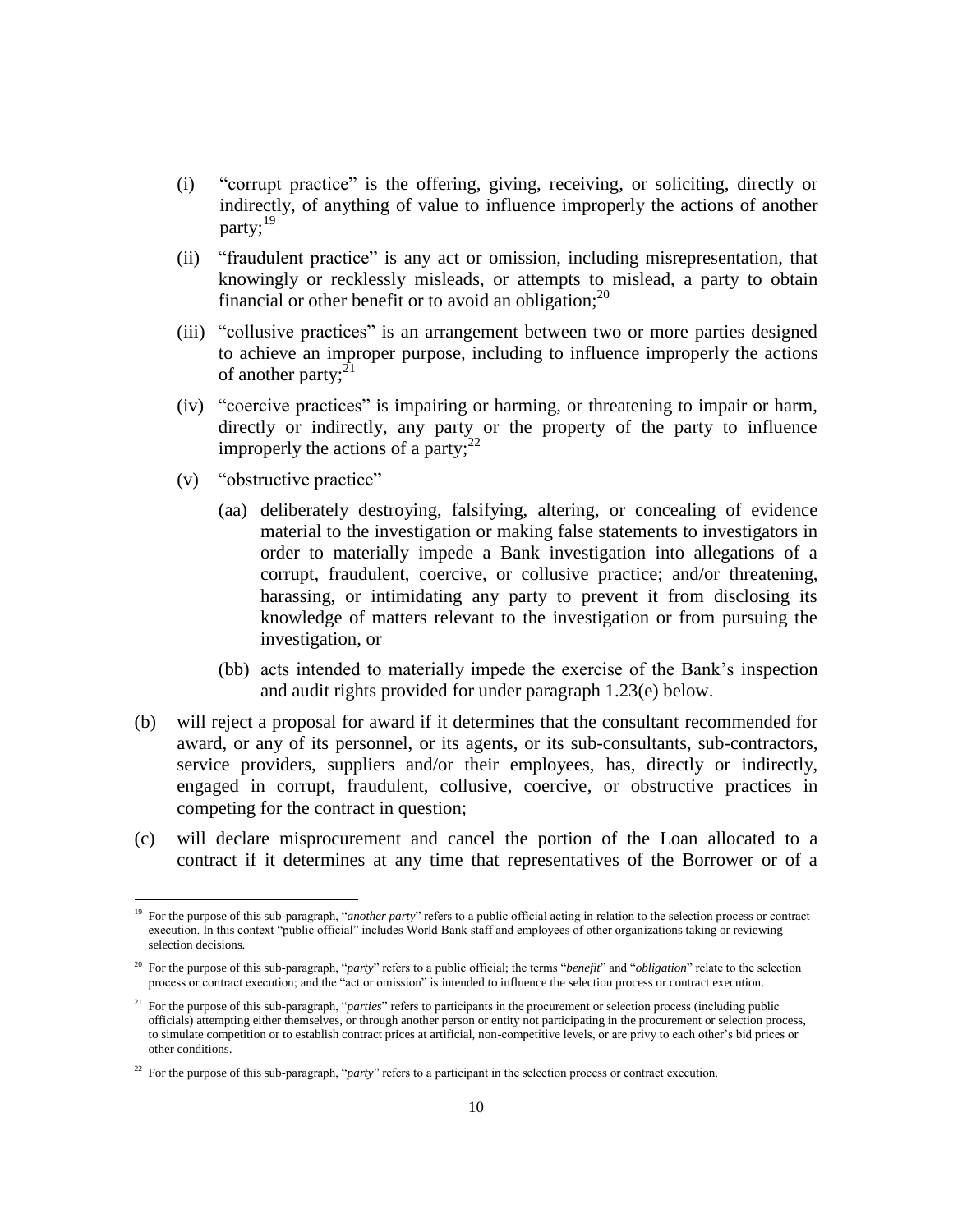recipient of any part of the proceeds of the Loan were engaged in corrupt, fraudulent, collusive, coercive, or obstructive practices during the selection process or the implementation of the contract in question, without the Borrower having taken timely and appropriate action satisfactory to the Bank to address such practices when they occur, including by failing to inform the Bank in a timely manner at the time they knew of the practices;

- (d) will sanction a firm or an individual, at any time, in accordance with prevailing Bank's sanctions procedures, <sup>23</sup> including by publicly declaring such firm or individual ineligible, either indefinitely or for a stated period of time: (i) to be awarded a Bank-financed contract; and (ii) to be a nominated<sup>24</sup> sub-consultant, supplier, or service provider of an otherwise eligible firm being awarded a Bankfinanced contract;
- (e) will require that a clause be included in the RFP and in contracts financed by a Bank loan requiring consultants, and their agents, personnel, sub-consultants, subcontractors, service providers, or suppliers, to permit the Bank to inspect all accounts, records, and other documents relating to the submission of proposals and contract performance, and to have them audited by auditors appointed by the Bank; and
- (f) will require that, when a Borrower selects a United Nation (UN) agency to provide technical assistance services in accordance with paragraph 3.15 under an agreement signed between the Borrower and the UN agency, the above provisions of this paragraph 1.23 regarding sanctions on fraud or corruption shall apply in their entirety to consultants and their sub-consultants, suppliers, service providers, contractors, sub-contractors, and their employees, that signed contracts with the UN agency. As an exception to the foregoing, paragraphs 1.23(d) and (e) will not apply to the UN agency and its employees, and paragraph 1.23(e) will not apply to the contracts between the UN agency and its suppliers and service providers. In such cases, the UN agencies will apply their own rules and regulations for investigating allegations of fraud or corruption subject to such terms and conditions as the Bank and the UN agency may agree, including an obligation to periodically inform the Bank of the decisions and actions taken. The Bank retains the right to require the Borrower to invoke remedies such as suspension or termination. UN agencies shall consult the Bank's list of firms and individuals suspended or debarred. In the event a UN agency

 $23$  A firm or individual may be declared ineligible to be awarded a Bank-financed contract upon: (i) completion of the Bank's sanctions proceedings as per its sanctions procedures, including, inter alia, cross-debarment as agreed with other International Financial Institutions, including Multilateral Development Banks, and through the application the World Bank Group corporate administrative procurement sanctions procedures for fraud and corruption; and (ii) as a result of temporary suspension or early temporary suspension in connection with an ongoing sanctions proceeding. See footnote 12 and paragraph 8 of Appendix 1 of these Guidelines.

 $24$  A nominated sub-consultant, supplier, or service provider is one which has been either: (i) included by the consultant in its proposal because it brings specific and critical experience and know-how that are accounted for in the technical evaluation of the consultant's proposal for the particular services; or (ii) appointed by the Borrower.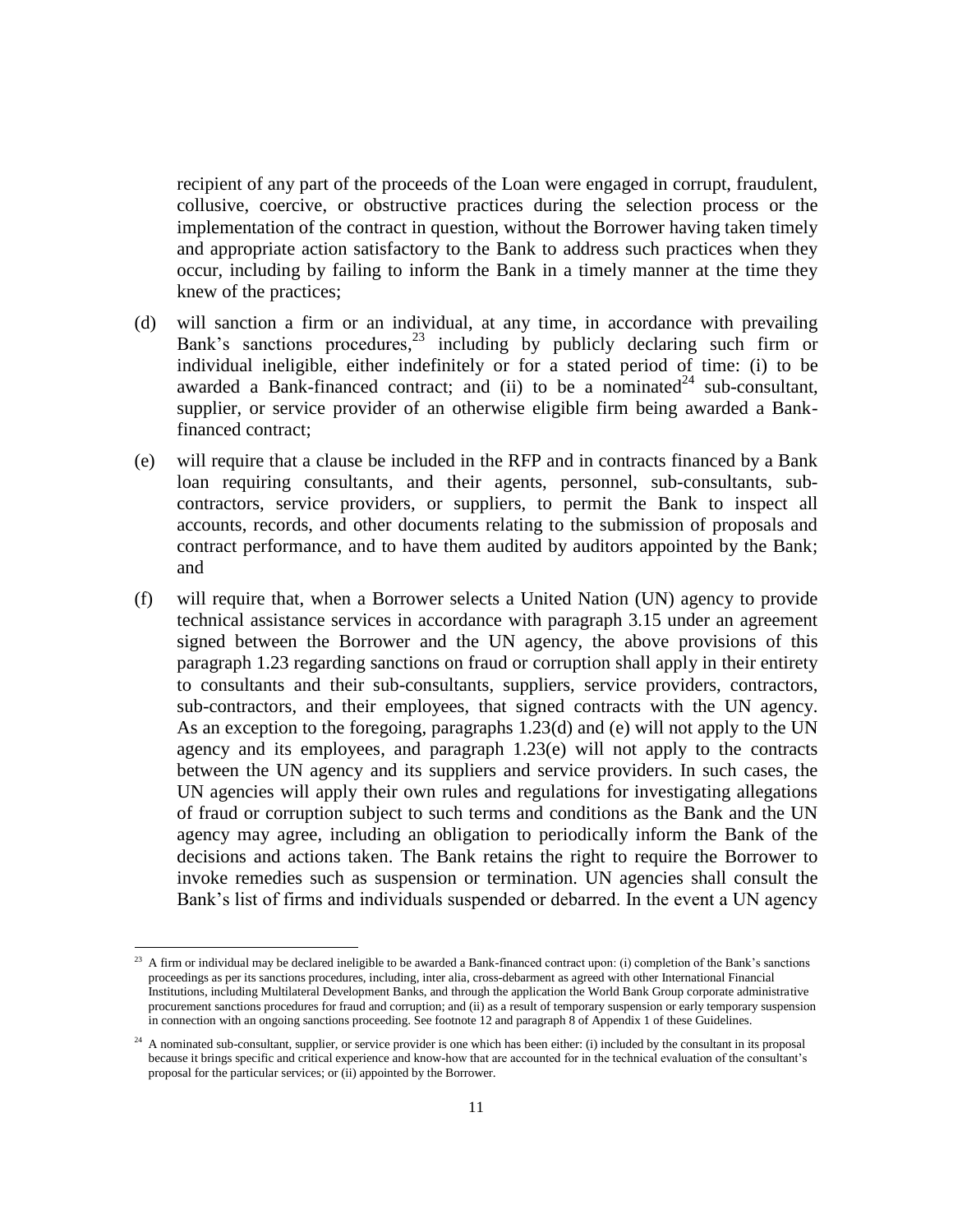signs a contract or purchase order with a firm or an individual suspended or debarred by the Bank, the Bank will not finance the related expenditures and will apply other remedies as appropriate.

1.24 With the specific agreement of the Bank, a Borrower may introduce, into the RFP for contracts financed by the Bank, a requirement that the consultant include in the proposal an undertaking of the consultant to observe, in competing for and executing a contract, the country's laws against fraud and corruption (including bribery), as listed in the RFP. <sup>25</sup> The Bank will accept the introduction of such a requirement at the request of the Borrowing country, provided the arrangements governing such undertaking are satisfactory to the Bank.

#### <span id="page-16-0"></span>**Procurement Plan**

1.25 The preparation of a realistic Procurement Plan<sup>26</sup> for a project is critical for its successful monitoring and implementation. As part of the project preparation, the Borrower shall prepare a preliminary Procurement Plan, however tentative, for the entire scope of the project. At a minimum, the Borrower shall prepare a detailed and comprehensive Procurement Plan including all contracts for which the selection of firms and individuals is to take place in the first 18 (eighteen) months of project implementation. An agreement with the Bank shall be reached at the latest during loan negotiations. The Borrower shall update Procurement Plans throughout the duration of the project at least annually by including contracts previously awarded and to be procured in the next 12 (twelve) months. All Procurement Plans and their updates or modifications shall be subject to the Bank's prior review<sup>27</sup> and no objection before implementation. After loan negotiations, the Bank shall arrange the publication on its external website of the agreed initial Procurement Plan and all subsequent updates once it has provided a no objection.

 $27$  See Appendix 1.

<sup>&</sup>lt;sup>25</sup> As an example, such an undertaking might read as follows: "We undertake that, in competing for (and, if the award is made to us, in executing) the above contract, we will observe the laws against fraud and corruption in force in the country of the Client, as such laws have been listed by the Client in the RFP for this contract."

 $26$  The Procurement Plan including their updates shall set forth at a minimum (i) a brief description of consulting services required for the project for which invitations for proposals are to be issued during the period in question; (ii) the proposed methods of selection as permitted under the loan agreement; (iii) the Bank review requirements and thresholds; and (iv) the time schedule for key selection activities, and any other information that the Bank may reasonably require. For projects, or their components, that are demand driven in nature such as Community Driven Development (CDD), Sector Wide Approaches (SWAps), etc. where specific contracts, or their time-schedules, cannot be identified in advance, a suitable template of the Procurement Plan shall be agreed with the Bank for the monitoring and implementation of the selection of consultants. If the project includes the procurement of goods, works, and non consulting services, the Procurement Plan should also include the methods for their procurement in accordance with the *Guidelines: Procurement of Goods, Works, and Non-Consulting Services under IBRD Loans and IDA Credits & Grants by World Bank Borrowers.*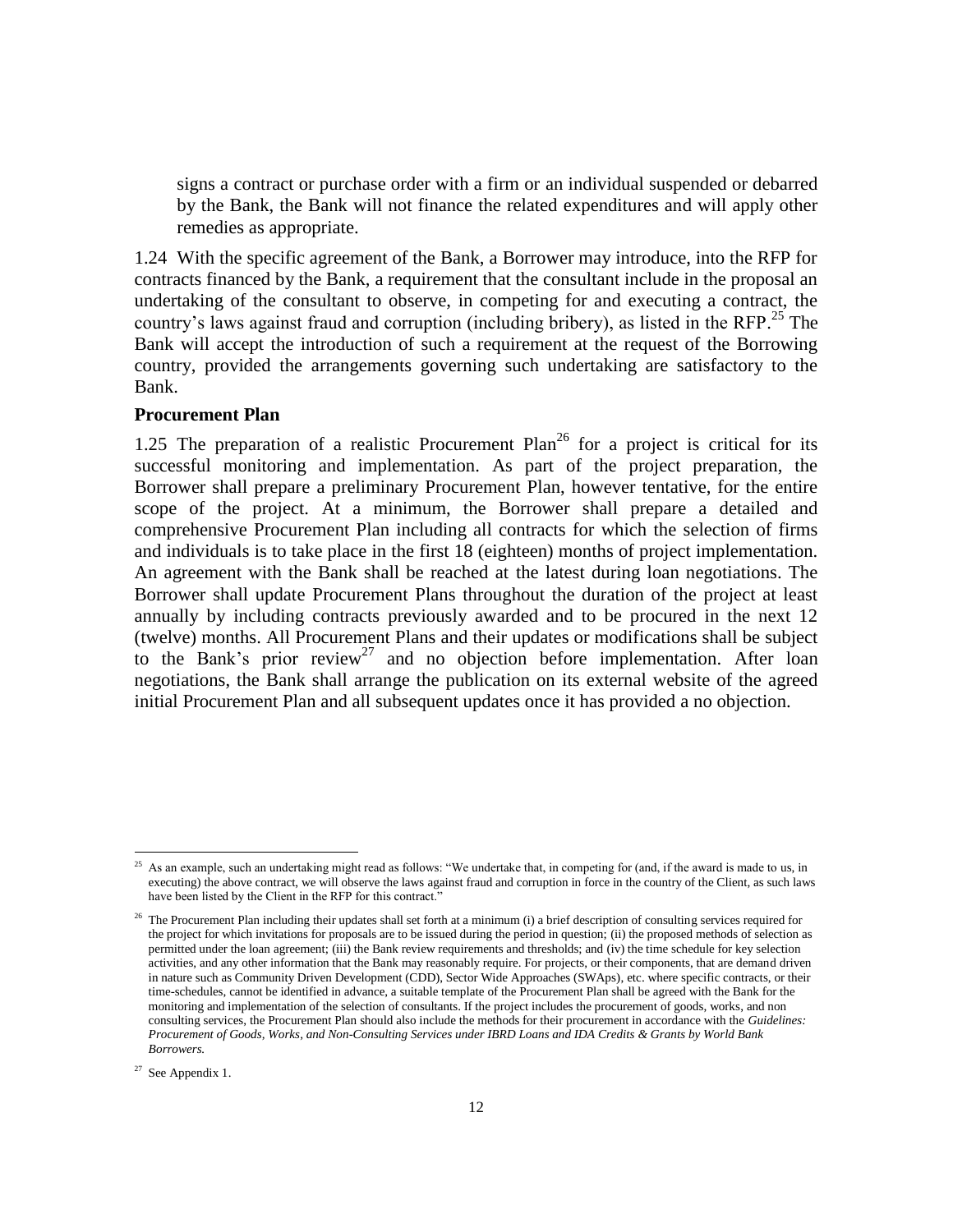# **II. QUALITY- AND COST-BASED SELECTION (QCBS)**

#### <span id="page-17-1"></span><span id="page-17-0"></span>**The Selection Process**

2.1 QCBS uses a competitive process among short-listed firms that takes into account the quality of the proposal and the cost of the services in the selection of the successful firm. Cost as a factor of selection shall be used judiciously. The relative weight to be given to the quality and cost shall be determined for each case depending on the nature of the assignment.

- 2.2 The selection process shall include the following steps:
- (a) preparation of the TOR;
- (b) preparation of cost estimate and the budget, and short-listing criteria;
- (c) advertising;
- (d) preparation of the short list of consultants;
- (e) preparation and issuance of the RFP (which should include: the Letter of Invitation (LOI), Instructions to Consultants (ITC), the TOR, and the proposed draft contract);
- (f) receipt of proposals;
- (g) evaluation of technical proposals: consideration of quality;
- (h) public opening of financial proposals;
- (i) evaluation of financial proposal;
- (j) final evaluation of quality and cost; and
- <span id="page-17-2"></span>(k) negotiations and award of the contract to the selected firm.

#### **Terms of Reference (TOR)**

2.3 The Borrower shall be responsible for preparing the TOR for the assignment. The TOR shall be prepared by a person(s) or a firm specialized in the area of the assignment. The scope of the services described in the TOR shall be compatible with the available budget. The TOR shall define clearly the objectives, goals, and scope of the assignment and provide background information (including a list of existing relevant studies and basic data) to facilitate the consultants' preparation of their proposals. If transfer of knowledge or training is an objective, it should be specifically outlined along with details of the number of staff to be trained, and so forth, to enable consultants to estimate the required resources. The TOR shall list the services and surveys necessary to carry out the assignment and the expected outputs (for example, reports, data, maps, surveys, etc.). However, the TOR should not be too detailed and inflexible, so that competing consultants may propose their own methodology and staffing. Firms shall be encouraged to comment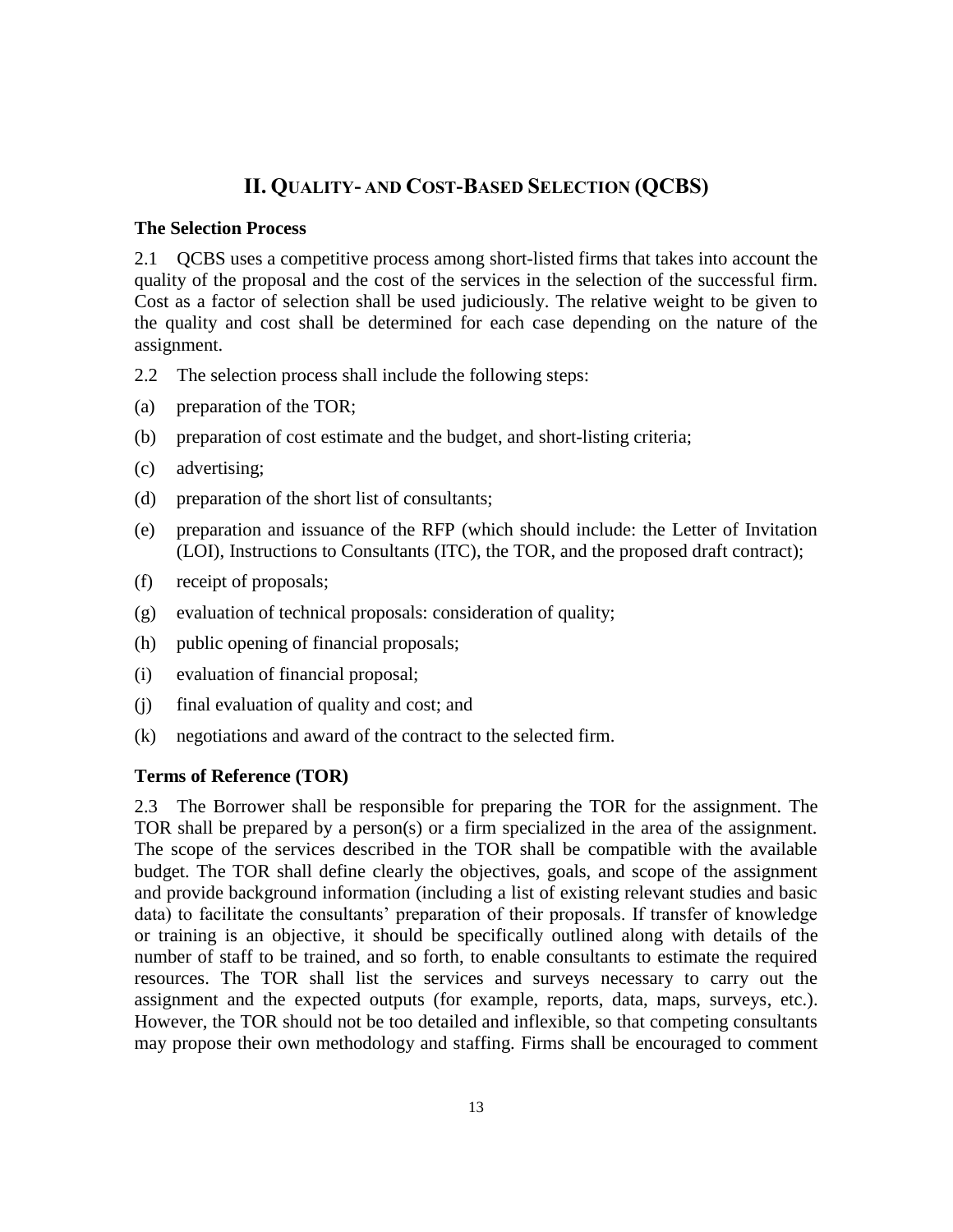on the TOR in their proposals. The Borrower's and consultants' respective responsibilities should be clearly defined in the TOR.

#### <span id="page-18-0"></span>**Cost Estimate (Budget)**

2.4 Preparation of a well-thought-through cost estimate is essential if realistic budgetary resources are to be earmarked. The cost estimate shall be based on the Borrower's assessment of the resources needed to carry out the assignment: experts' time, logistical support, and physical inputs (for example, vehicles, laboratory equipment). Costs shall be divided into two broad categories: (a) fee or remuneration (according to the type of contract used), and (b) reimbursable items, and further divided into foreign and local costs. The cost of experts' time inputs shall be estimated based on a realistic assessment of required international and national expertise. The RFP shall indicate the estimated level of experts' time inputs or the estimated total cost of the contract, but not detailed estimates such as fees.

#### <span id="page-18-1"></span>**Advertising**

 $\overline{a}$ 

2.5 For all projects, the Borrower is required to prepare and submit to the Bank a General Procurement Notice. The Bank will arrange for its publication in *UN Development Business online (UNDB online)* and on the Bank's external website. <sup>28</sup> To obtain expressions of interest (EOIs), the Borrower shall include a list of expected consulting assignments in the General Procurement Notice, and shall advertise a request for expressions of interest (REOI) for each contract for consulting firms in the national gazette, provided that it is of wide circulation, or in at least one newspaper, or technical or financial magazine, of national circulation in the Borrower's country, or in a widely used electronic portal with free national and international access in English, French, or Spanish.<sup>29</sup> In addition, assignments expected to cost more than US\$300,000 shall be advertised in *UNDB online. <sup>30</sup>* Borrowers may also in such cases advertise REOIs in an international newspaper or a technical or financial magazine. The information requested shall be the minimum required to make a judgment on the firm's suitability and not be so complex as to discourage consultants from expressing interest. REOIs shall at a minimum include the following information applicable to the assignment: required qualifications and experience of the firm, but not individual experts' bio data; short-listing criteria; and conflict of interest provisions. No less than 14 (fourteen) days from date of posting on *UNDB online* shall be provided for responses, before preparation of the short list. The late

<sup>&</sup>lt;sup>28</sup> *UNDB online* is a publication of the United Nations. Subscription information is available from: Development Business, United Nations, GCPO Box 5850, New York, NY 10163-5850, USA (website[: www.devbusiness.com;](http://www.devbusiness.com/) e-mail[: dbsubscribe@un.org\)](mailto:dbsubscribe@un.org). World Bank External Website[: www.worldbank.org.](http://www.worldbank.org/) 

<sup>&</sup>lt;sup>29</sup> In addition, at the option of the Borrower, in the National Language as defined under paragraph 1.22.

<sup>&</sup>lt;sup>30</sup> Exceptionally, when the Bank has agreed to a short list comprising only national consultants, the Bank may agree that the Borrower does not publish in the *UNDB online* contracts above US\$300,000. US Dollar thresholds indicated throughout these Guidelines include all taxes and duties, if applicable.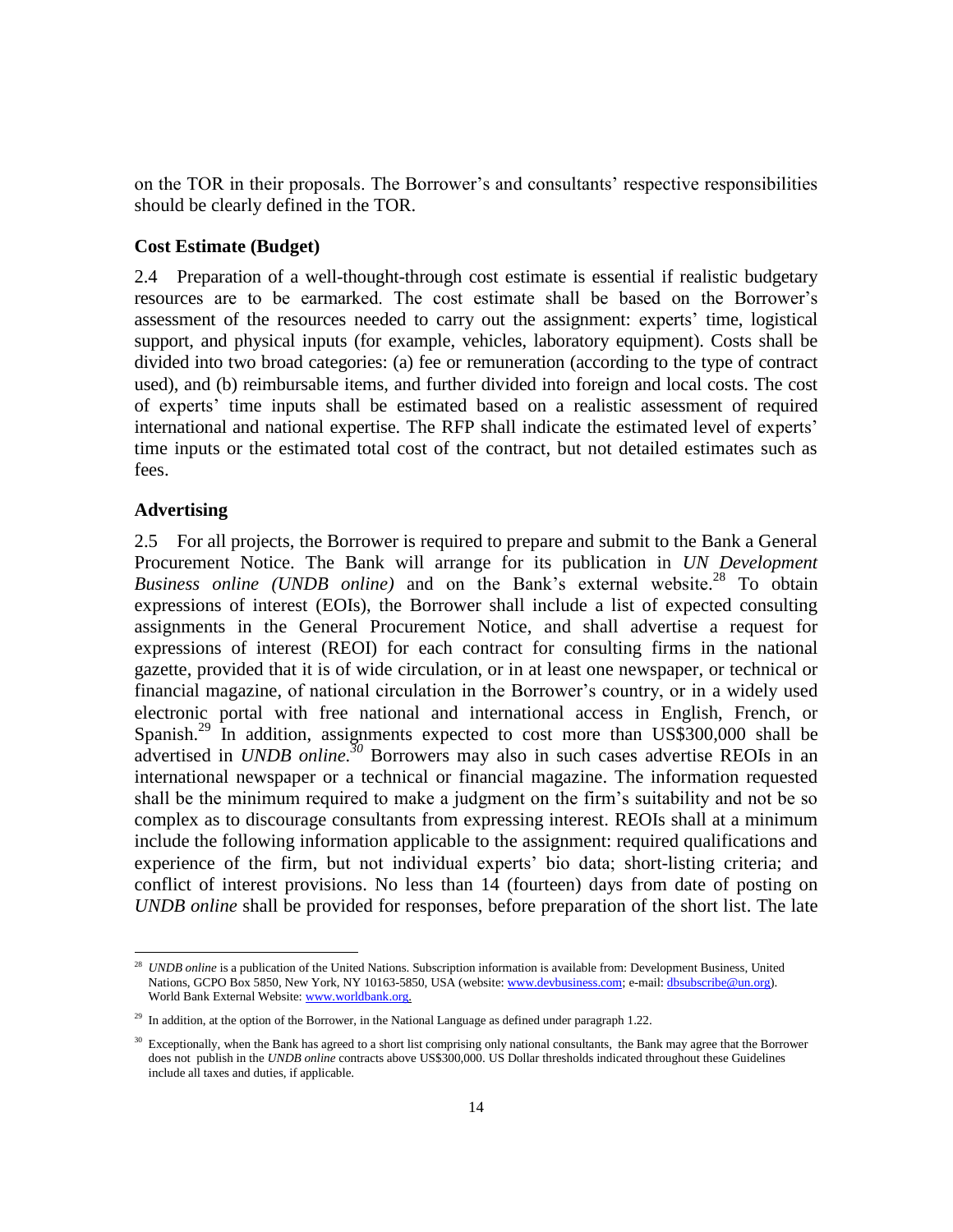submission of a response to an REOI shall not be a cause for its rejection unless the Borrower has already prepared a short list, based on received EOIs, that meets the conditions set below in paragraph 2.6. The Bank will arrange the simultaneous publication of all REOIs prepared and submitted by the Borrowers on the Bank's external website.

#### <span id="page-19-0"></span>**Short List of Consultants**

 $\overline{a}$ 

2.6 The Borrower is responsible for preparing short lists. The Borrower shall give first consideration to those firms expressing interest that possess the relevant qualifications. Short lists shall comprise six firms with a wide geographic spread, with (i) no more than two firms from any one country unless there are no other qualified firms identified to meet this requirement;<sup>31</sup> and (ii) and at least one firm from a developing country, unless no qualified firms from developing countries could be identified. When any of the above requirements cannot be met on the basis of received EOIs, the Borrower may directly solicit interest from qualified firms based on its own knowledge, or request Bank assistance in accordance with paragraph 1.17. Exceptionally, the Bank may agree to short lists comprising a smaller number of firms when there are not enough qualified firms having expressed interest for the specific assignment, when enough qualified firms could not be identified, or when the size of the contract or the nature of the assignment does not justify wider competition. Once the Bank has issued a no objection to a short list, the Borrower shall not modify it without the Bank's no objection. Firms that expressed interest, as well as any other firm or entity that specifically requests so, shall be provided the final short list of firms by the Borrower.

2.7 The short list may comprise entirely national consultants (firms registered or incorporated in the country), if the assignment is below the ceiling (or ceilings) established in the Procurement Plan approved by the Bank, $^{32}$  a sufficient number of qualified national firms is available for having a short list of firms with competitive costs, and when competition including foreign consultants is prima facie not justified or foreign consultants have not expressed interest. These same ceilings will be used in Bank lending operations supporting Sector Wide Approaches  $(SWAps)^{33}$  (in which government and/or donor funds are pooled) as the threshold below which short lists will be composed entirely of national

<sup>31</sup> For the purpose of establishing a short list, the nationality of a firm is that of the country in which it is registered or incorporated, and, in the case of Joint Ventures, the nationality of its lead partner.

<sup>&</sup>lt;sup>32</sup> Dollar ceilings shall be determined in each case, taking into account the nature of the project, the capacity of national consultants, and the complexity of the assignments. The ceiling (or ceilings) shall normally not exceed the amount defined in the Country Procurement Assessment Report (CPAR) for the Country of the Borrower or other similar assesments conducted by the Bank. The dollar ceilings for each borrowing country will be posted on the Bank's external website.

The Bank may agree, if requested by the Borrower, that the RFPs for such assignments include a clause rendering ineligible for Bank financing a firm of the Borrower country that is under a sanction of debarment from being awarded a contract by the appropriate judicial authority of the Borrower country and pursuant to its relevant laws, provided that the Bank has determined that the firm has engaged in fraud or corruption and the judicial proceeding afforded the firm adequate due process.

<sup>&</sup>lt;sup>33</sup> SWAps represent an approach by development agencies to support country-led programs whose scale is greater than a single project. It typically encompasses an entire sector or large portions of one.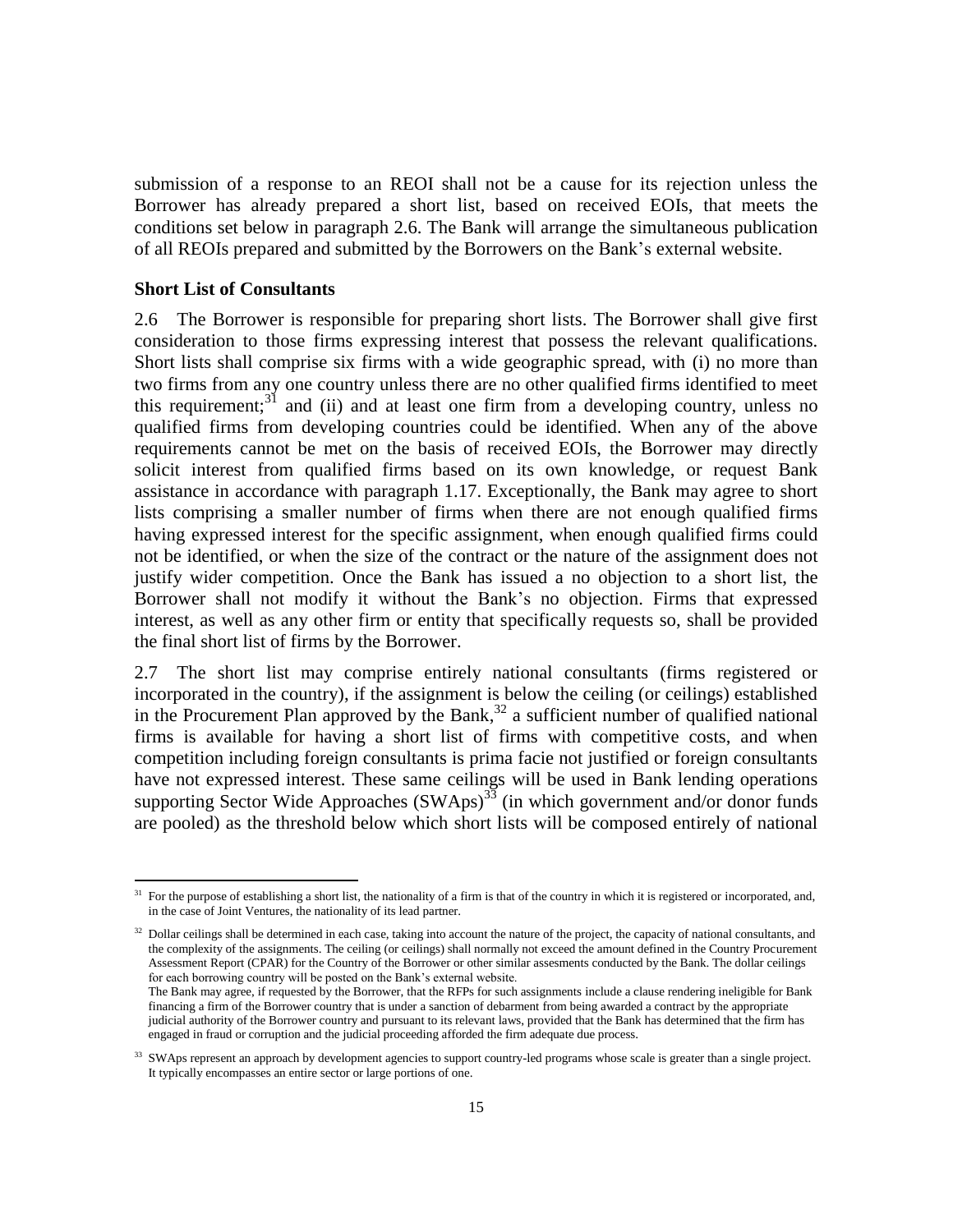firms selected under procedures agreed with the Bank. However, if foreign firms express interest, they shall be considered.

2.8 The short list should normally comprise consultants of the same category with similar business objectives, corporate capacity, experience and field of expertise, and that have undertaken assignments of a similar nature and complexity. Government-owned enterprises or institutions and not-for-profit organizations (NGOs, Universities, UN Agencies, etc.) should not normally be included in the same short list along with private sector firms, unless they operate as commercial entities meeting the requirements of paragraph 1.13(b) of these Guidelines. If mixing is used, the selection should normally be made using Quality-Based Selection (QBS) or Selection Based on the Consultants' Qualifications  $(CQS)$  (for small assignments).<sup>34</sup> The short list shall not include Individual Consultants. Finally, if the same firm is considered for inclusion in short lists for concurrent assignments, the Borrower shall assess the firm's overall capacity to perform multiple contracts before including it in more than one short list.

#### <span id="page-20-0"></span>**Preparation and Issuance of the Request for Proposals (RFP)**

2.9 The RFP shall include: (a) a Letter of Invitation, (b) Instructions to Consultants and Data Sheet, (c) the TOR, and (d) the proposed type of contract. Borrowers shall use the applicable standard RFPs issued by the Bank with minimal changes, acceptable to the Bank, as necessary to address project-specific conditions. Any such changes shall be introduced only through the RFP data sheet. Borrowers shall list all the documents included in the RFP. The Borrower may use an electronic system to distribute the RFP, provided that the Bank is satisfied with the adequacy of such system. If the RFP is distributed electronically, the electronic system shall be secure to avoid modifications to the RFP and shall not restrict the access of short-listed consultants to the RFP.

#### <span id="page-20-1"></span>**Letter of Invitation (LOI)**

 $\overline{a}$ 

2.10 The LOI shall state the intention of the Borrower to enter into a contract for the provision of consulting services, the source of funds, the details of the client, and the date, time, and address for submission of proposals.

#### <span id="page-20-2"></span>**Instructions to Consultants and Data Sheet (ITC)**

2.11 The ITC shall contain all necessary information that would help consultants prepare responsive proposals, and shall bring as much transparency as possible to the selection procedure by providing information on the evaluation process and by indicating the evaluation criteria and factors, their respective weights, and the minimum passing quality score. The ITC shall indicate either an estimate of the key experts' inputs (in person-

<sup>&</sup>lt;sup>34</sup> Dollar thresholds defining "small" shall be determined in each case, taking into account the nature and complexity of the assignment, but shall not exceed US\$300,000 other than in exceptional cases such as emergency situations declared by the Borrower and recognized by the Bank.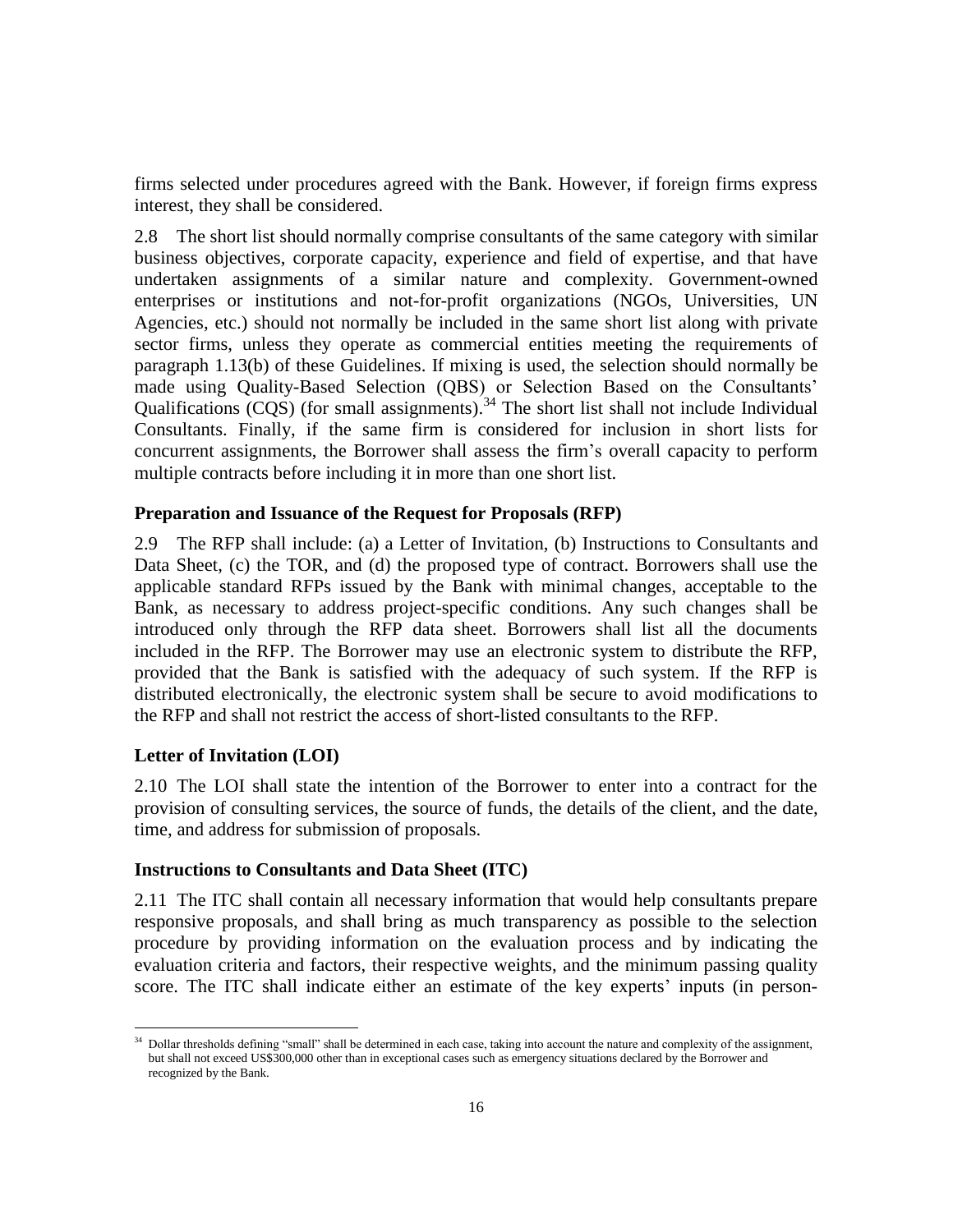months) required of the consultants or the estimated budget, but not both. Consultants, however, shall be free to prepare their own estimates of experts' time to carry out the assignment and to offer the corresponding cost in their proposals. When, under time-based contracts, the services are of a routine nature or do not require an innovative approach, the Borrower may, subject to the Bank's no objection, require the consultants to include in their proposal the same level of experts' time inputs as indicated in the RFP, failing which their financial proposal shall be adjusted for the purpose of comparison of proposals and decision for award. The ITC shall specify the proposal validity period, which should be adequate for the evaluation of proposals, decision on award, Bank review, and finalization of contract negotiations. A detailed list of the information that should be included in the ITC is provided in Appendix 2.

#### <span id="page-21-0"></span>**Contract**

2.12 Section IV of these Guidelines briefly outlines the most common types of contracts. Borrowers shall use the appropriate Standard Form of Contract issued by the Bank with minimum changes, acceptable to the Bank, as necessary to address specific country and project issues. Any such changes shall be introduced only through Contract Data Sheets or through Special Conditions of Contract and not by introducing changes in the wording of the General Conditions of Contract included in the Bank's Standard Form. These forms of contract cover the majority of consulting services. When these forms are not appropriate (for example, for pre-shipment inspection, procurement services**,** training of students in universities, advertising activities in privatization, or twinning), Borrowers shall use other contract forms acceptable to the Bank.

#### <span id="page-21-1"></span>**Receipt and Opening of Proposals**

2.13 The Borrower shall allow enough time for the consultants to prepare their proposals. The time allowed shall depend on the assignment, but normally shall not be less than four weeks or more than three months (for example, for assignments requiring establishment of a sophisticated methodology, preparation of a multidisciplinary master plan). During this interval, the firms may request clarifications about the information provided in the RFP. The Borrower shall provide these clarifications in writing and copy them to all firms on the short list (who intend to submit proposals). If necessary, the Borrower shall extend the deadline for submission of proposals. The technical and financial proposals shall be submitted at the same time. No amendments to the technical or financial proposal shall be accepted after the deadline, although amended proposals may be submitted before such deadline. To safeguard the integrity of the process, the technical and financial proposals shall be submitted in separate sealed envelopes. A committee of officials drawn by the Borrower from the relevant departments (technical, finance, legal, as appropriate), shall open all technical proposals received by the deadline for the submission of proposals at the designated place stipulated in the RFP irrespective of the number of proposals received by such deadline. At the opening of technical proposals, in the presence of consultants wishing to attend, the Borrower shall neither reject nor discuss the merits of any proposal.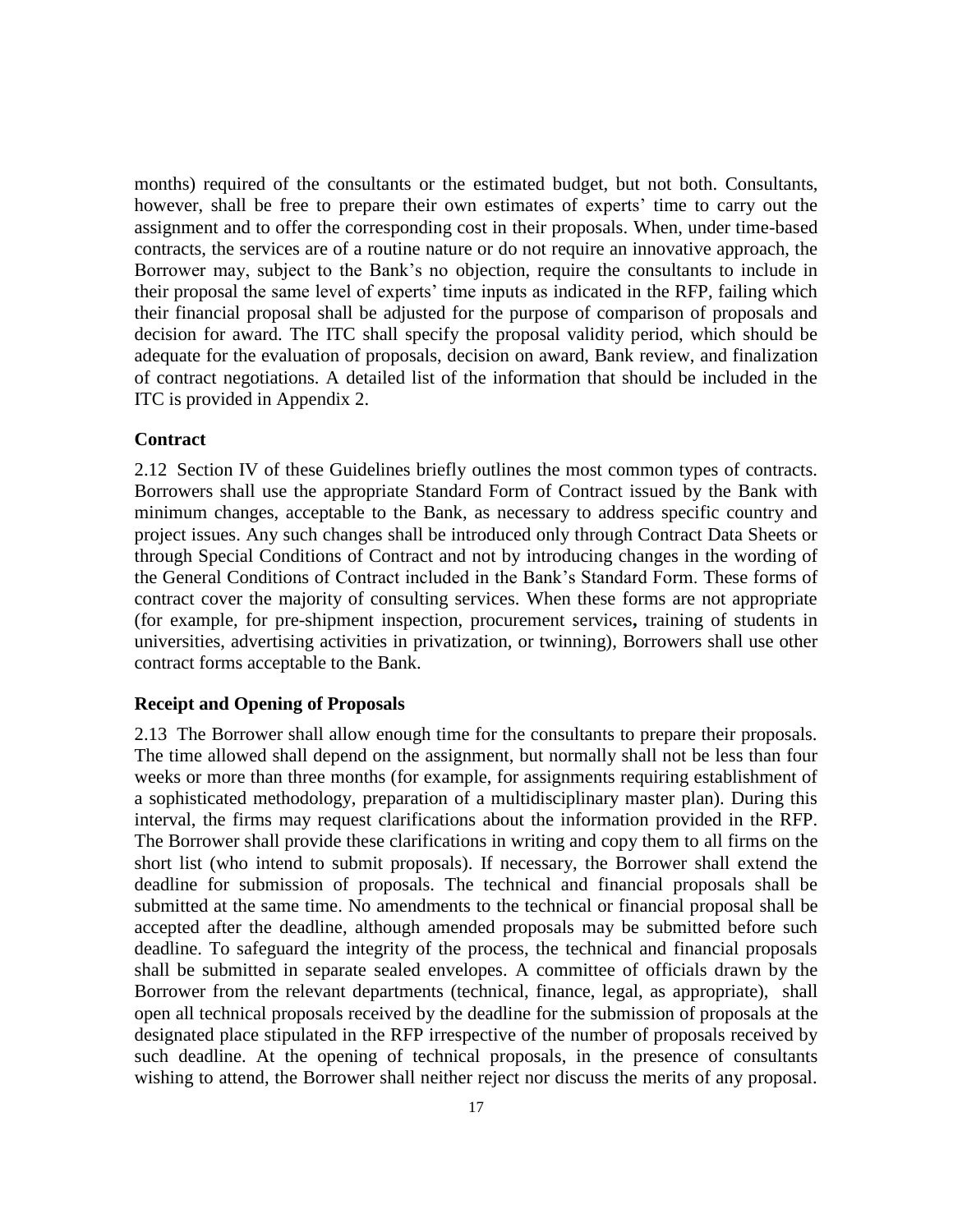All proposals received after the deadline shall be declared late and rejected and promptly returned unopened. The committee shall read aloud the names of the consultants that submitted proposals, the presence or absence of duly sealed financial envelopes, and any other information deemed appropriate. The financial proposals shall remain sealed and shall be deposited with a reputable public auditor or independent authority<sup>35</sup> until they are opened in accordance with paragraph 2.23. Borrowers may use electronic systems permitting consultants to submit proposals by electronic means, provided the Bank is satisfied with the adequacy of the system, including, inter alia, that the system is secure; maintains the integrity, confidentiality, and authenticity of proposals submitted; and uses an electronic signature system or equivalent to keep consultants bound to their proposals.

#### <span id="page-22-0"></span>**Clarification or Alteration of Proposals**

2.14 Except as otherwise provided in paragraphs 2.27 to 2.29 of Section II and paragraph 1(p) of Appendix 2 of these Guidelines, consultants shall neither be requested nor permitted to alter their proposals in any way after the deadline for the submission of proposals. While evaluating proposals, the Borrower shall conduct the evaluation solely on the basis of the submitted technical and financial proposals, and shall not ask consultants for clarifications, except for perfunctory queries with the prior no objection of the Bank.

#### <span id="page-22-1"></span>**Evaluation of Proposals: Consideration of Quality and Cost**

2.15 The evaluation of the proposals shall be carried out in two stages: first the quality, and then the cost. Evaluators of technical proposals shall not have access to the financial proposals until the technical evaluation, including any Bank reviews and no objection, is concluded. Financial proposals shall be opened only thereafter. The evaluation shall be carried out in full conformity with the provisions of the RFP.

#### <span id="page-22-2"></span>**Evaluation of the Quality**

 $\overline{a}$ 

2.16 Given the need for high quality services, the quality of the evaluation of technical proposals is paramount. The Borrower shall evaluate each technical proposal using an evaluation committee of at least 3 (three), and normally no more than 7 (seven), members including qualified specialists in the sector of the assignment under consideration. Each member of the committee shall not be in a conflict of interest situation as per paragraph 1.9(c), and certify to that effect before participating in the evaluation. When the Bank determines that the technical evaluation is inconsistent with the RFP or does not properly evaluate the strengths or weaknesses of the proposals, and the committee fails to address the situation in a timely manner, the Bank may require the Borrower to form a new evaluation committee, including international experts in the sector of the assignment, if necessary.

<sup>35</sup> An independent entity shall have no direct or indirect interest or involvement with the assignment in question.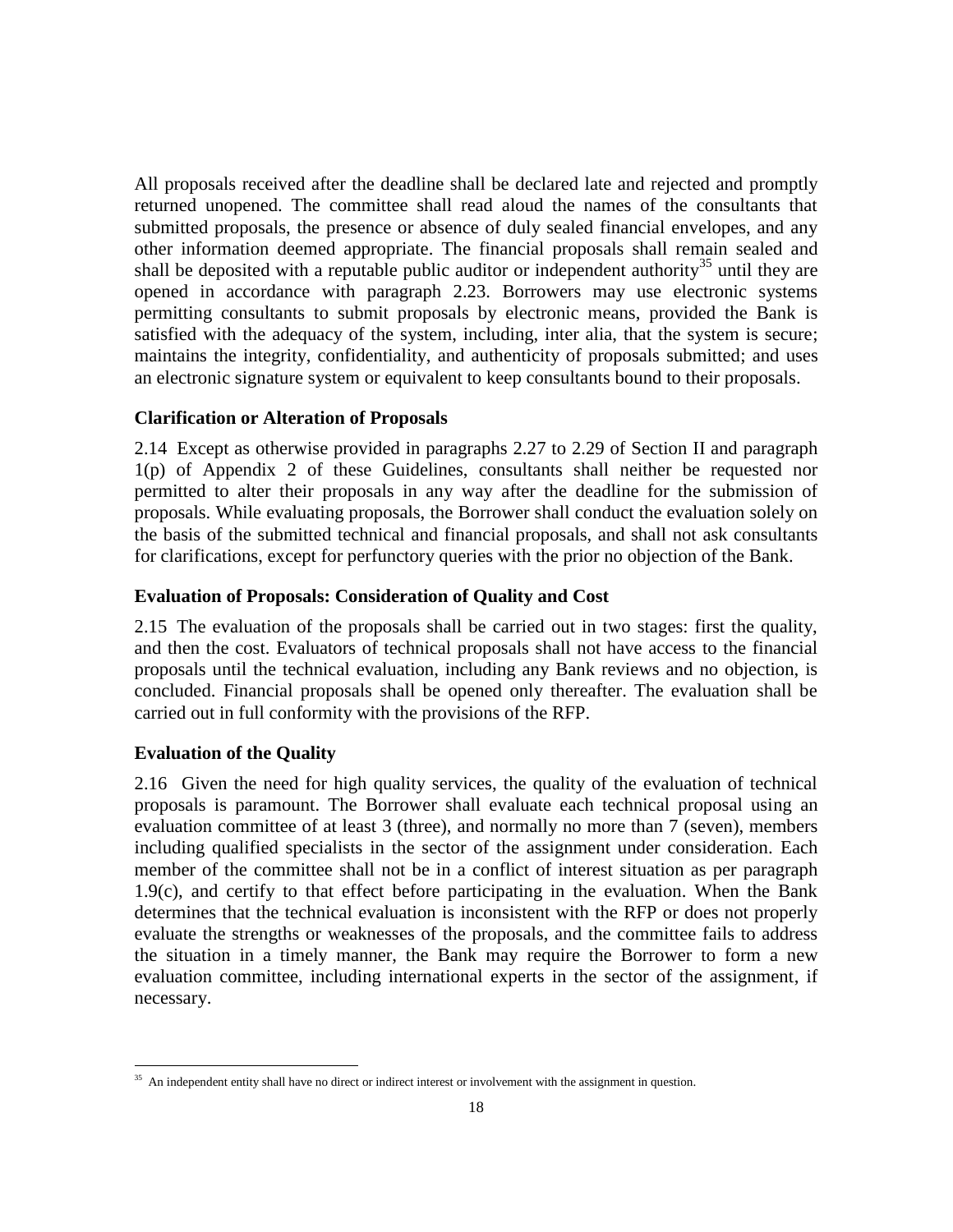2.17 The technical evaluation shall take into account the criteria indicated in paragraph 2.18 and the sub-criteria indicated in paragraphs 2.19 and 2.20 as reflected in the RFP. The RFP shall describe each such criterion and sub-criterion along with their relative maximum scores and disclose the overall minimum technical score below which a proposal will be rejected as nonresponsive. The indicative range for the overall minimum technical score is 70 to 85 (seventy to eighty-five) on a scale of 1 to 100 (one to one hundred). The maximum score for each criterion and the minimum overall technical score shall be determined based on the nature and complexity of the specific assignment.

2.18 The criteria shall include: (a) the consultant's relevant experience for the assignment, (b) the quality of the methodology proposed, (c) the qualifications of the key experts proposed, (d) the transfer of knowledge, if required in the TOR, and (e) the extent of the participation of nationals among key experts in the performance of the assignment. They shall be within the indicative range of scores specified below, except with the no objection of the Bank. The maximum score for the "Participation by national experts" as indicated below shall not exceed 10 (ten).

| Consultant's specific experience:                | 0 to 10      |
|--------------------------------------------------|--------------|
| Methodology:                                     | $20$ to $50$ |
| Key experts:                                     | 30 to 60     |
| Transfer of knowledge: 36                        | 0 to 10      |
| Participation by national experts: <sup>37</sup> | $0$ to $10$  |
| Total:                                           | 100          |

 $\overline{a}$ 

2.19 The Borrower shall normally divide these criteria into sub-criteria. Each criterion shall then be scored on the basis of the weights assigned to respective sub-criteria. For example, sub-criteria under methodology might be *innovation* and *level of detail*. However, the number of sub-criteria should be kept to the essential. The Bank recommends against the use of exceedingly detailed lists of sub-criteria that may render the evaluation a mechanical exercise more than a professional assessment of the proposals. The weight given to experience can be relatively modest, since this criterion has already been taken into account when short-listing the consultant. More weight shall be given to the methodology in the case of more complex assignments (for example, multidisciplinary feasibility or management studies).

2.20 Only the key experts should be evaluated. Since they ultimately determine the quality of performance, more weight shall be assigned to this criterion if the proposed assignment

<sup>&</sup>lt;sup>36</sup> Transfer of knowledge may be the main objective of some assignments; in such cases, it shall be indicated in the TOR and, only with Bank prior no objection, may be given a higher weight to reflect its importance.

<sup>&</sup>lt;sup>37</sup> As reflected by the participation of nationals among key experts (whether presented by foreign or national firms), and calculated as the ratio of key national experts' time (in person-months) to the total number of key experts' time (in person-months) in the proposal.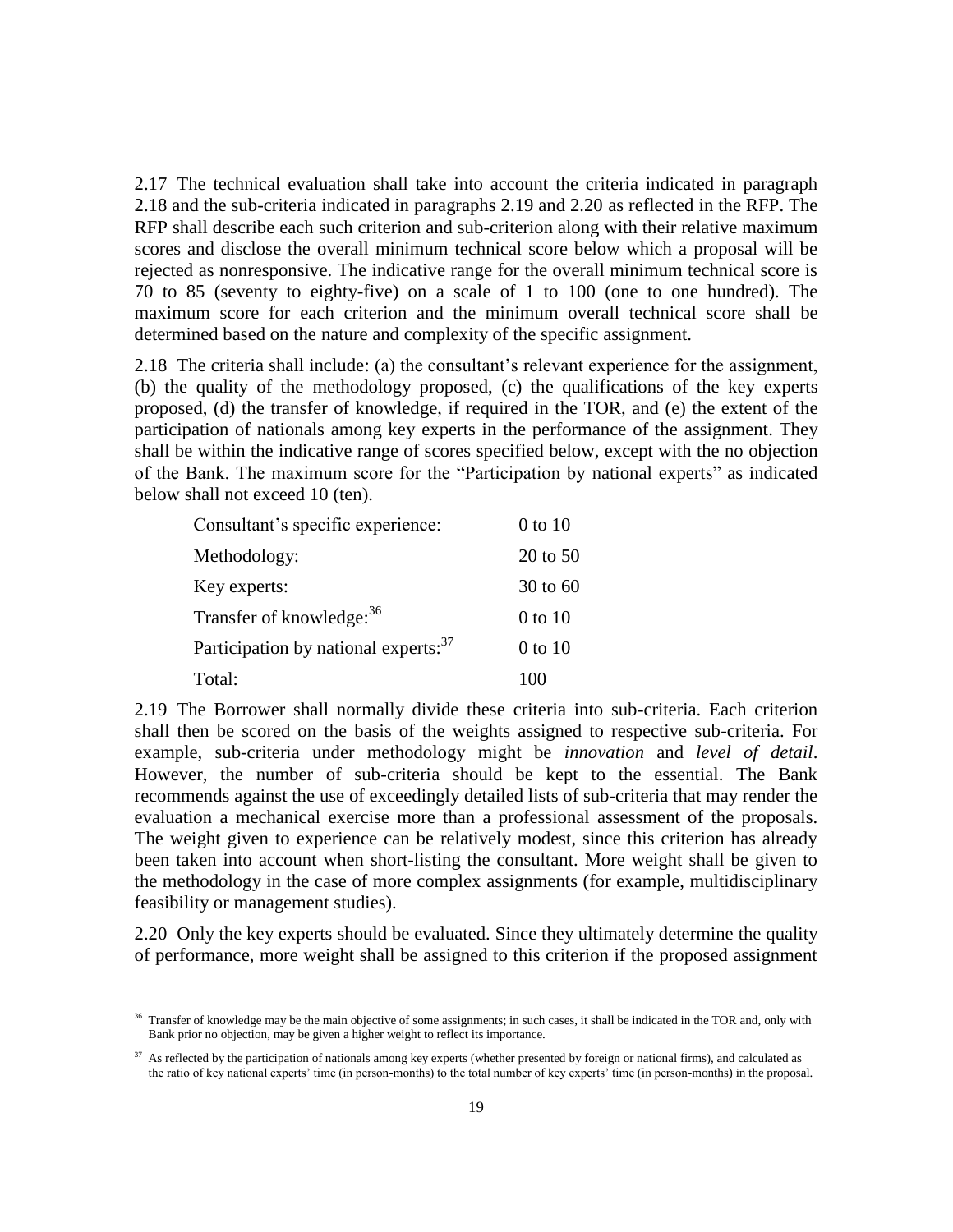is complex. The Borrower shall review the qualifications and experience of proposed key experts in their *curricula vitae,* which must be accurate, complete, and signed by an authorized official of the consulting firm and the individual proposed. The individuals shall be rated in the following three sub-criteria, as relevant to the task:

- (a) general qualifications: general education and training, length of experience, positions held, previous assignments as team expert, experience in developing countries, and so forth;
- (b) adequacy for the assignment: education, training, and experience in the specific sector, field, subject, and so forth, relevant to the particular assignment; and
- (c) experience in the region: knowledge of the local language, culture, administrative system, government organization, and so forth.

2.21 Borrowers shall evaluate each proposal on the basis of its responsiveness to the TOR. A proposal shall be considered unsuitable and shall be rejected at this stage if it fails to comply with important aspects described in the RFP. Technical proposals containing any material financial information shall be declared nonresponsive.

2.22 The members of the evaluation committee shall evaluate proposals in accordance with the evaluation criteria specified in the RFP, independently of each other, and without any external influence from any person or entity. A proposal shall be rejected if it fails to achieve the overall minimum technical score specified in the RFP. At the end of the evaluation process, the Borrower shall prepare a Technical Evaluation Report using the Bank's standard form of evaluation report or another report acceptable to the Bank. The report shall substantiate the results of the evaluation and justify the total technical scores assigned to each proposal by describing the relative strengths and weaknesses of the proposals. Large differences in the individual scores given to a proposal for the same criterion or sub-criterion by different members shall be addressed and a justification be provided in the technical evaluation report. In the case of contracts subject to prior review, the technical evaluation report including the detailed evaluation sheets of each committee member shall be submitted to the Bank for its review and no objection. All records relating to the evaluation, such as individual score sheets, shall be retained in accordance with paragraphs 2(k) and 5 of Appendix 1.

#### <span id="page-24-0"></span>**Opening of Financial Proposals and Evaluation of Cost**

2.23 After the Technical Evaluation Report is completed (and for prior review contracts, after the Bank has issued its no objection), the Borrower shall inform consultants whose proposals did not meet the minimum qualifying technical score or were considered nonresponsive to the RFP and TOR that their financial proposals will be returned unopened after the signature of the contract. In addition, the Borrower shall inform each of the above consultants of their overall technical score as well as scores obtained for each criterion and sub-criterion if any. The Borrower shall simultaneously notify the consultants that have secured the minimum overall technical score of the date, time, and place set for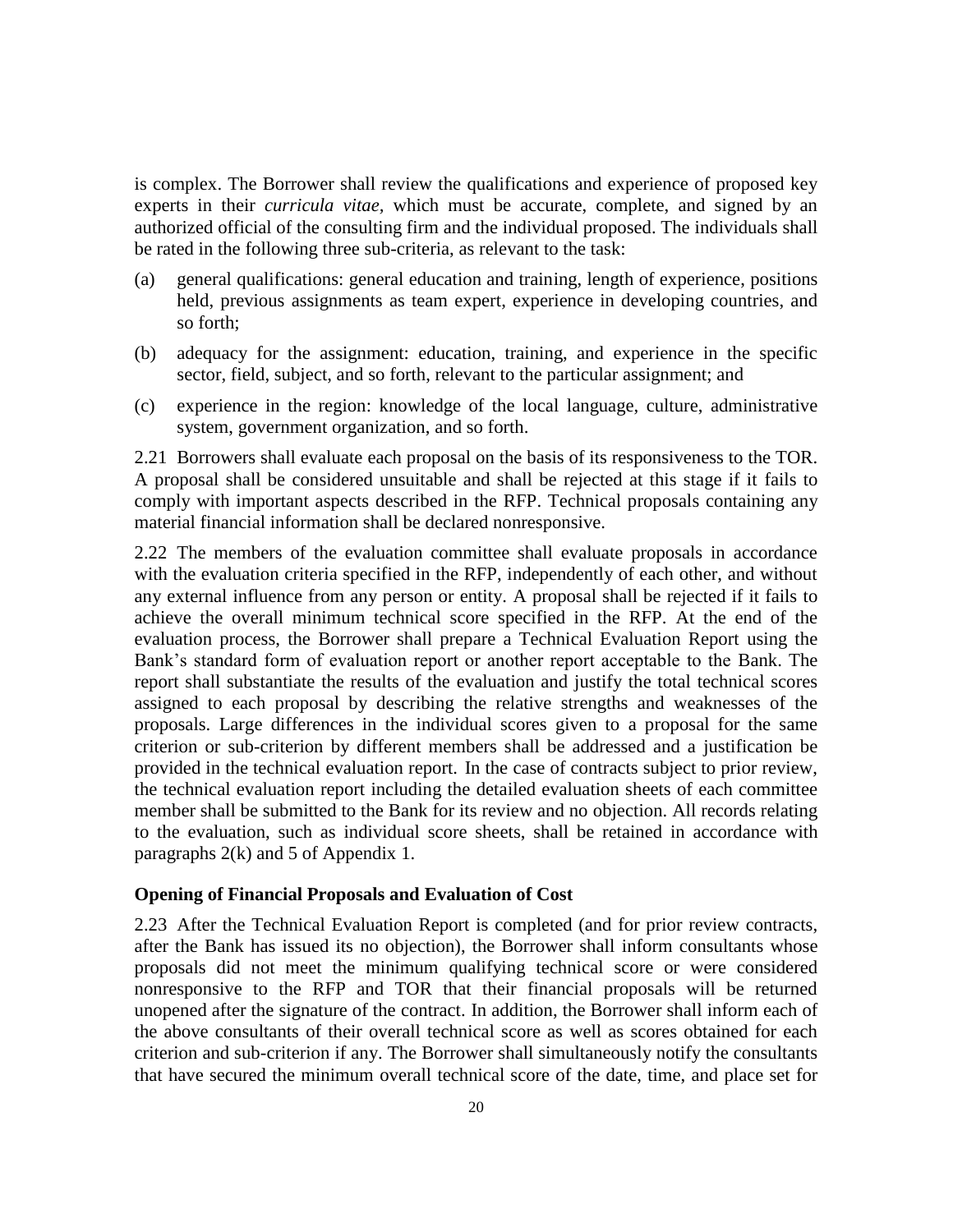opening the financial proposals. The opening date shall be set allowing sufficient time for consultants to make arrangements to attend the opening of the financial proposals. The financial proposals shall be opened in the presence of representatives of the consultants who choose to attend (in person or online). The name of the consultant, the technical scores, including the break-down by criterion, and the offered total prices shall be read aloud (and posted online when electronic submission of proposals is used) and recorded when the financial proposals are opened. The Borrower shall also prepare the minutes of the opening and a copy of this record shall be promptly sent to the Bank and to all consultants who submitted proposals.

2.24 The Borrower shall then evaluate and compare the financial proposals in accordance with the following procedures. Prices shall be converted to a single currency selected by the Borrower (local currency or fully convertible foreign currency) as stated in the RFP. The Borrower shall make this conversion by using the selling (exchange) rates for those currencies quoted by an official source (such as the Central Bank) or by a commercial bank or by an internationally circulated newspaper for similar transactions. The RFP shall specify the source of the exchange rate to be used and the date of that exchange rate, provided that the date shall not be earlier than four weeks prior to the deadline for submission of proposals, nor later than the original date of expiration of the period of validity of the proposal. For a time-based contract,<sup>38</sup> any arithmetical errors shall be corrected, and prices shall be adjusted if they fail to reflect all inputs that are included in the respective technical proposals. For a lump-sum contract, the consultant is deemed to have included all prices in its financial proposal, so neither arithmetical corrections nor price adjustments shall be made, and the total price, net of taxes understood as per paragraph 2.25 below, included in the financial proposal shall be considered as the offered price.

2.25 For the purpose of evaluation, the offered prices shall exclude local identifiable indirect taxes<sup>39</sup> on the contract and income tax payable to the country of the Borrower on the remuneration of services rendered in the country of the Borrower by non-resident experts and other personnel of the consultant. In exceptional circumstances, when indirect taxes cannot be fully identified by the Borrower when evaluating the financial offers, the Bank may agree that prices, for the purpose of evaluation only, include all taxes payable to the country of the Borrower. The offered total price shall include all consultants' remuneration and other expenses such as travel, translation, report printing, or secretarial expenses. The proposal with the lowest offered total price may be given a financial score of 100 (one hundred) and other proposals given financial scores that are inversely proportional to their prices. Alternatively, a directly proportional or other methodology

Refer to Section IV on forms of contracts.

<sup>&</sup>lt;sup>39</sup> All indirect taxes levied on the contract invoices, at National, State (or Provincial), and Municipal levels, such as sales tax, VAT, excise tax, and similar taxes and levies.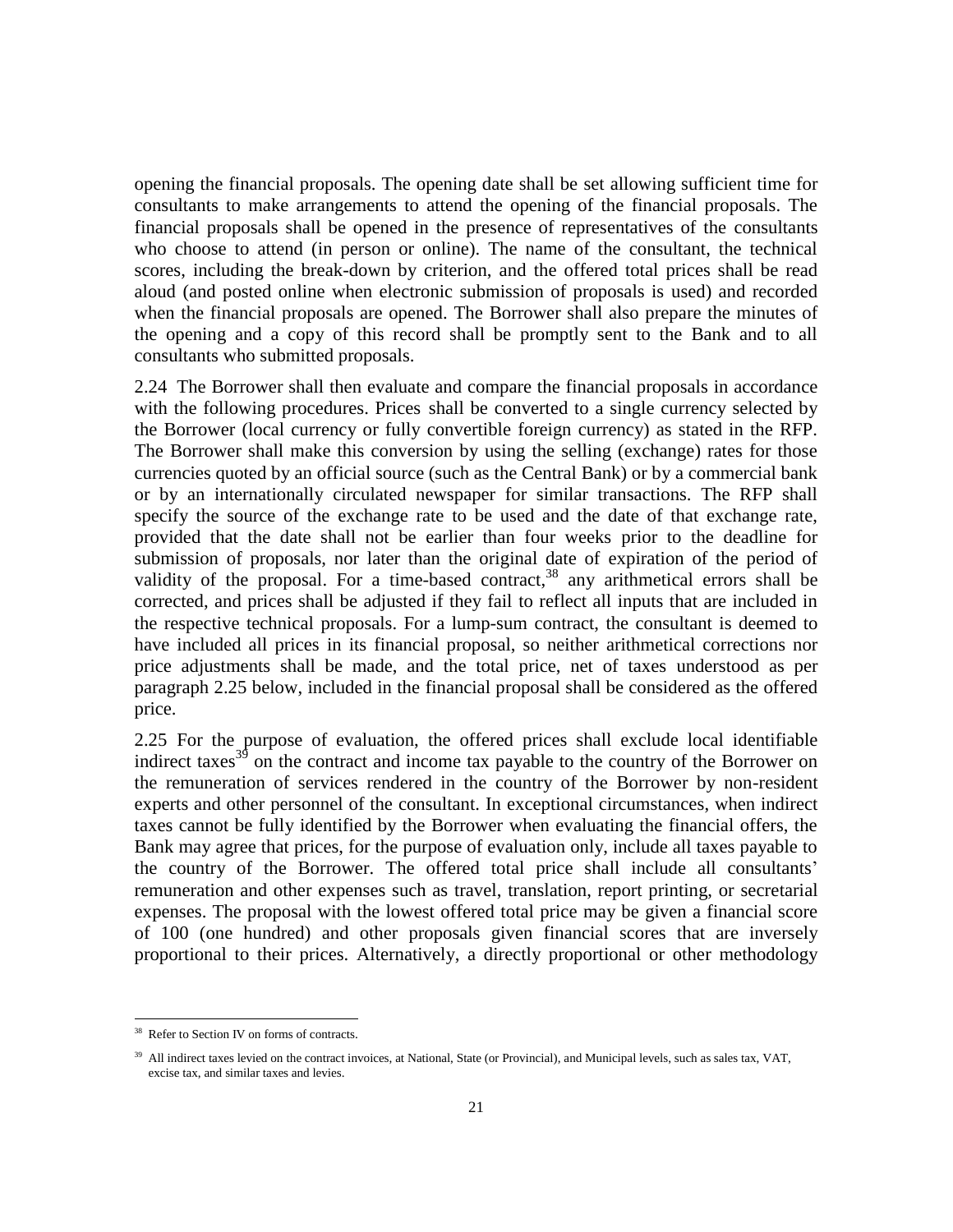may be used in allocating the scores to the financial proposals. The methodology to be used shall be described in the RFP.

#### <span id="page-26-0"></span>**Combined Quality and Cost Evaluation**

2.26 The total score shall be obtained by weighting the quality and cost scores and adding them. The weight for the "cost" shall be chosen, taking into account the complexity of the assignment and the relative importance of quality. Except for the type of services specified in Section III, the weight for cost shall normally be 20 (twenty) points out of a total score of 100 (one hundred). The proposed weightings for quality and cost shall be specified in the RFP. The firm obtaining the highest total score shall be invited for negotiations.

#### <span id="page-26-1"></span>**Negotiations and the Award of Contract**

2.27 Negotiations shall include discussions of the TOR, the methodology, Borrower's inputs, and special conditions of the contract. These discussions shall not substantially alter the original scope of services under the TOR or the terms of the contract, lest the quality of the final product, its price, and the relevance of the initial evaluation be affected. Major reductions in work inputs should not be made solely to meet the estimated cost or available budget. The final TOR and the agreed methodology shall be incorporated in the "Description of Services" which shall form part of the contract.

2.28 The selected firm should not be allowed to substitute key experts, unless both parties agree that undue delays in the selection process make such substitution unavoidable or that such changes are critical to meet the objectives of the assignment.<sup>40</sup> If this is not the case and if it is established that key experts were included in the proposal without confirming their availability, the firm may be disqualified and the process continued with the next ranked firm. The key experts proposed for substitution shall have qualifications equal to or better than the key experts initially proposed.<sup>41</sup>

2.29 Financial negotiations shall include clarification of the consultants' tax liability in the Borrower's country (if any) and how this tax liability has been or would be reflected in the contract. Payments under lump-sum contracts are based on the delivery of outputs (or products), hence the offered price shall include all costs (experts' time, overhead, travel, hotel, etc.). Consequently, if the selection method for a lump-sum contract included cost as a factor in evaluation, the offered price shall not be negotiated. In the case of time-based contracts, payment is based on inputs (experts' time and reimbursables) and the offered price shall include experts' rates and an estimation of the amount of reimbursables. When the selection method includes cost as a factor in evaluation, negotiations of experts' rates shall not take place, except in special circumstances, like for example, experts' rates offered are much higher than typically charged rates by consultants for similar contracts.

<sup>&</sup>lt;sup>40</sup> Defining realistic proposal validity periods in the RFP and carrying out an efficient evaluation minimizes this risk.

<sup>&</sup>lt;sup>41</sup> Refer to Appendix 2 paragraph  $1(p)$  for more details.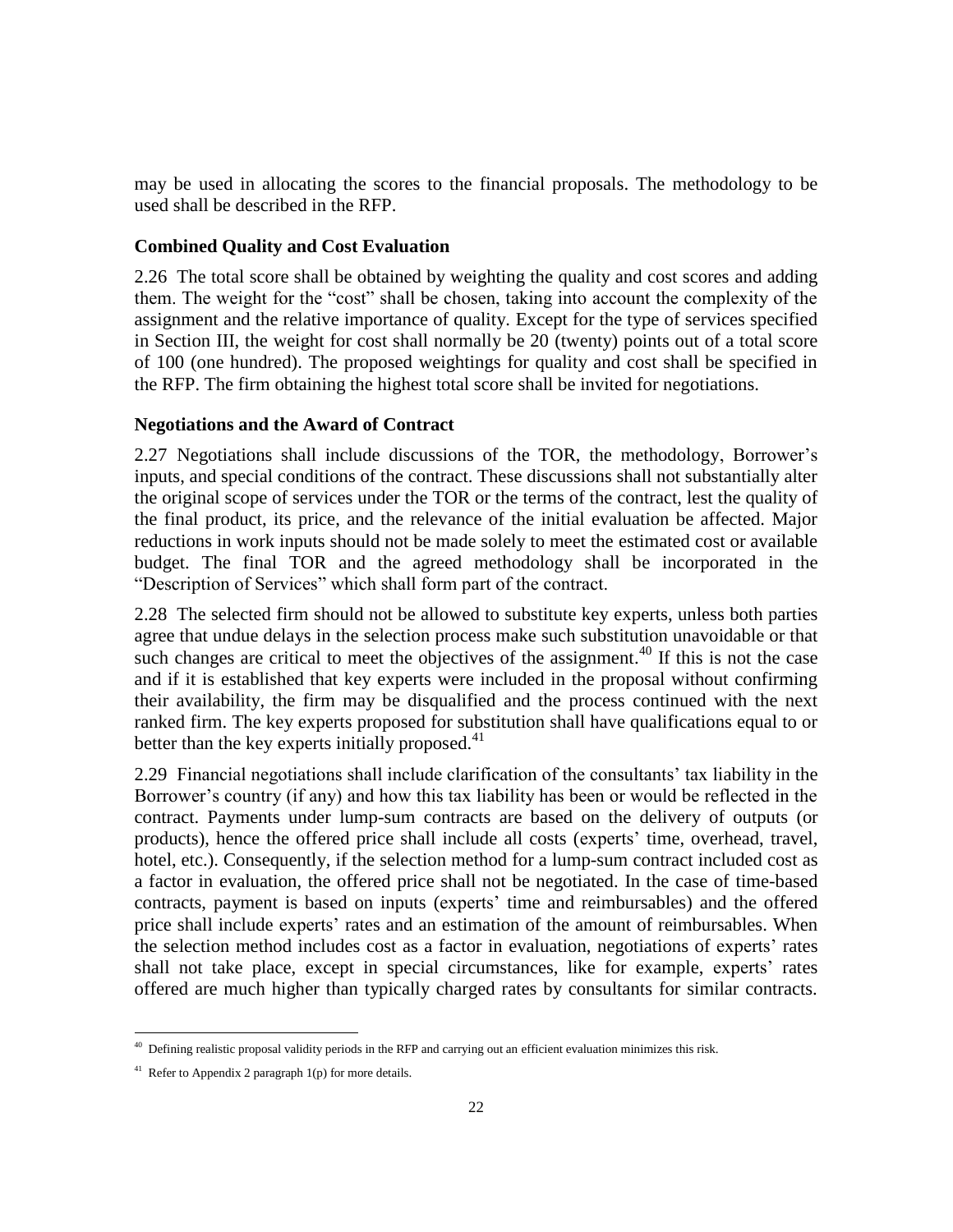Consequently, the prohibition of negotiation does not preclude the right of the client to ask for clarifications, and, if the fees are very high, to ask for their change, after due consultation with the Bank. Reimbursables are to be paid on actual expenses incurred at cost upon presentation of receipts and therefore are not subject to negotiations. However, if the client wants to define ceilings for unit prices of certain reimbursables (like travel or hotel rates), they should indicate the maximum levels of those rates in the RFP or define a per diem in the RFP.

2.30 If the negotiations with the highest ranked consultant fail, the Borrower shall inform the concerned consultant in writing of all pending issues and disagreements, and provide them a final opportunity to respond in writing. Contract negotiations shall not be terminated only for budget considerations. If there is still disagreement, the Borrower shall inform the consultant in writing of its intention to terminate negotiations. Negotiations may then be terminated after obtaining the Bank's no objection, and the next ranked consultant invited for negotiations. The Borrower shall furnish to the Bank for review the minutes of negotiations and all relevant communications, as well as the reasons for such termination. Once negotiations have commenced with the next ranked firm, the Borrower shall not reopen the earlier negotiations. After negotiations are successfully completed and the Bank has issued its no objection to the initialed negotiated contract, the Borrower shall promptly notify other firms on the short list that they were unsuccessful.

#### <span id="page-27-0"></span>**Publication of the Award of Contract**

2.31 The procedure for publication of the award of contract is specified in paragraph 7 of Appendix 1.

#### <span id="page-27-1"></span>**Debriefing by the Borrower**

2.32 In the publication of contract award referred to in paragraph 2.31, the Borrower shall specify that any consultant who wishes to ascertain the grounds on which its proposal was not selected should request an explanation from the Borrower. The Borrower shall promptly provide in writing an explanation of why such proposal was not selected. If a consultant requests a debriefing meeting, the consultant shall bear all their costs of attending such a debriefing meeting.

#### <span id="page-27-2"></span>**Rejection of All Proposals, and Re-invitation**

2.33 The Borrower will be justified in rejecting all proposals only if: (i) all proposals are nonresponsive because they fail to respond to important aspects of the TOR or present major deficiencies in complying with the TOR in accordance with paragraph 2.21; or (ii) all proposals fail to achieve the minimum technical score specified in the RFP; or (iii) if the offered price of the successful proposal is substantially higher than the available budget or a recently updated cost estimate. In the latter case, as an alternative to re-invitation, the feasibility of increasing the budget or scaling down the scope of services with the firm should be investigated in consultation with the Bank. However, in accordance with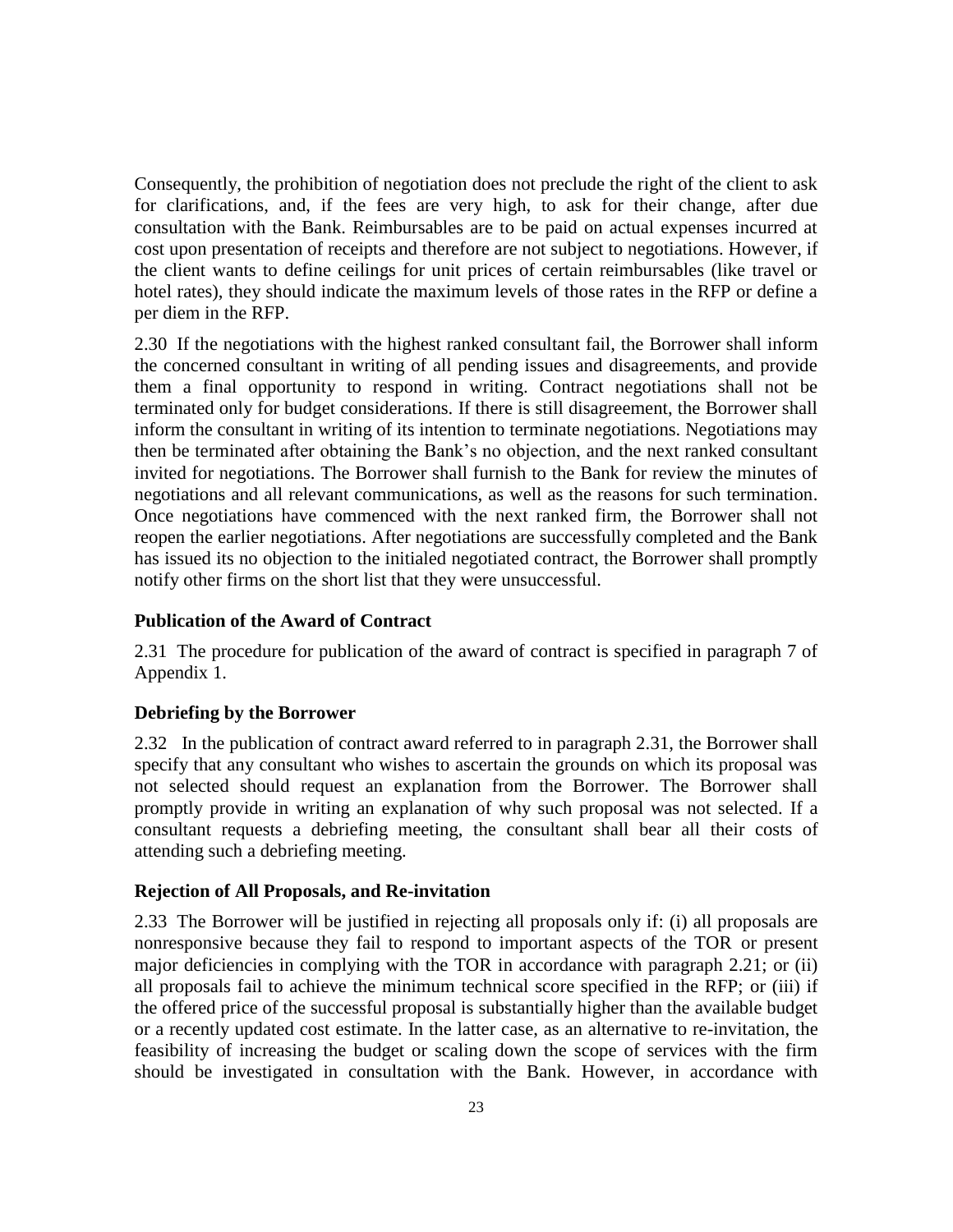paragraph 2.27, any substantial reduction in the scope of services will not be acceptable and will require a re-invitation. If cost is a factor in the evaluation for a time-based contract, the number of person-months proposed by the consultant may be negotiated, provided that it does not compromise quality or adversely affect the assignment. Even in such cases, the experts' rates shall not normally be negotiated, as per paragraph 2.29.

2.34 Before all the proposals are rejected and new proposals are invited, the Borrower shall notify the Bank, indicating the reasons for rejection of all proposals, and shall obtain the Bank's no objection before proceeding with the rejection and the new process. The new process may include revising the RFP, including the TOR, the short list, and the budget. These revisions shall be agreed upon with the Bank.

#### <span id="page-28-0"></span>**Confidentiality**

2.35 Information relating to evaluation of proposals and recommendations concerning awards shall not be disclosed to the consultants who submitted the proposals or to other persons not officially concerned with the process, until the publication of the award of contract, except as provided in paragraphs 2.23 and 2.30.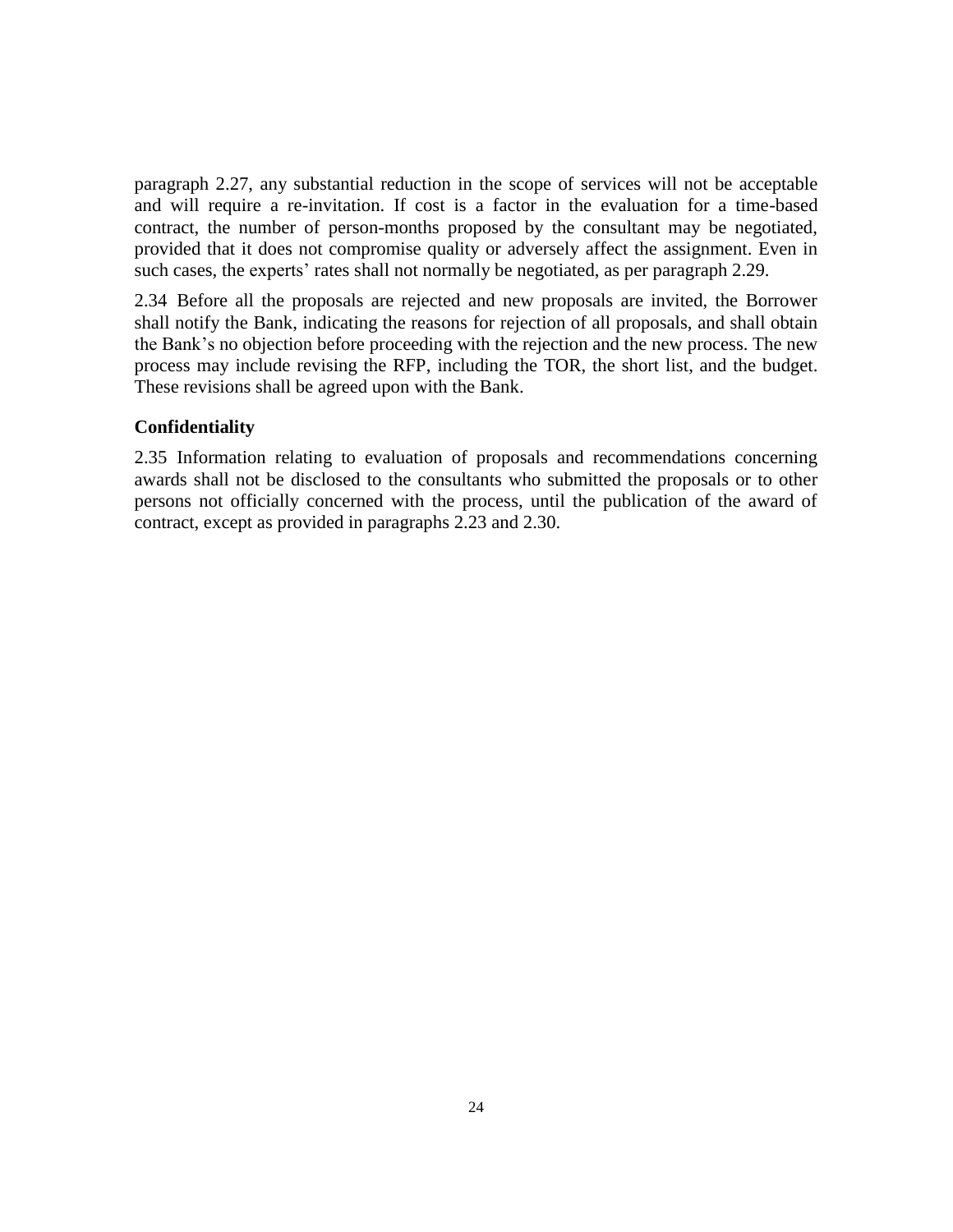#### **III. OTHER METHODS OF SELECTION**

#### <span id="page-29-1"></span><span id="page-29-0"></span>**General**

 $\overline{a}$ 

3.1 This Section describes the selection methods other than QCBS, and the circumstances under which they are acceptable. All provisions of Section II (QCBS) shall apply for other methods of selection under Section III unless a different provision has been specifically identified in Section III, in which case, the latter shall apply.<sup>42</sup> Borrowers shall use the applicable standard RFP issued by the Bank with minimal changes, acceptable to the Bank, as necessary to address project-specific conditions, except as otherwise provided in paragraphs 3.8, 3.12, 3.13, 3.14, and 3.15 of this Section.

#### <span id="page-29-2"></span>**Quality-Based Selection (QBS)**

3.2 QBS is appropriate for the following types of assignments:

- (a) complex or highly specialized assignments for which it is difficult to define precise TOR and the required input from the consultants, and for which the client expects the consultants to demonstrate innovation in their proposals (for example, country economic or sector studies, multi-sector feasibility studies, design of a hazardous waste remediation plant or of an urban master plan, financial sector reforms);
- (b) assignments that have a high downstream impact and in which the objective is to have the best experts (for example, feasibility and structural engineering design of such major infrastructure as large dams, policy studies of national significance, management studies of large government agencies); and
- (c) assignments that can be carried out in substantially different ways, such that proposals will not be comparable (for example, management advice, and sector and policy studies in which the value of the services depends on the quality of the analysis).

3.3 In QBS, the RFP may request submission of a technical proposal only (without the financial proposal), or request submission of both technical and financial proposals at the same time, but in separate envelopes (two-envelope system). The RFP shall provide either the estimated budget or the estimated time of key experts, specifying that this information is given as an indication only and that consultants shall be free to propose their own estimates.

 $42$  For example, a Borrower: (i) using a one-envelope rather than a two-envelope procedure under the QBS method; (ii) not indicating in the RFP the estimated number of person-months under an FBS method; (iii) not using an EOI under an SSS method or not advertising EOIs on UNDB under the CQS method; (iv) not using the Bank's standard RFP and form of contract for very small value contracts (refer to footnote 46) under methods such as CQS; (v) conducting price negotiations as allowed under a QBS, CQS, or SSS method, or Commercial Practices; (vi) selecting a consultant under the Use of Country Systems piloting program in accordance with paragraph 3.12; (vii) using a higher than 20% (twenty percent) price factor when hiring a Procurement Agent, an Inspection Agent, an Investment Bank, or an Auditor ; (viii) not following QCBS procedures under Commercial Practices; etc.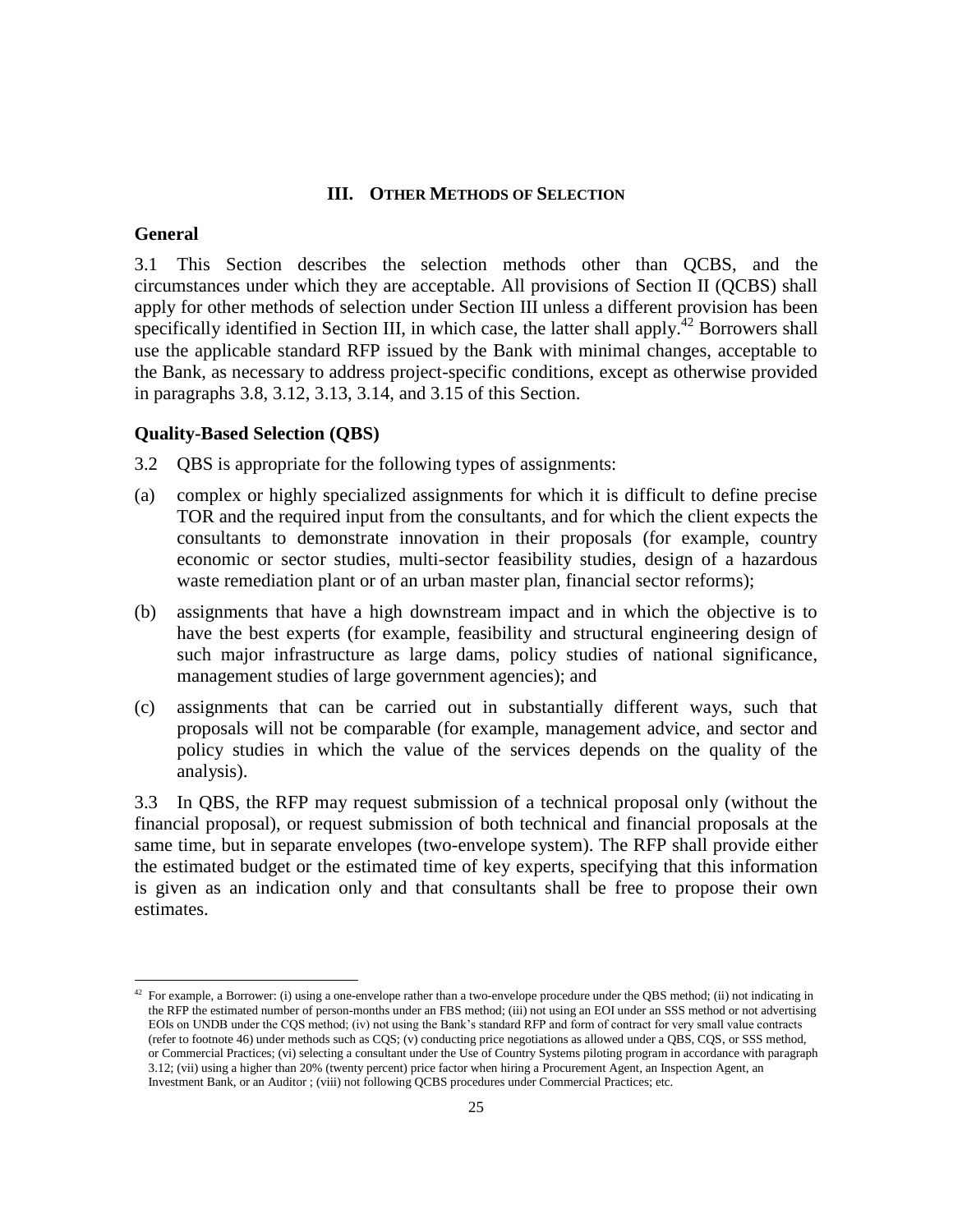3.4 If technical proposals alone were invited, after evaluating the technical proposals using the same methodology as in QCBS, the Borrower shall ask the consultant with the highest ranked technical proposal to submit a detailed financial proposal. The Borrower and the consultant shall then negotiate the financial proposal $43$  and the contract. All other aspects of the selection process shall be identical to those of QCBS, including the publication of the award of contract as described in paragraph 2.31 and paragraph 7 of Appendix 1, except that only the contract price of the winning firm is published. If consultants were requested to provide financial proposals initially together with the technical proposals, safeguards shall be built in as in QCBS to ensure that the financial proposal of only the selected firm is opened and the rest returned unopened, after the negotiations are successfully concluded.

#### <span id="page-30-0"></span>**Selection under a Fixed Budget (FBS)**

3.5 This method is appropriate only when the assignment is simple and can be precisely defined and when the budget is fixed. The RFP shall indicate the available budget and request the consultants to provide their best technical and financial proposals in separate envelopes, within the budget. The TOR should be particularly well-prepared to make sure that the budget is sufficient for the consultants to perform the expected tasks. The RFP shall clearly indicate whether the budget includes taxes or levies payable in the Borrower country, and the price of any inputs provided by the client. The evaluation of all technical proposals shall be carried out first as in the QCBS method. Then the financial proposals shall be opened as stipulated in paragraph 2.23. Proposals that exceed the indicated budget shall be rejected. The consultant who has submitted the highest ranked technical proposal among the rest shall be selected and invited to negotiate a contract. The award of contract shall be published as described in paragraph 7 of Appendix 1.

#### <span id="page-30-1"></span>**Least-Cost Selection (LCS)**

 $\overline{a}$ 

3.6 This method is generally appropriate for selecting consultants for assignments of a standard or routine nature (audits, engineering design of noncomplex works, and so forth) where well-established practices and standards exist. Under this method, a "minimum" qualifying mark for the "quality" is established. Proposals, to be submitted in two envelopes, are invited from a short list. Technical proposals are opened first and evaluated. Those securing less than the minimum qualifying mark<sup>44</sup> are rejected, and the financial proposals of the rest shall be opened as stipulated in paragraph 2.23. The firm with the lowest price shall then be selected. Under this method, the minimum qualifying mark shall be established, understanding that all proposals above the minimum compete only on

<sup>&</sup>lt;sup>43</sup> Financial negotiations under QBS include negotiations of all consultant's remuneration and other expenses.

<sup>&</sup>lt;sup>44</sup> This method shall not be used as a substitute for QCBS and shall be used only for the specific cases of very standard and routine technical nature where the intellectual component is minor. For this method ,the minimum qualifying mark shall be 70 (seventy) points or higher.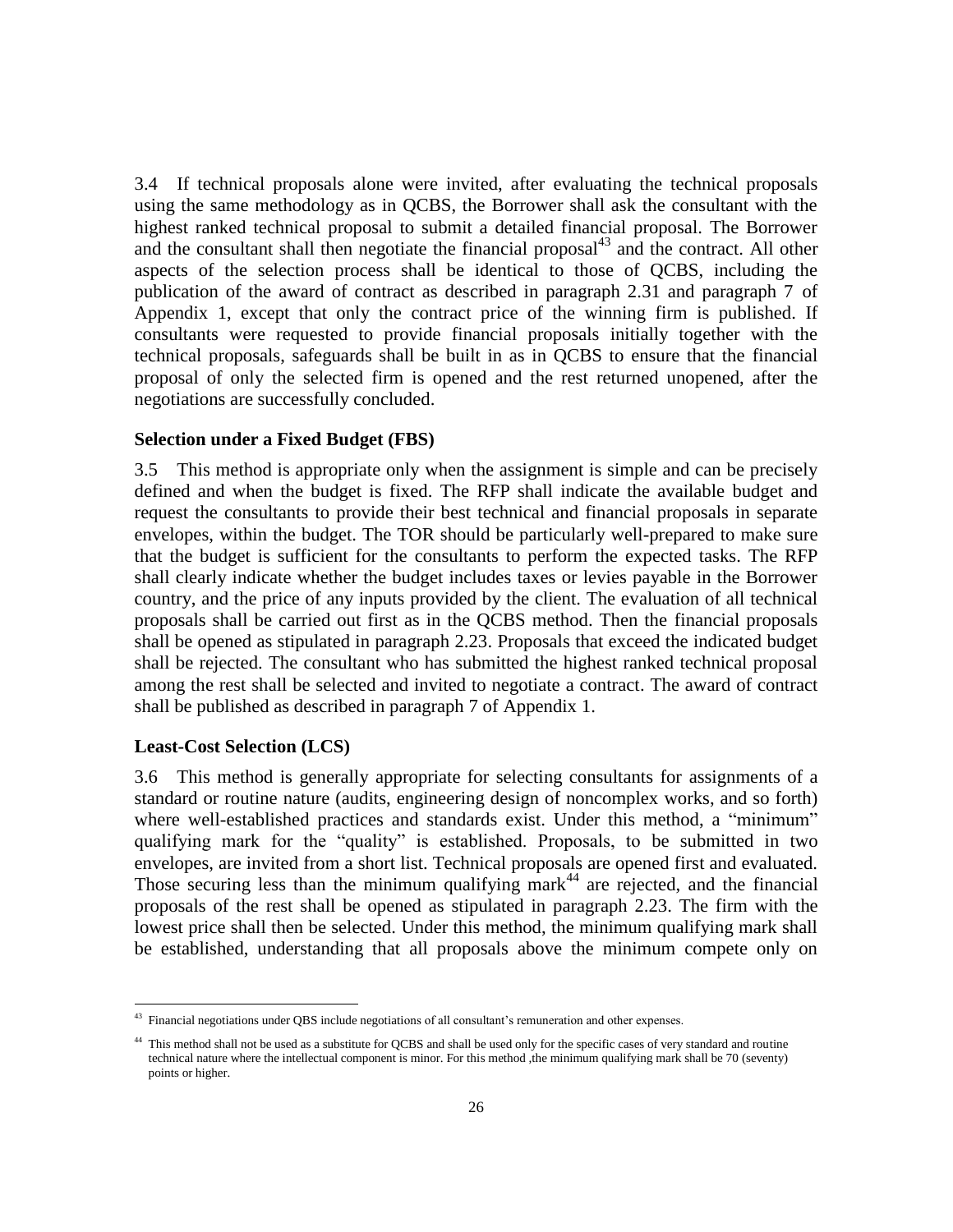"cost". The minimum qualifying mark shall be stated in the RFP. The award of contract shall be published as per paragraph 7 of Appendix 1.

#### <span id="page-31-0"></span>**Selection Based on the Consultants' Qualifications (CQS)**

3.7 This method may be used for small<sup>45</sup> assignments or emergency situations declared by the Borrower and recognized by the Bank for which the need for issuing an RFP, and preparing and evaluating competitive proposals is not justified. In such cases, the Borrower shall prepare the TOR and obtain expressions of interest that include information on their experience and qualifications, eventually through an REOI as may be needed, from as many firms as possible, and at least three qualified firms with relevant experience. Firms having the required experience and competence relevant to the assignment shall be assessed and compared, and the best qualified and experienced firm shall be selected. Only the selected firm shall be asked to submit a combined technical and financial proposal and, if such proposal is responsive and acceptable, be invited to negotiate a contract. Both technical and financial aspects of the proposal may be negotiated. If the negotiations fail with the selected firm, the provisions of paragraph 2.30 apply. The minutes of negotiations shall be prepared and signed by both parties. Awards of contract shall be published as per paragraph 7 of Appendix 1.

#### <span id="page-31-1"></span>**Single-Source Selection (SSS)**

 $\overline{a}$ 

3.8 Single-source selection of consultants does not provide the benefits of competition in regard to quality and cost, lacks transparency in selection, and could encourage unacceptable practices. Therefore, single-source selection shall be used only in exceptional cases. The justification for single-source selection shall be examined in the context of the overall interests of the client and the project, and the Bank's responsibility to ensure economy and efficiency and provide equal opportunity to all qualified consultants.

3.9 Single-source selection may be appropriate in the following cases, and only if it presents a clear advantage over competition: (a) for tasks that represent a natural continuation of previous work carried out by the firm (see next paragraph); (b) in exceptional cases, such as, but not limited to, in response to natural disasters and for emergency situations both declared by the Borrower and recognized by the Bank; (c) for very small<sup>46</sup> assignments; or (d) when only one firm is qualified or has experience of exceptional worth for the assignment. In all such cases, the Borrower is not required to issue an RFP and shall submit to the Bank for its review and no objection the TOR of the assignment, a sufficiently detailed justification including the rationale for single-source selection instead of a competitive selection process, and the basis for recommending a

<sup>&</sup>lt;sup>45</sup> Dollar thresholds defining "small" shall be determined in each case, taking into account the nature and complexity of the assignment, but shall not exceed US\$300,000, other than in exceptional cases.

<sup>46</sup> Dollar thresholds defining "*very small*" shall be determined in each case, taking into account the nature and complexity of the assignment, but shall not exceed US\$100,000, other than in exceptional cases.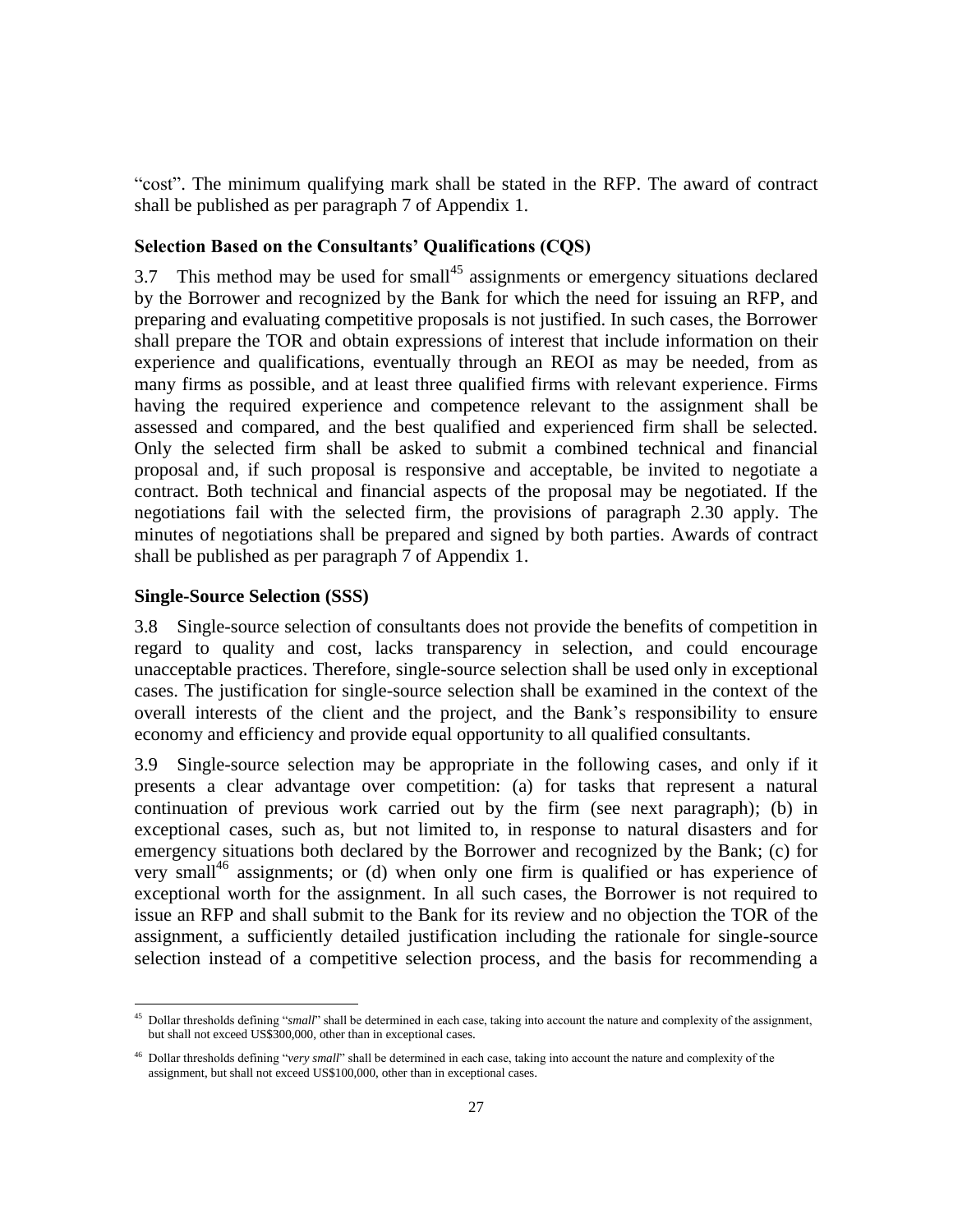particular firm, except for contracts below a threshold defined on the basis of risks and the scope of the project, and set forth in the Procurement Plan.

3.10 When continuity for downstream work is essential, the initial RFP shall outline this prospect, and, if practical, the factors used for the selection of the consultant shall take the likelihood of continuation into account. Continuity in the technical approach, experience acquired, and continued professional liability of the same consultant may make continuation with the initial consultant preferable to a new competition subject to satisfactory performance in the initial assignment. For such downstream assignments, the Borrower shall ask the initially selected consultant to prepare technical and financial proposals on the basis of the TOR furnished by the Borrower, which shall then be negotiated.

3.11 If the initial assignment was not awarded on a competitive basis or was awarded under tied financing or if the downstream assignment is substantially larger in value, a competitive process acceptable to the Bank shall normally be followed in which the consultant carrying out the initial work is not excluded from consideration if it expresses interest. The Bank will consider exceptions to this rule only under special circumstances and only when a new competitive process is not practicable. The award of contract shall be published as per paragraph 7 of Appendix 1.

#### <span id="page-32-0"></span>**Use of Country Systems**

 $\overline{a}$ 

3.12 The Use of Country Systems (UCS) refers to the methods for selecting consultants (including individuals) contemplated in the public procurement system in place in the country of the Borrower that have been determined to be acceptable to the Bank under the Bank's Use of Country Systems Piloting Program.<sup>47</sup> They may be used by Borrowers in pilot projects that have been approved by the Bank under such Piloting Program.

#### <span id="page-32-1"></span>**Selection of Consultants in Loans to Financial Intermediary Institutions and Entities**

3.13 When the loan provides funds to a financial intermediary institution or entity (or its designated agency) to be on-lent to beneficiaries such as individuals, private sector enterprises, small and medium enterprises, or autonomous commercial enterprises of the public sector, for the partial financing of sub-projects, the selection of consultants is usually undertaken by the respective beneficiaries in accordance with well-established private sector procurement methods or commercial practices that shall be acceptable to the Bank.<sup>48</sup> When loan funds are on-lent to public sector beneficiaries or for large and complex

<sup>47</sup> The Piloting Program is described in the Board paper dated March 3 and March 25, 2008 entitled *Use of Country Systems in Bank-Supported Operations: Proposed Piloting Program* (R2008-0036 and 0036 and 0036/1) approved by the Bank's Board of Executive Directors on April 24, 2008.

<sup>48</sup> For other details, refer to paragraph 3.13 (Procurement in Loans to Financial Intermediary Institutions and Entities) of the *Guidelines: Procurement of Goods, Works, and Non-Consulting Services under IBRD Loans and IDA Credits & Grants by World Bank Borrowers.*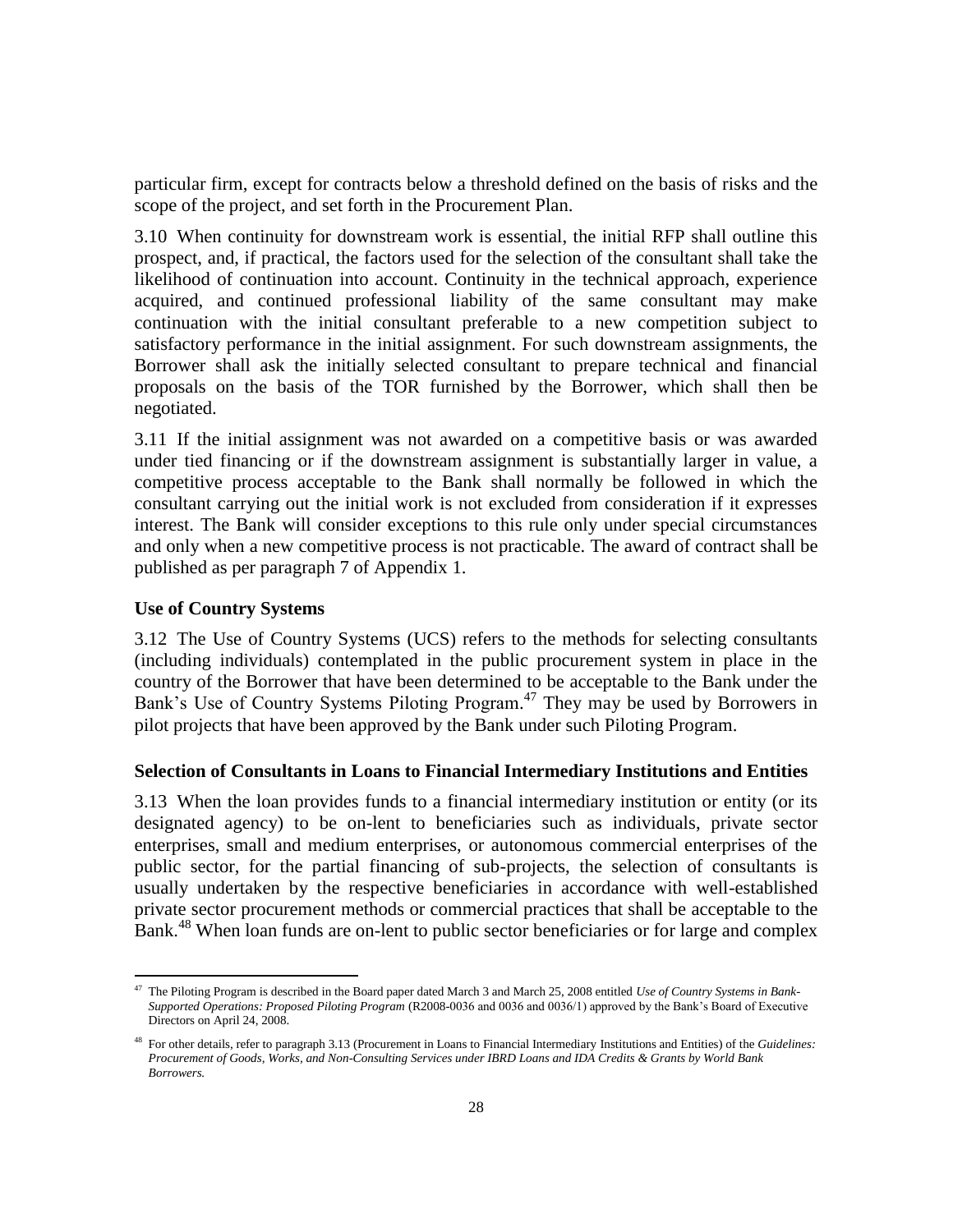assignments, consideration shall be given to the use of competitive methods set forth in these Guidelines.

#### <span id="page-33-0"></span>**Selection of Consultants under Loans and Payment Obligations Guaranteed by the Bank**

3.14 If the Bank guarantees the repayment of a loan made by another lender, or guarantees the payment of a non-loan related government payment obligation, the consulting services financed by the said loan or said payment obligation shall be procured with due attention to principles and procedures that meet the requirements of paragraph 1.8. The Bank may conduct a review of the procurement transactions financed on this basis.

#### <span id="page-33-1"></span>**Selection of Particular Types of Consultants**

 $\overline{a}$ 

3.15 *Selection of UN Agencies.* Agencies of the UN<sup>49</sup> may be single-sourced by Borrowers when they are uniquely or exceptionally qualified to provide technical assistance and advice in their area of expertise. The Bank may agree that UN agencies follow their own procedures for: (a) the selection of their sub-consultants and individual experts, and the supply of the minimum necessary goods to perform the contract; (b) small assignments as defined in footnote 45 of paragraph 3.7 of these Guidelines; and (c) under certain circumstances in response to natural disasters and for emergency situations declared by the Borrower and recognized by the Bank. The Borrower shall use the Bank's standard form of Agreement between a Borrower and a UN agency for the provision of technical assistance agreed by the Bank. The Borrower shall submit to the Bank for its no objection a complete justification and the draft form of Agreement with the UN agency before signing it. UN agencies shall not receive any preferential treatment when participating in a competitive selection process, except that Borrowers may accept the privileges and immunities granted to UN agencies and their staff under existing international conventions and may agree with UN agencies on special payment arrangements required according to the agency's charter, provided these are acceptable to the Bank. To neutralize the privileges of UN Agencies, as well as other advantages such as tax exemption, facilities, and special payment provisions, the QBS method, or the CQs method for small assignments (see footnote 45), shall be used.

3.16 *Use of Nongovernmental Organizations (NGOs).* NGOs are not for profit organizations that may be uniquely qualified to assist in the preparation, management, and implementation of projects, essentially because of their involvement and knowledge of local issues, community needs, and/or participatory approaches. NGOs may be included in the short list if they express interest and provided that the Borrower and the Bank are satisfied with their qualifications. For assignments that emphasize participation and

<sup>&</sup>lt;sup>49</sup> An agency of the United Nations refers to the United Nations departments, specialized agencies and their regional offices (e.g., the PanAmerican Health Organization - PAHO), funds, and programmes. The Borrower shall submit to the Bank for its no objection a complete justification and the draft form of agreement with the UN

agency.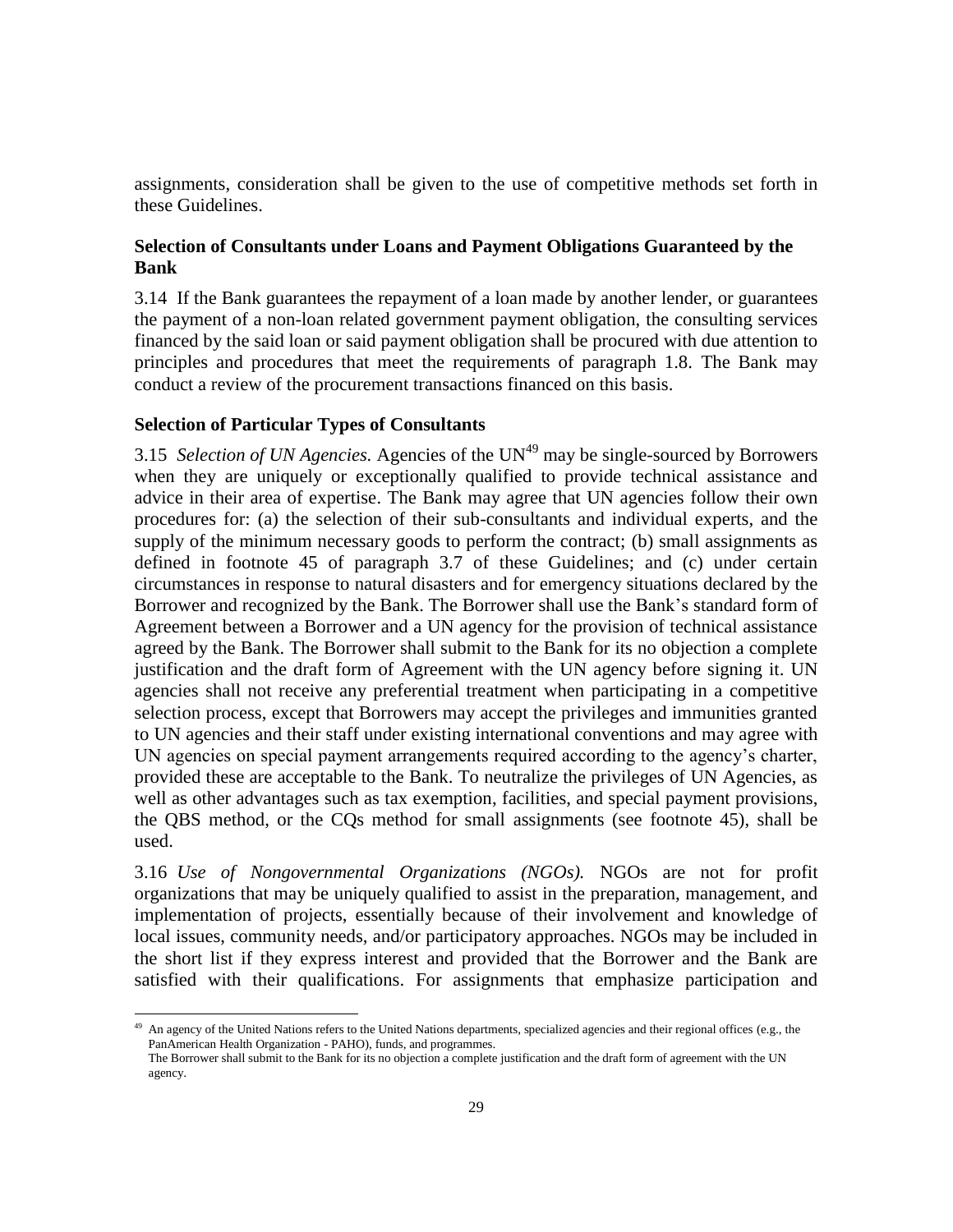considerable local knowledge, the short list may entirely comprise NGOs. If so, an appropriate selection method (QCBS, FBS, LCS, or CQS), based on the nature, complexity, and size of the assignment, shall be followed, and the evaluation criteria shall reflect the unique qualifications of NGOs, such as local knowledge, scale of operation, and prior relevant experience. Borrowers may select the NGO on a single-source basis, provided the criteria outlined in paragraph 3.9 of these Guidelines are fulfilled.

3.17 *Procurement Agents and Construction Managers.* When a Borrower lacks the necessary organization, resources, or experience, it may be efficient and effective for it to employ, as its agent, a firm that specializes in handling procurement. When Procurement Agents are specifically used as "agents" handling the procurement of specific items and generally working from their own offices, they are usually paid a percentage of the value of the procurements handled, or a combination of such a percentage and a fixed fee. In such cases, Procurement Agents shall be selected using QCBS procedures with cost being given a weight up to 50% (fifty percent). However, when Procurement Agents provide only advisory services for procurement or act as "agents" for a whole project in a specific office for such project, they are usually paid on a time basis, and in such cases, they shall be selected following the appropriate procedures for other consulting assignments using QCBS procedures and time-based contract specified in these Guidelines. The Agent shall follow all the procurement procedures outlined in the Loan Agreement and in the Procurement Plan approved by the Bank on behalf of the Borrower, including use of Bank *Standard Request for Proposals*, review procedures, and documentation. The above provisions apply as well to Construction Managers.

3.18 *Inspection Services*. Borrowers may wish to employ inspection service providers to inspect and certify goods prior to shipment or on arrival in the Borrower country. The inspection usually covers the quality and quantity of the goods concerned and reasonableness of price. Inspection service providers shall be selected using QCBS procedures giving cost a weight up to 50% (fifty percent) and using a contract format with payments based on a percentage of the value of goods inspected and certified.

3.19 *Banks*. Investment and commercial banks, financial firms, and fund managers hired by Borrowers for the sale of assets, issuance of financial instruments, and other corporate financial transactions, notably in the context of privatization operations, shall be selected under QCBS. The RFP shall specify selection criteria relevant to the activity—for example, experience in similar assignments or network of potential purchasers—and the cost of the services. In addition to the conventional remuneration (called a "retainer fee"), the compensation includes a "success fee"; this fee can be fixed, but is usually expressed as a percentage of the value of the assets or other financial instruments to be sold. The RFP shall indicate that the cost evaluation will take into account the success fee, either in combination with the retainer fee or alone. If alone, a standard retainer fee shall be prescribed for all short-listed consultants and indicated in the RFP, and the financial scores shall be based on the success fee. For the combined evaluation (notably for large contracts), cost may be accorded a weight higher than recommended in paragraph 2.26.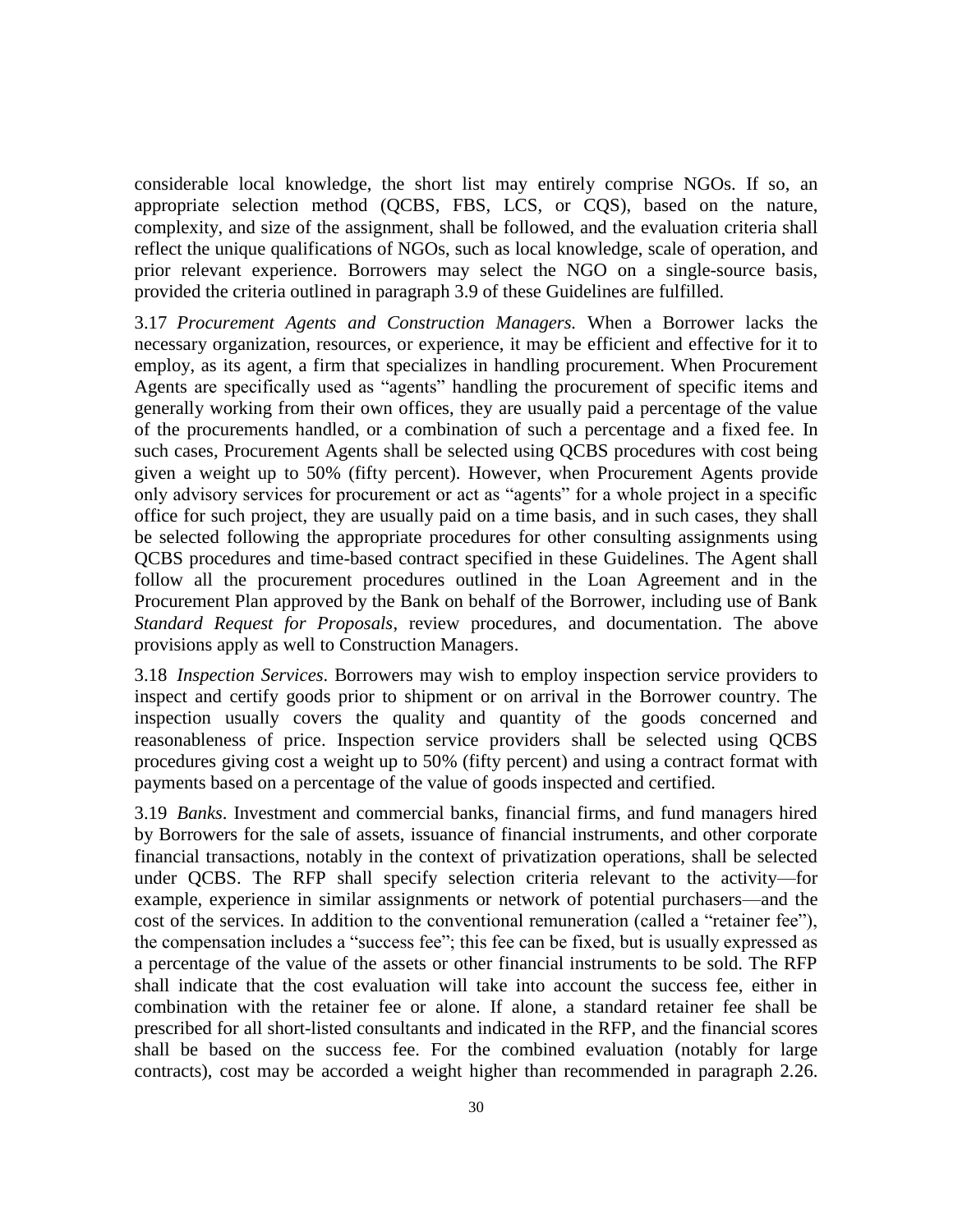The RFP shall specify clearly how proposals will be presented and how they will be compared.

3.20 *Auditors*. Auditors typically carry out auditing tasks under well-defined TOR and professional standards. They shall be selected according to QCBS, with cost as a substantial selection factor (40–50 points) or by the "Least-Cost Selection" outlined in paragraph 3.6. For small<sup>50</sup> assignments, the COS method may be used.

3.21 *Service Delivery Contractors.* Projects may involve hiring large numbers of individuals who deliver services on a contract basis. Their selection, as individual consultants or through a firm, shall be carried out in accordance with Section V of these Guidelines. The job descriptions, minimum qualifications, terms of employment, the selection methods when through a contract with a firm, and the extent of Bank review of this documentation and methods shall be described in the project documentation. The contract shall be included in the Procurement Plan to be reviewed by the Bank.

<sup>50</sup> See footnote 45.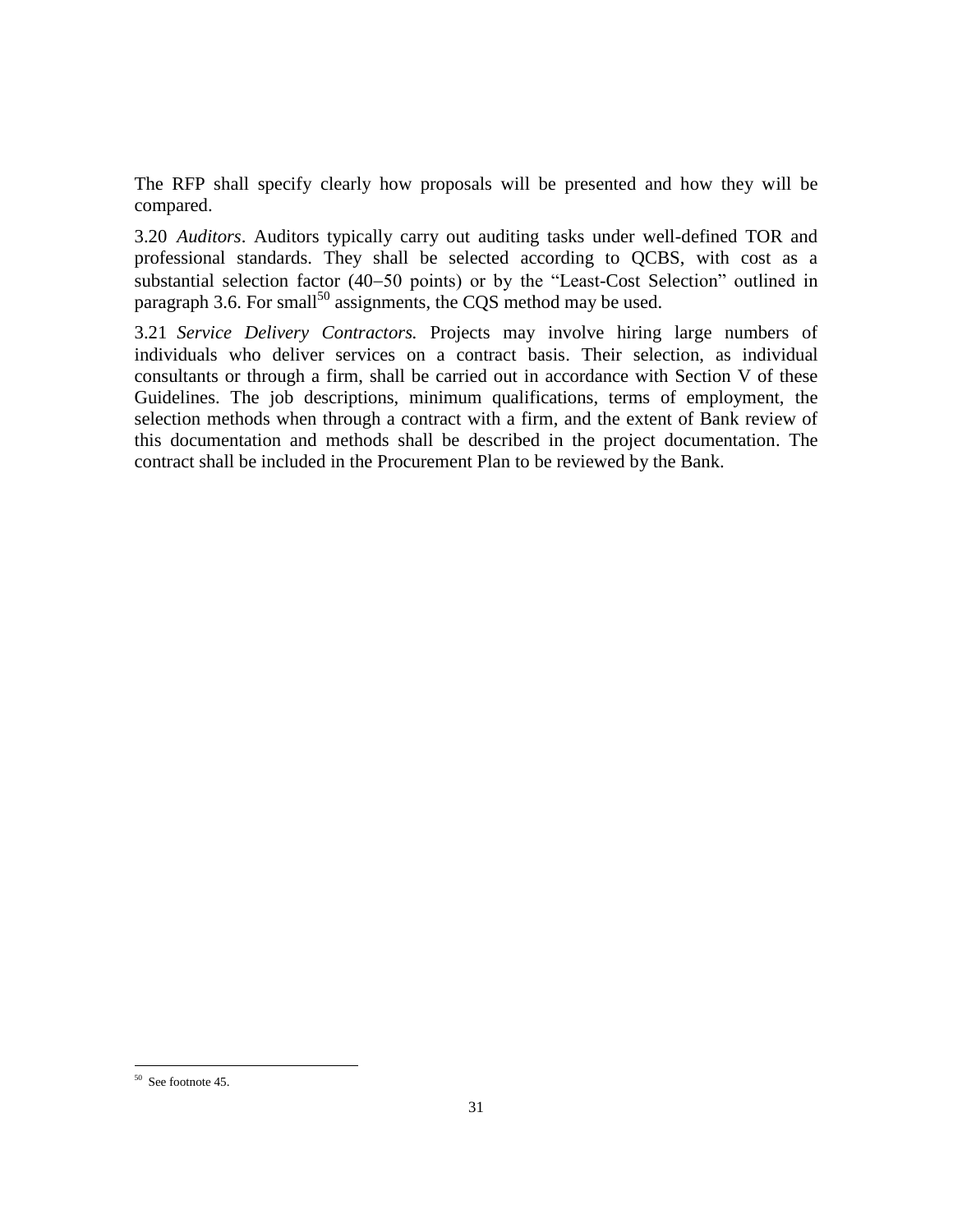#### **IV. TYPES OF CONTRACTS AND IMPORTANT PROVISIONS**

#### <span id="page-36-1"></span><span id="page-36-0"></span>**Types of Contracts**

4.1 *Lump-Sum Contract.*<sup>51</sup> This type of contract is used mainly for assignments in which the scope and the duration of the services and the required output of the consultants are clearly defined. It is widely used for simple planning and feasibility studies, environmental studies, detailed design of standard or common structures, preparation of data processing systems, and so forth. Payments are linked to outputs (deliverables) such as reports, drawings, bills of quantities, bidding documents, and software programs. The contract shall include a fixed price for the activities to be carried out by the consultant and shall not be subject to any price adjustment, except as provided in paragraph 4.7 of these Guidelines. Lump-sum contracts are easy to administer because they operate on the principle of fixed price for a fixed scope, and payments are due on clearly specified outputs and milestones.

4.2 *Time-Based Contract.*<sup>52</sup> This type of contract is appropriate when it is difficult to define or fix the scope and the duration of the services, either because they are related to activities carried out by others for which the completion period may vary, or because the input of the consultants required for attaining the objectives of the assignment is difficult to assess. It is widely used for complex studies, supervision of construction, advisory services, and most training assignments. Payments are based on agreed hourly, daily, weekly, or monthly rates for experts (who are normally named in the contract) and on reimbursable items using actual expenses and/or agreed unit prices. The rates for experts include remuneration, social costs, overhead, profit, and, where appropriate, special allowances. The contract shall include a ceiling amount of total payments to be made to the consultants. This ceiling amount should include a contingency allowance for unforeseen services and duration, and a provision for price adjustment for inflation as provided in paragraph 4.7 of these Guidelines. Time-based contracts need to be closely monitored and administered by the client to ensure that the assignment is progressing satisfactorily and that payments claimed by the consultants are appropriate.

4.3 *Retainer and/or Contingency (Success) Fee Contract.* Retainer and contingency fee contracts are widely used when consultants (banks or financial firms) are preparing companies for sales or mergers of firms, notably in privatization operations. The remuneration of the consultant includes a retainer and a success fee, the latter being normally expressed as a percentage of the sale price of the assets.

4.4 *Percentage Contract.* These contracts are commonly used for procurement and inspection service providers. Percentage contracts directly relate the fees paid to the consultant to the estimated or actual project construction cost, or the cost of the goods

<sup>51</sup> Standard form of *Contract for Consultants' Services (Lump-Sum Remuneration)*.

<sup>52</sup> Standard form of *Contract for Consultants' Services (Complex Time-Based Assignments)*. These documents are available on the Bank's website a[t www.worldbank.org/procure.](http://www.worldbank.org/procure)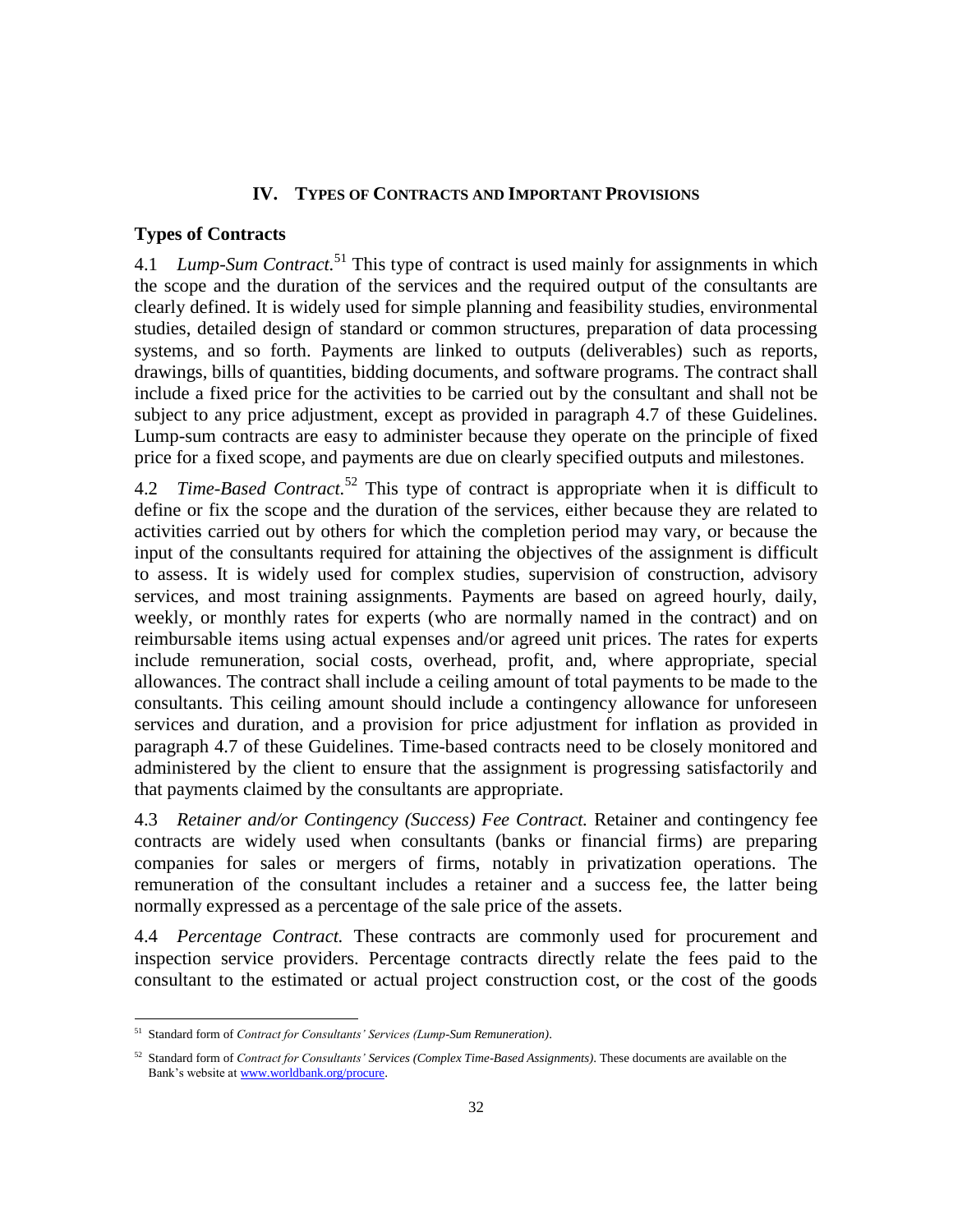procured or inspected. The contracts are negotiated on the basis of market norms for the services and/or estimated person-month costs for the services, or competitively bid. It should be borne in mind that in the case of architectural or engineering services, percentage contracts implicitly lack incentive for economic design and are hence discouraged. Therefore, the use of such a contract for architectural services is recommended only if it is based on a fixed target cost and covers precisely defined services (but not, for example, works supervision).

4.5 *Indefinite Delivery Contract (IDCs) or Price Agreement.* IDCs are used when Borrowers need to have quick and continuing access to "on call" specialized advisory services for a particular activity, the extent and timing of which cannot be defined in advance. IDCs are commonly used to retain "advisers", expert adjudicators, members of panels, or experts to participate in the design or implementation of sub-projects or complex tasks during the execution of Bank-financed projects (for example, dam panel, dispute resolution boards, institutional reforms, procurement advice, technical troubleshooting, evaluation of safeguard issues, and so forth), normally for a period of at least a year. The services are offered by qualified firms through a list of proposed experts they commit to make available in letters of intent in response to an REOI setting selection criteria focusing on the relevant qualifications and expertise of the required experts. Borrowers shall then establish a long list of qualified experts. The Borrower and the firms agree on preestablished fee rates to be paid for the experts and on standard conditions of contract, and payments are made on the basis of the time actually spent. Experts shall be selected from the long list on the basis of a "call off" request with specific TOR for the assignment, based on the qualitative evaluation/comparison of the CVs of the proposed experts or the fees level, and a specific contract is signed for each assignment.

#### <span id="page-37-0"></span>**Important Provisions**

4.6 *Currency.* RFPs shall clearly state that firms may express the price for their services in any fully convertible currency. If the consultants wish to express the price as a sum of amounts in different foreign currencies, they may do so, provided the proposal includes no more than three foreign currencies. The Borrower may require consultants to state the portion of the price representing local costs incurred in the currency of the Borrower's country. Payment under the contract shall be made in the currency or currencies in which the payment is requested in the proposal.

4.7 *Price Adjustment.* To adjust the remuneration rates in a time-based contract for foreign and/or local inflation, a price adjustment provision shall be included in the contract if its duration is expected to exceed 18 (eighteen) months. Time-based contracts of a shorter duration may include a provision for price adjustment when local or foreign inflation is expected to be high and unpredictable. Lump-sum contracts shall not generally be subject to automatic price adjustment when their duration is expected to be less than 18 (eighteen) months, except for small-value multi-year contracts (for example, with auditors). The price of a lump-sum contract may be exceptionally amended when the scope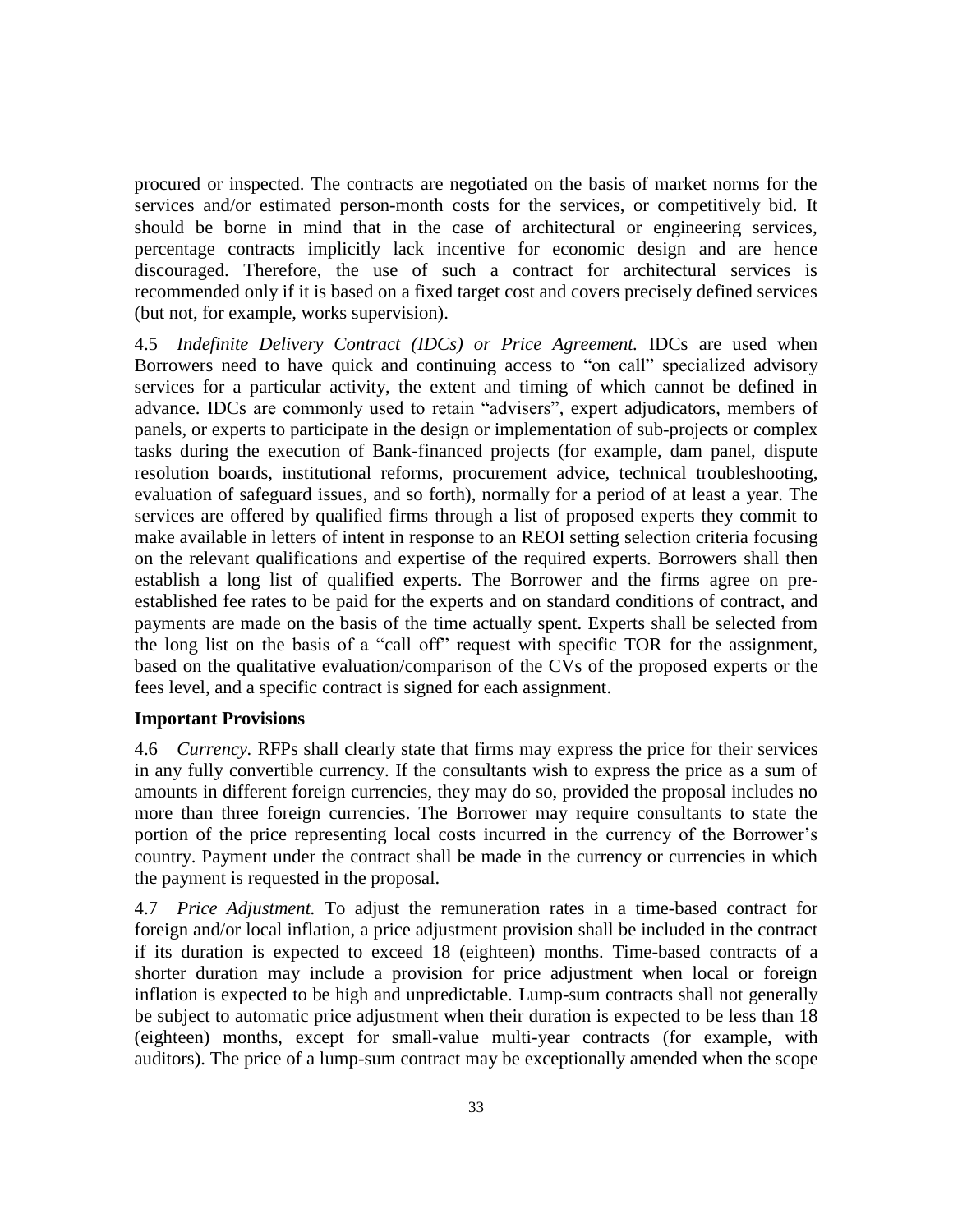of the services is extended beyond what was contemplated in the original TOR and contract.

4.8 *Payment Provisions.* Payment provisions, including amounts to be paid, schedule of payments, and payment procedures, shall be agreed upon during contract negotiations. Payments may be made at regular intervals (as under time-based contracts) or for agreed outputs (as under lump-sum contracts). Payments for all advances (for example, for mobilization costs) shall be secured by an advance payment security or guarantee, except in the case of small value contracts as defined in footnote 34. If the amount of the advance is 10% (ten percent) of the contract amount or less, the Borrower may decide not to require such a security or guarantee, in which case this should be specified in the draft contract included in the RFP.

4.9 Payments shall be made promptly in accordance with the contract provisions. To that end:

- (a) consultants can be paid directly by the Bank at the request of the Borrower or exceptionally through a Letter of Credit;
- (b) only disputed amounts shall be withheld, with the remainder of the invoice paid in accordance with the contract; and
- (c) the contract shall provide for the payment of financing charges if payment is delayed due to the client's fault beyond the time allowed in the contract; the rate of charges shall be specified in the contract.

4.10 *Proposal and Performance Securities, and Liquidated Damages.* Proposal and performance securities are not recommended for consultants' services, but shall, if required, be in a reasonable amount. Their enforcement is often subject to judgment calls, they can be easily abused, and they tend to increase the costs to the consulting industry without evident benefits, which are eventually passed on to the Borrower**.** In addition, because the timely delivery of services of an intellectual and advisory nature is contingent in many ways upon actions by the client, thereby rendering difficult establishing the sole responsibility of the consultant, when there are delays, the application of liquidated damages is not recommended for consulting services.

4.11 *Borrower's Contribution.* The Borrower may assign members of its own professional staff to the assignment in different capacities. The contract between the Borrower and the consultant shall give the details governing such staff, known as counterpart staff, as well as facilities that shall be provided by the Borrower, such as housing, office space, secretarial support, utilities, materials, and vehicles. The contract shall indicate measures the consultant can take if any of the items cannot be provided or have to be withdrawn during the assignment, and the compensation the consultant will receive in such a case.

4.12 *Conflict of Interest.* The consultant shall not receive any remuneration in connection with the assignment except as provided in the contract. The consultant and its affiliates shall not engage in consulting or other activities that conflict with the interest of the client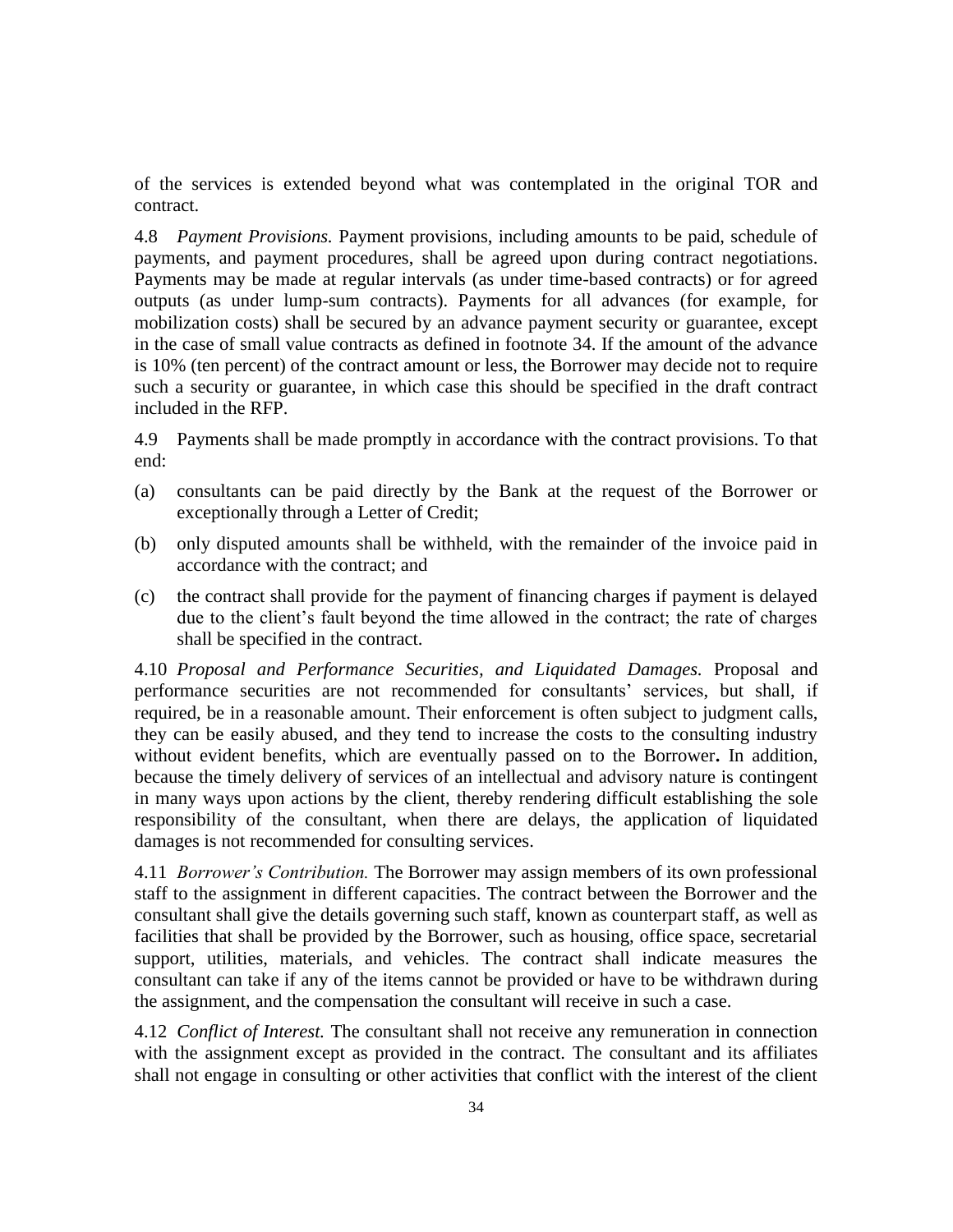under the contract. The contract shall include provisions limiting future engagement of the consultant for other services resulting from or directly related to the firm's consulting services in accordance with the requirements of paragraphs 1.9 and 1.10 of these Guidelines.

4.13 *Professional Liability.* The consultant is expected to carry out its assignment with due diligence and in accordance with prevailing standards of the profession. As the consultant's liability to the Borrower will be governed by the applicable law, the contract need not deal with this matter unless the parties wish to limit this liability. If they do so, they should ensure that (a) there must be no such limitation in case of the consultant's gross negligence or willful misconduct; (b) the consultant's liability to the Borrower may in no case be limited to less than a multiplier of the total value of the contract to be indicated in the RFP and in the special conditions of the contract (the amount of such limitation will depend on each specific case); $53$  and (c) any such limitation may deal only with the consultant's liability toward the client and not with the consultant's liability toward third parties.

4.14 *Substitution of Experts.* During an assignment, if substitution is necessary (for example, because of ill health or because an expert proves to be unsuitable or becomes otherwise ineligible), the consultant shall propose other experts of at least the same level of qualifications for approval by the Borrower.

4.15 *Applicable Law and Settlement of Disputes.* The contract shall include provisions dealing with the applicable law and the forum for the settlement of disputes. Consultants' contracts shall always include a clause for settlement of disputes. International commercial arbitration in a neutral venue has practical advantages over other methods for the settlement of disputes. Therefore, the Bank requires that Borrowers use this type of arbitration in contracts awarded to foreign consultants unless the Bank has specifically agreed to waive this requirement for justified reasons, such as equivalent national regulations and arbitration procedures. The Bank shall not be named an arbitrator or be asked to name an arbitrator.<sup>54</sup>

<sup>&</sup>lt;sup>53</sup> The Borrower is encouraged to secure insurance for potential risks above these limits. The multiplier should be more than 1 (one). Where there may be no need for professional liability requirements, the Borrower shall explain the reasons in seeking the Bank's no objection to the RFP.

<sup>54</sup> It is understood, however, that officials of the International Centre for Settlement of Investment Disputes (ICSID) shall remain free to name arbitrators in their capacity as ICSID officials.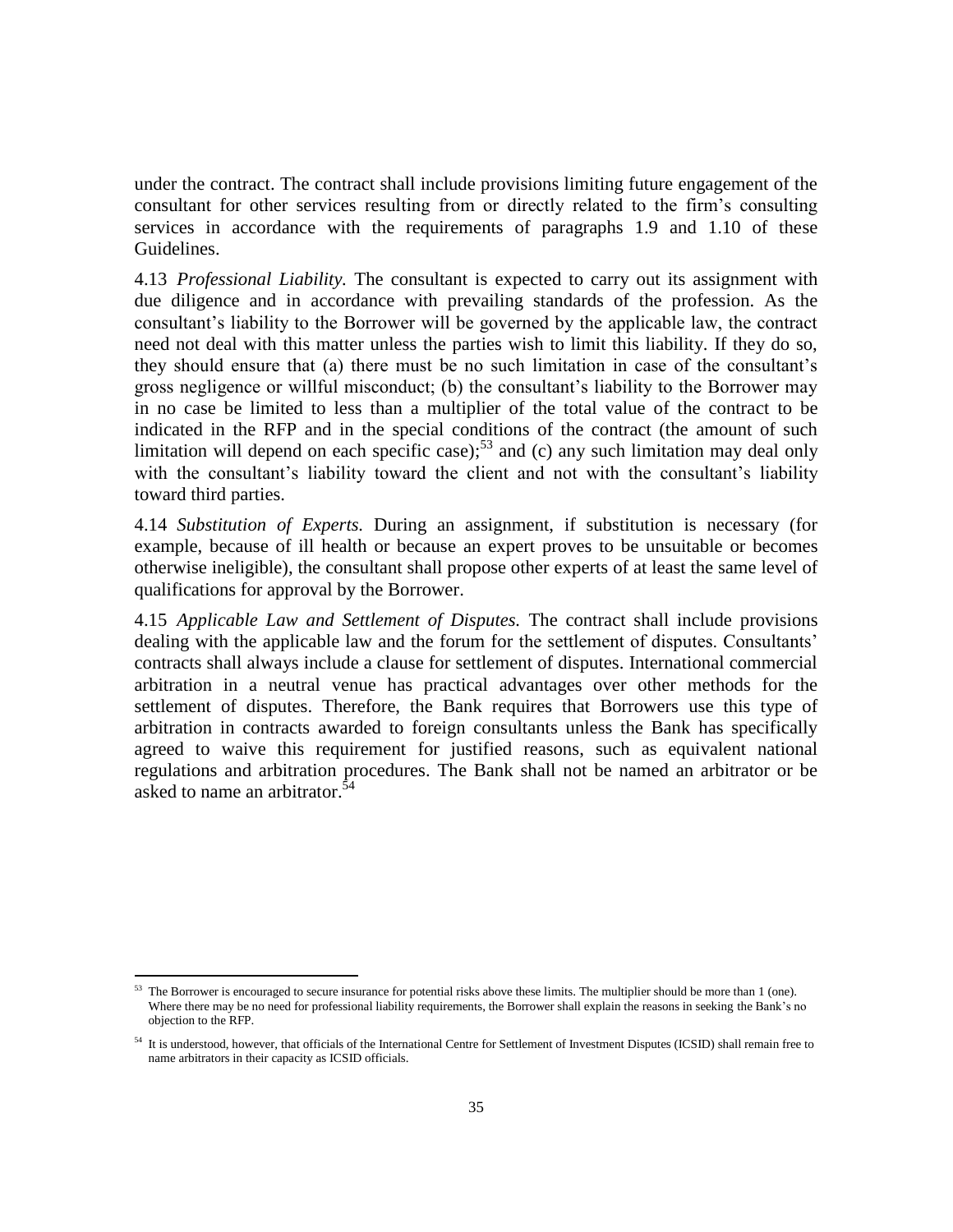#### **V. SELECTION OF INDIVIDUAL CONSULTANTS**

<span id="page-40-0"></span>5.1 Individual consultants<sup>55</sup> are employed on assignments for which (a) a team of experts is not required, (b) no additional outside (home office) professional support is required, and (c) the experience and qualifications of the individual are the paramount requirement. When coordination, administration, or collective responsibility may become difficult because of the number of individuals, it would be advisable to employ a firm. When qualified individual consultants are unavailable or cannot sign a contract directly with a Borrower due to a prior agreement with a firm, the Borrower may invite firms to provide qualified individual consultants for the assignment.

5.2 Advertisement for seeking expressions of interest (EOI) is encouraged, particularly when the Borrower does not have knowledge of experienced and qualified individuals or of their availability, or the services are complex, or there is potential benefits from wider advertising, or if it is mandatory under national law. It may not, however, be required in all cases and should not take place for small value contracts.<sup>56</sup> All invitations for EOIs should specify selection criteria that are solely based on experience and qualifications. When firms are invited to propose individual consultants, EOIs shall clarify that only the experience and qualifications of individuals shall be used in the selection process, and that their corporate experience shall not be taken into account, and specify whether the contract would be signed with the firm or the proposed individuals.

5.3 Individual consultants are selected on the basis of their relevant experience, qualifications, and capability to carry out the assignment. They do not need to submit proposals and shall be considered if they meet minimum relevant requirements which shall be determined by the Borrower on the basis of the nature and complexity of the assignment, and assessed on the basis of academic background and relevant specific experience, and, as appropriate, knowledge of local conditions such as national language, culture, administrative systems, and government organization. The selection shall be carried out through the comparison of the relevant overall capacity of at least three qualified candidates among those who have, directly or through a firm, expressed interest in the assignment or have been approached directly by the Borrower. Individuals selected to be employed by the Borrower shall be the most experienced and best qualified, and shall be fully capable of carrying out the assignment. The Borrower shall negotiate a contract with the selected individual consultant, or the firm as the case may be, after reaching

<sup>&</sup>lt;sup>55</sup> Individual consultants whose services are required in the context of the Bank's UCS piloting program will be selected in accordance with the methodolgy referrred to in paragraph 3.12, and provided that the assignment falls below the ceiling determined by the Bank.

<sup>&</sup>lt;sup>56</sup> Advertising for EOIs shall not normally take place for individual contracts below US\$50,000. Such threshold shall, however, be determined in each case, taking into account the nature, complexity, and risks of the assignment. The Bank may agree, if requested by the Borrower, that such assignments be subject to ineligibility for Bank financing of individuals of the Borrower country who are under a sanction of debarment from being awarded a contract by the appropriate judicial authority of the Borrower country and pursuant to its relevant laws, provided that the Bank has determined that the individual has engaged in fraud or corruption and the judicial proceeding afforded the individual adequate due process.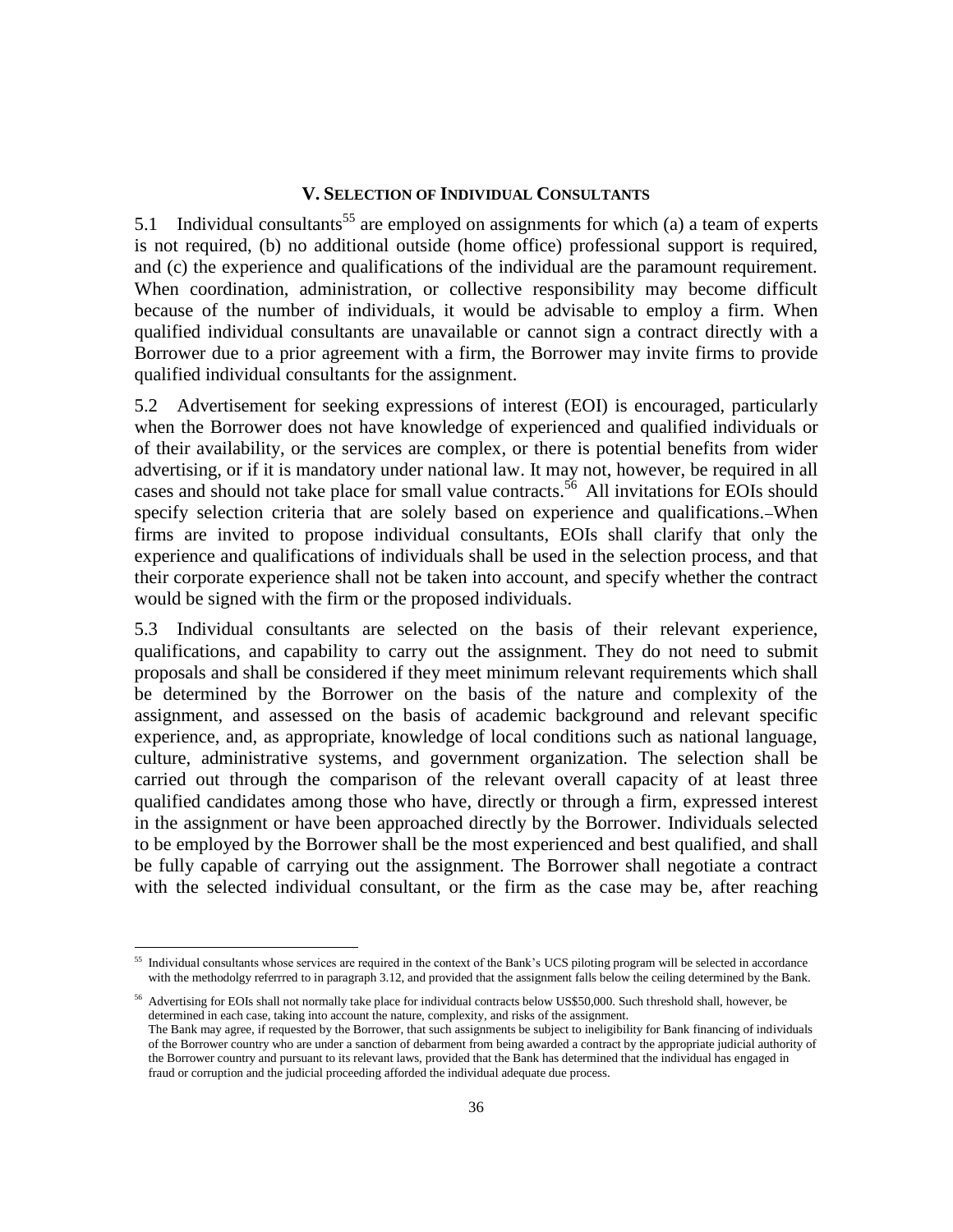agreement on satisfactory terms and conditions of the contract, including reasonable fees and other expenses.

5.4 The selection of individual consultants is normally not subject to prior review. The Borrower shall, however, obtain the Bank's no objection: (a) when it has not been able to compare at least three qualified candidates before hiring, in which case it shall provide the reasons; (b) before it invites firms to offer the services of individual consultants as per paragraph 5.1 of these Guidelines; (c) in case negotiations with the selected individual fail before proceeding to negotiate with the next best individual, or firm as the case may be; and (d) in case of single-source selection as per paragraph 5.6 of these Guidelines. The Bank also requires prior review of the selection of certain categories of individual consultants. 57

5.5 When a contract is signed with a consulting firm to provide individual consultants, either its permanent staff or associates or other experts it may recruit, the conflict of interest provisions described in these Guidelines shall apply to the parent firm. No substitution of any individual who was initially proposed and evaluated shall be permitted, and in such a case, the contract will be signed with the next ranked consultant.

5.6 Individual consultants may be selected on a single-source basis with due justification in exceptional cases such as: (a) tasks that are a continuation of previous work that the consultant has carried out and for which the consultant was selected competitively; (b) assignments with a total expected duration of less than 6 (six) months; (c) urgent situations; and (d) when the individual is the only consultant qualified for the assignment. The Borrower shall submit to the Bank for its review and no objection the TOR of the assignment, a sufficiently detailed justification, including the rationale for single-source selection instead of a competitive selection process, and the basis for recommending a particular individual consultant in all such cases, except for contracts below a threshold defined on the basis of risks and the scope of the project, and set forth in the Procurement Plan.

<sup>&</sup>lt;sup>57</sup> Those being hired for long-term technical assistance or advisory services for the duration of the project (above the prior review threshold set forth in the Loan Agreement or Procurement Plan), and (without regard to the prior review threshold) those being hired for legal work or project-related procurement activities. The prior review of TOR of individual consultants by the Bank is mandatory except as may be determined by the Bank Regional Procurement Managers for limited, simple, and small value assignments.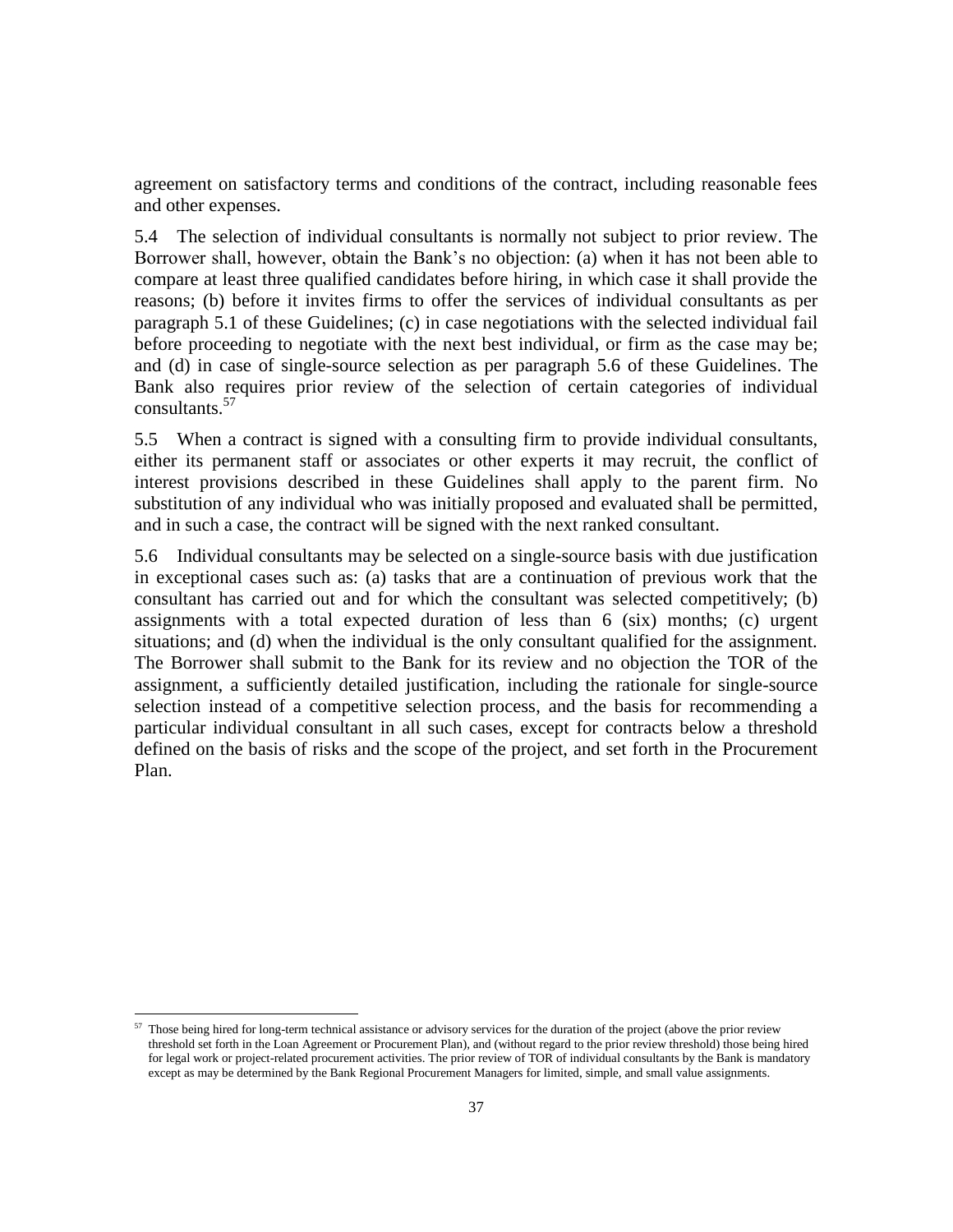## <span id="page-42-0"></span>**APPENDIX 1: REVIEW BY THE BANK OF THE SELECTION OF CONSULTANTS AND PUBLICATION OF AWARDS OF CONTRACTS**

#### <span id="page-42-1"></span>**Scheduling the Selection Process**

1. The Bank shall review<sup>58</sup> Procurement Plans and their updates prepared by the Borrowers in accordance with provisions under paragraph 1.25. They shall be consistent with the Project Implementation Plan, the Loan Agreement, and these Guidelines.

#### <span id="page-42-2"></span>**Prior Review**

- 2. With respect to all contracts<sup>59</sup> that are subject to the Bank's prior review:
- (a) Before inviting proposals, the Borrower shall furnish to the Bank for its review and no objection the proposed cost estimate and RFP (including the short list). The Borrower shall make such modifications to the short list and the documents as the Bank reasonably requests. Any further modification shall require the Bank's no objection before the RFP is issued to the short-listed consultants.  $\delta$ <sup>0</sup>
- (b) After the technical proposals have been evaluated, the Borrower shall furnish to the Bank, in sufficient time for its review, a technical evaluation report (prepared, if the Bank shall so request, by experts acceptable to the Bank pursuant to paragraph 2.16) and a copy of the proposals, if requested by the Bank. If the Bank determines that the technical evaluation is inconsistent with the provisions of the RFP, it shall promptly inform the Borrower and state the reasons for its determination; otherwise, the Bank shall issue a no objection to the technical evaluation. The Borrower shall also request the Bank's no objection if the evaluation report recommends rejection of all proposals.
- (c) The Borrower may proceed with the opening of the financial proposals only after receiving the Bank's no objection to the technical evaluation. When cost is a factor in the selection of the consultant, the Borrower may then proceed with the financial evaluation in accordance with the provisions of the RFP. The Borrower shall furnish to the Bank the final evaluation report along with its recommendation of the successful consultant. The Borrower shall notify the firm that received the highest total score in the final evaluation of its intention to award the contract to the firm and shall invite the firm for negotiations. If the Bank notes any discrepancies in the financial evaluation pursuant to its own review or due to a complaint, it shall

<sup>&</sup>lt;sup>58</sup> Paragraphs 11 to 15 of Appendix III set forth the actions taken by the Bank in response to communications from bidders, including bidder complaints and bidder requests for debriefing.

<sup>&</sup>lt;sup>59</sup> The total value of the contract including all taxes and duties shall be the basis to determine whether a contract should be subject to prior or post review by the Bank.

<sup>&</sup>lt;sup>60</sup> In the case of contracts to be awarded under paragraph 3.11 where a new competitive process is not practicable, the Borrower shall not initiate negotiations without first furnishing to the Bank for its consideration the required justification and receiving the Bank's no objection, and shall otherwise follow the requirements of this paragraph 2 above in all relevant respects.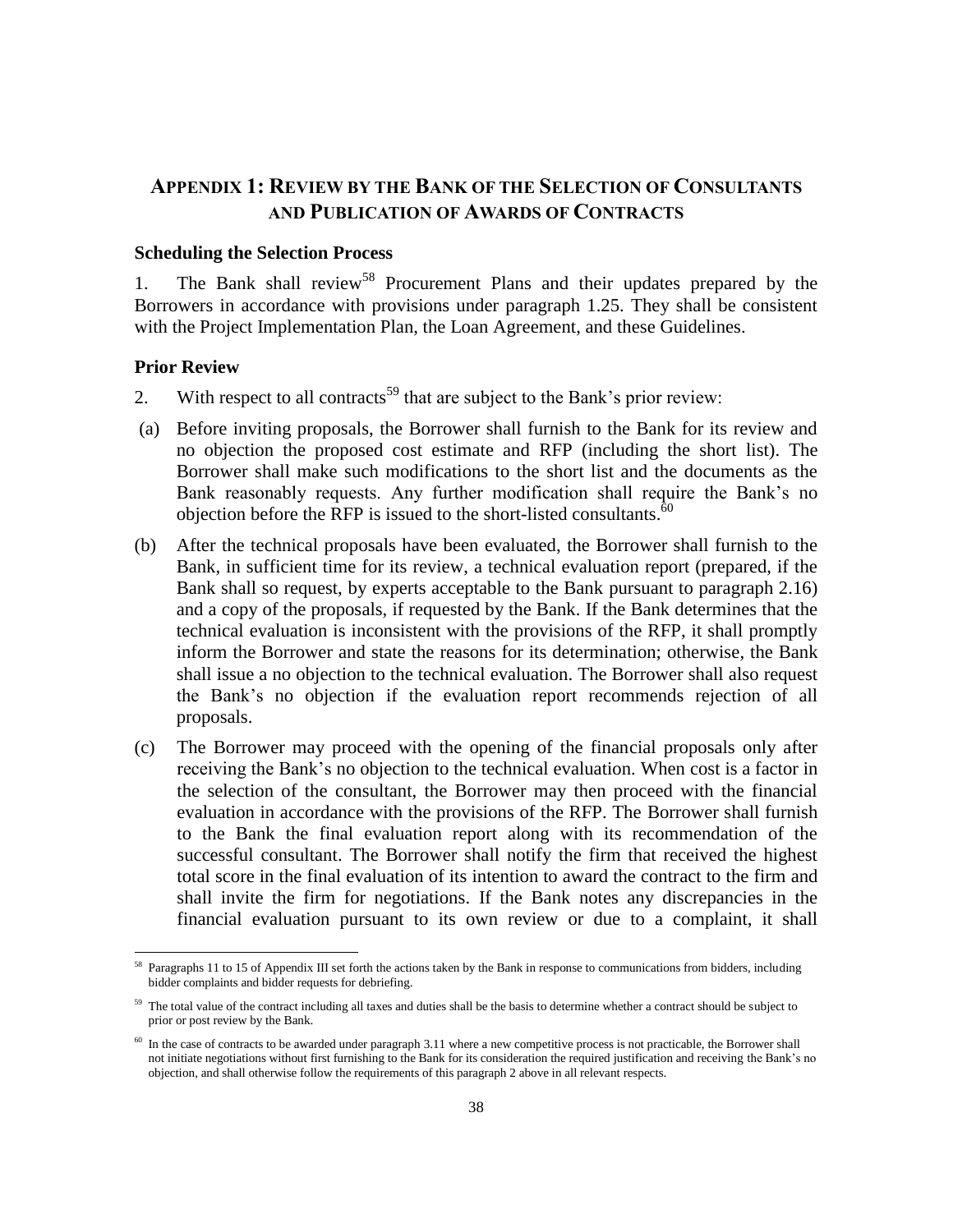promptly notify the Borrower which shall address promptly all issues raised to the satisfaction of the Bank before proceeding for negotiations with the successful consultant or suspend negotiations if already commenced. In such cases, further action shall not be taken until the Bank has given its no objection to the Borrower's recommendation.

- (d) If the Borrower requires an extension of the validity of the proposals to complete the evaluation, obtain necessary internal clearances or Bank no objection, or make the award, it should seek the Bank's prior no objection for the first request of extension if such is for a period longer than four weeks, and for all subsequent requests for extension, irrespective of the duration of the period.
- (e) If the Borrower receives complaints from consultants, it shall promptly send to the complainant an acknowledgment, and to the Bank for review and comments a copy of the complaint, the Borrower's comments on each issue raised in the complaint, and a copy of the proposed response to the complainant.
- (f) If as a result of the analysis of a complaint, or any other reason, the Borrower changes its contract award recommendation, the reasons for such decision and a revised evaluation report shall be submitted to the Bank for no objection. The Borrower shall provide a republication of the contract award in the format of paragraph 7 of this Appendix. If the negotiations fail with the successful consultant, the Borrower shall furnish to the Bank for review the minutes of negotiations and reasons for failure. After completion of the procedure outlined in paragraph 2.30 of these Guidelines, and obtaining the Bank's no objection, the negotiations may be terminated and the next ranked firm be invited for negotiations.
- (g) After negotiations are completed, or in the case of single-source selection, the Borrower shall furnish to the Bank, in sufficient time for its review, a copy of the negotiated contract proposed to be signed by the Borrower which has been initialed by the successful consultant. If the negotiated contract resulted in substitution of key experts or any changes in the TOR and original proposed contract, the Borrower shall highlight the changes and provide an explanation of why these changes are necessary and acceptable to the Borrower.
- (h) If the Bank determines that the final evaluation report, the recommendation for award, and/or the negotiated contract are inconsistent with the provisions of the RFP, it shall promptly inform the Borrower and state the reasons for its determination. Otherwise, the Bank shall provide its final no objection to the contract award. The Borrower shall confirm the award and sign the contract only after receiving the no objection from the Bank.
- (i) One conformed copy of the contract shall be furnished to the Bank promptly after its signing and prior to the submission to the Bank of the first application for withdrawal of funds from the Loan Account in respect of such contract. When payments for the contract are to be made out of a Special Account (SA), a copy of the contract shall be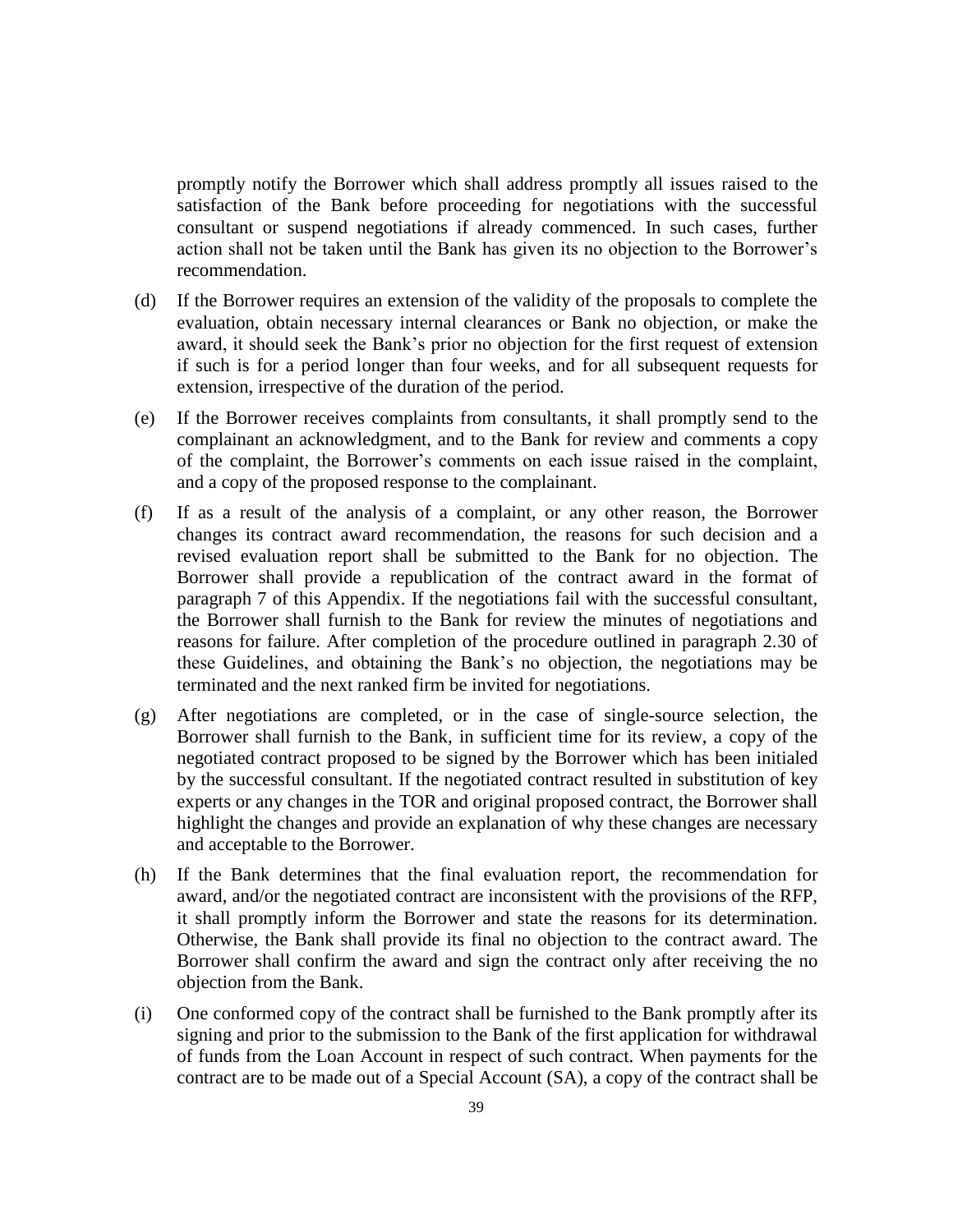furnished to the Bank prior to the making of the first payment out of the SA in respect of such contract.

- (j) The description and amount of the contract, together with the name and address of the consultant, except if an individual, shall be subject to public disclosure by the Bank in accordance with paragraph 2(i) above upon receipt of the signed copy of the contract from the Borrower.
- (k) The Borrower shall retain all documentation with respect to each contract during project implementation until two years after the closing date of the Loan Agreement. This documentation would include, but not be limited to: (i) the signed original of each contract and all subsequent amendments or addenda; (ii) original proposals, all documents and correspondence related to the selection of and implementation of the contract, including those in support of the evaluation of the proposals (including individual score sheets), and the recommendation for award made to the Bank; and (iii) payment invoices or certificates. For contracts awarded on the basis of an SSS method, the documentation shall include the justification for using the method, the qualifications and experience of the selected consultant, and the signed original of the contract. The Borrower shall furnish such documentation to the Bank upon request for examination by the Bank or by its consultants/auditors.

3. *Modification of the Signed Contract.* In the case of contracts subject to prior review, before agreeing to: (a) an extension of the stipulated time for performance of a contract; (b) any substantial modification of the scope of services, substitutions of key experts, or other significant changes to the terms and conditions of the contract; or (c) the proposed termination of the contract, the Borrower shall seek the Bank's no objection. If the Bank determines that the proposed modifications would be inconsistent with the provisions of the Loan Agreement and/or Procurement Plan, it shall promptly inform the Borrower and state the reasons for its determination. A copy of all amendments to the contract shall be furnished to the Bank for its record.

4. *Translations.* If a contract is subject to prior review and is written in the National Language,<sup>61</sup> the Borrower has the responsibility to furnish to the Bank an accurate translation of the technical and combined evaluation reports and the initialed negotiated draft contract in the internationally used language specified in the RFP (English, French, or Spanish). An accurate translation shall also be furnished to the Bank for any subsequent modifications of such contracts.

### <span id="page-44-0"></span>**Post Review**

5. Procurement Post Reviews (PPRs) are normally carried out by the Bank. The Borrower shall retain all documentation with respect to each contract not governed by paragraph 2 of this Appendix during project implementation and up to two years after the

 $\overline{a}$ <sup>61</sup> Refer to paragraph 1.22.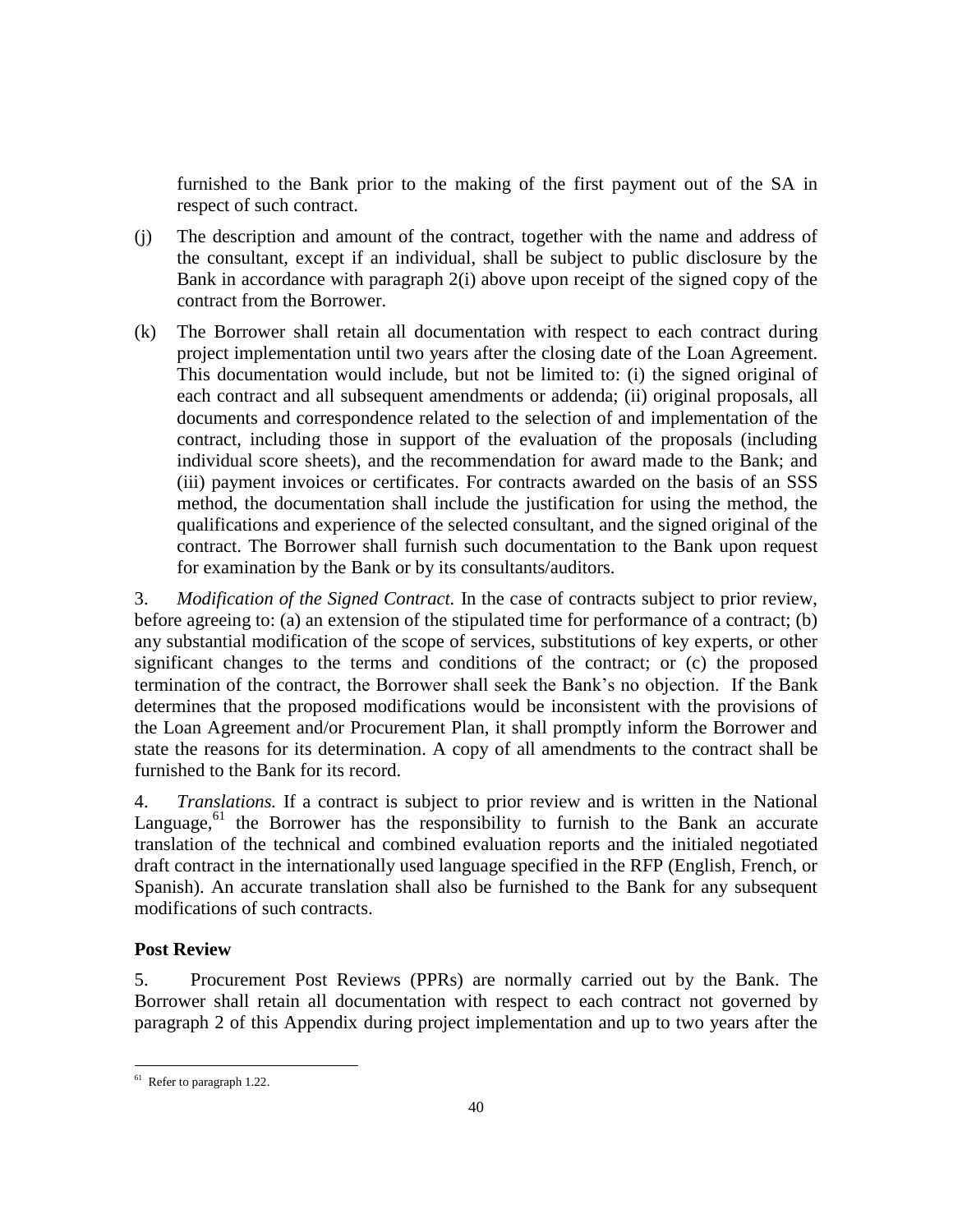closing date of the Loan Agreement. This documentation would include, but not be limited to, the signed original of the contract and all subsequent amendments or addenda, the original proposals, the technical evaluation report and the combined evaluation report, the recommendation for award, and the payment invoices or certificates for examination by the Bank or by its consultants/auditors. For contracts awarded on the basis of single-source selection, it shall include the record of justification, the qualifications and experience of the consultants, and the signed original of the contract. The Borrower shall also furnish such documentation to the Bank upon request. The Bank may declare misprocurement for any of the reasons provided in paragraph 1.19 of these Guidelines, including if it determines that the contract was not awarded in accordance with the agreed procedures and methods reflected in the Loan Agreement and further elaborated in the Procurement Plan to which the Bank gave its no objection, or the contract itself is not consistent with such procedures and methods. The Bank shall promptly inform the Borrower of the reasons for such determination. The Bank may also, depending on risks and the scope of the project (e.g., involving many small value and simple contracts), agree with the Borrower that they appoint independent entities to carry out PPRs, in accordance with terms, conditions and reporting procedures acceptable to the Bank. In such cases, the Bank will review the reports submitted by the Borrower, and retains its right to directly conduct post reviews during project implementation as may be needed.

#### <span id="page-45-0"></span>**Change from Post Review to Prior Review**

6. A contract whose cost estimate was below the Bank's prior review threshold indicated in the Procurement Plan shall fall under prior review rather than post review if the financial offer of the selected firm exceeds such threshold. All related procurement documentation already processed, including the evaluation report and recommendation for award, shall be submitted to the Bank for its prior review and no objection before award of the contract. When, to the contrary, the financial offer of the selected firm falls below the prior review threshold, the prior review process shall continue. Under certain circumstances, the Bank may require the Borrower to follow a prior review process for a contract under the prior review threshold set in the Procurement Plan, for example, in the case of a complaint that the Bank has determined to be of a serious nature. Also, when the selection method requires change due to higher or lower cost estimates than previously assessed, the procurement plan shall be modified by the Borrower and submitted to the Bank for review and no objection.

#### <span id="page-45-1"></span>**Publication of Awards of Contracts**

7. The Borrower shall publish information on *UNDB online* for all contracts when the short list included any foreign firm and all single-source selection contracts awarded to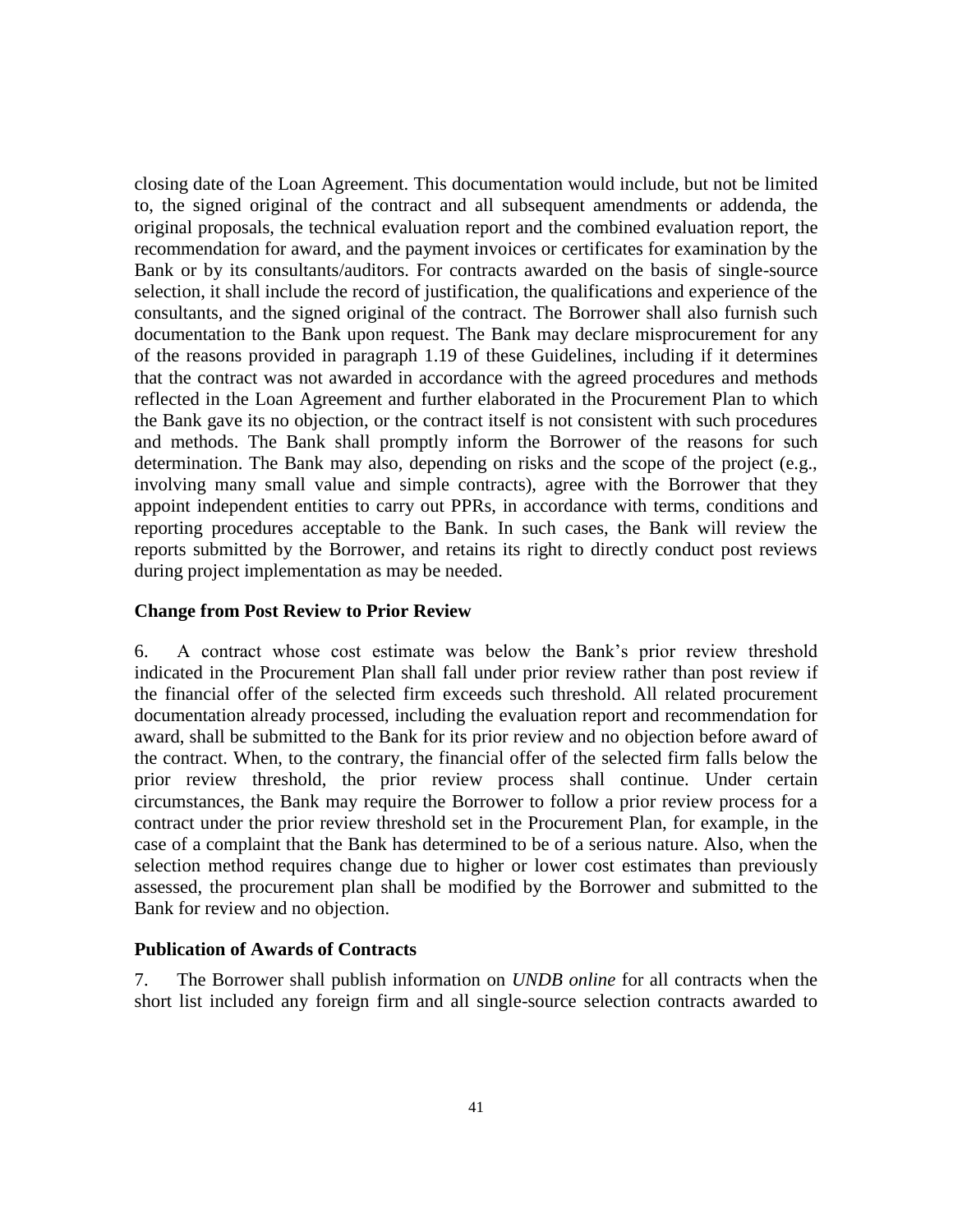foreign firms, and in the *National* press<sup>62</sup> all contracts where the short list comprises only National firms and all single-source selection contracts awarded to National firms. Such publication shall be within two weeks after receiving the Bank's no objection for award of the contract as per paragraphs 2(h) and 2(j) of this Appendix for contracts subject to the Bank's prior review, and within two weeks of successful negotiations with the selected firm for contracts subject to the Bank's post review. Publications shall include the following information as relevant and applicable for each method: (a) the names of all consultants in the short list, specifying those that submitted proposals; (b) the overall technical scores and scores assigned for each criterion and sub-criterion to each consultant; (c) the prices offered by each consultant as read out and as they have been evaluated; (d) the final combined scores and the final ranking of the consultants; and (e) the name of the successful consultant and the total price, duration, and summary scope of the contract. The same information shall be sent to all consultants who have submitted proposals. The Bank will arrange the publication of the award of contracts under prior review on its external website upon receipt from the Borrower of a conformed copy of the signed contract in accordance with paragraph 2(i) above.

#### <span id="page-46-0"></span>**Due Diligence concerning the Bank's Sanctions Policies and Procedures**

8. When conducting the evaluation of proposals, the Borrower shall check the eligibility of consultants from the lists of firms and individuals debarred and suspended, pursuant to paragraph 1.23(d) of these Guidelines and/or paragraph 1.16(d) of the Procurement Guidelines, by the Bank that are posted on the Bank's external website. The Borrower shall apply additional due diligence by closely supervising and monitoring any on-going contract (whether under prior or post review) executed by a firm or individual which has been sanctioned by the Bank after such contract was signed. The Borrower shall neither sign any new contracts nor sign an amendment, including any extension of time for completion, to an on-going contract with a suspended or debarred firm or individual after the effective date of the suspension or debarment without the Bank's prior review and no objection. The Bank will only finance additional expenditures if they were incurred before the completion date of the original contract or the completion date as revised: (i) for prior review contracts, in an amendment to which the Bank has given its no objection; and (ii) for post review contracts, in an amendment signed before the effective date of suspension or debarment. The Bank will not finance any new contract, or any amendment or addendum introducing a material modification to any existing contract that was signed with a suspended or debarred firm or individual on or after the effective date of suspension or debarment.

 $62$  In a national newspaper of wide circulation and/or in the official gazette, provided that it is of wide circulation, or on a widely used website or electronic portal with free national and international access, in the National Language as defined under paragraph 2.15.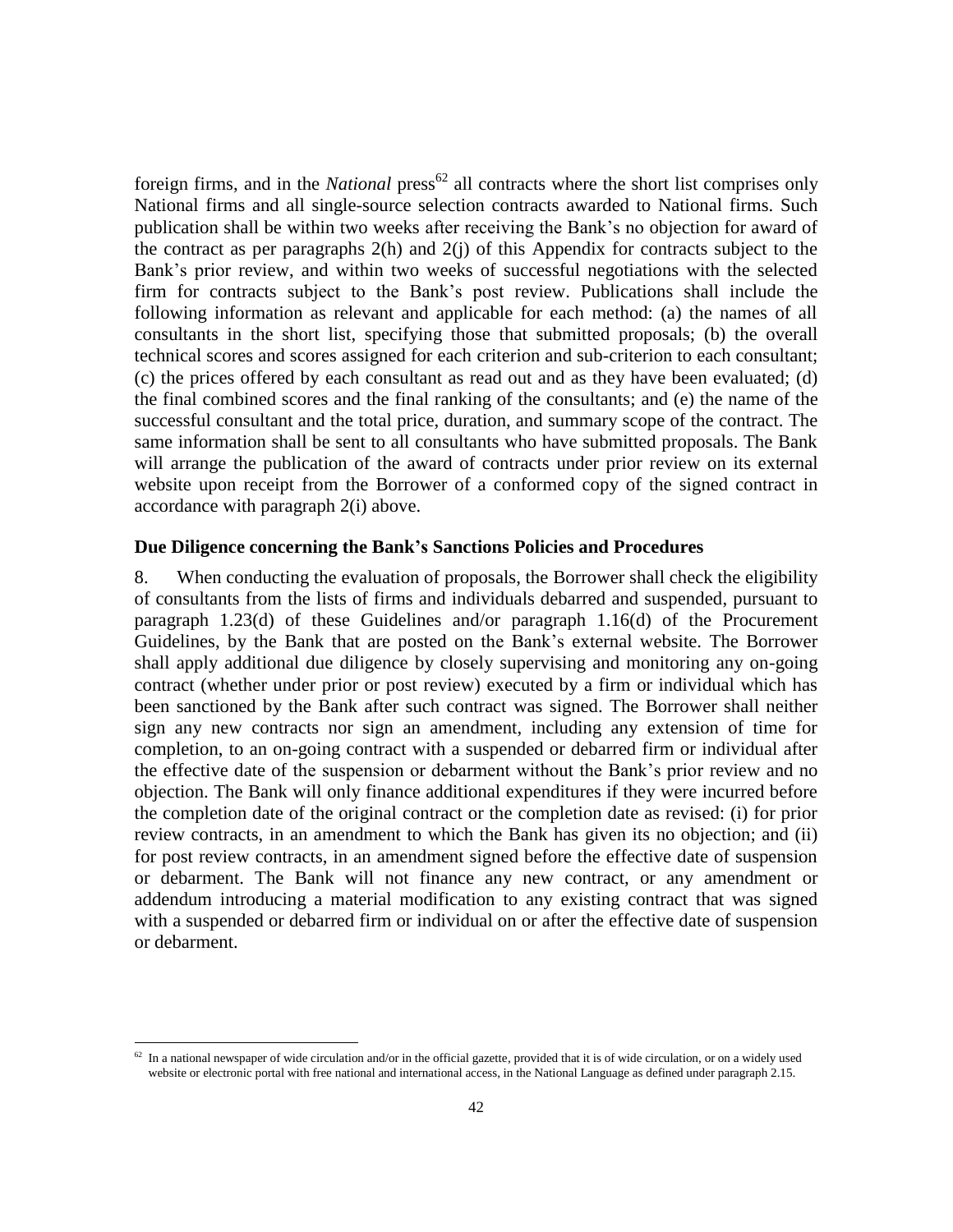## <span id="page-47-0"></span>**APPENDIX 2: INSTRUCTIONS TO CONSULTANTS AND DATA SHEET (ITC) OF THE RFP<sup>63</sup>**

1. The Borrower shall use the standard RFPs issued by the Bank, which include the ITC, covering relevant instructions as applicable for most of the methods of selection. If under exceptional circumstances, the Borrower needs to amend the standard ITC, it shall do so through the technical data sheet and not by amending the main text. The ITC shall include adequate information on the following aspects of the assignment:

- (a) a very brief description of the assignment;
- (b) standard formats for the technical and financial proposals;
- (c) the names and contact information of officials to whom clarifications shall be addressed and with whom the consultants' representative shall meet, if necessary;
- (d) details of the selection procedure to be followed, including: (i) a description of the two-stage process, if appropriate; (ii) a listing of the technical evaluation criteria and weights given to each criterion; (iii) the details of the financial evaluation; (iv) the relative weights for quality and cost in the case of QCBS; (v) the minimum pass score for quality; and (vi) the details on the opening of financial proposals;
- (e) an estimate of the level of key experts' inputs (in person-months) required of the consultants or the total budget, but not both;
- (f) indication of minimum experience, academic achievement, and so forth, expected of key experts;
- (g) details and status of any external financing;
- (h) information on negotiations and financial and other information that shall be required of the selected firm during negotiation of the contract;
- (i) the deadline for submission of proposals;

- (j) currency(ies) in which the costs of services shall be expressed, compared, and paid;
- (k) reference to any laws of the Borrower's country that may be particularly relevant to the proposed consultants' contract;
- (l) a statement that the firm and any of its affiliates shall be disqualified from providing downstream goods, works, or services under the project if, in the Bank's judgment, such activities constitute a conflict of interest with the services provided under the assignment;
- (m) the method in which the proposal shall be submitted, including the requirement that the technical proposals and financial proposals be sealed and submitted separately in a manner that shall ensure that the technical evaluation is not influenced by price;

<sup>&</sup>lt;sup>63</sup> This Section does not apply in the case of contracts to be awarded using the UCS Piloting Program described in paragraph 3.12.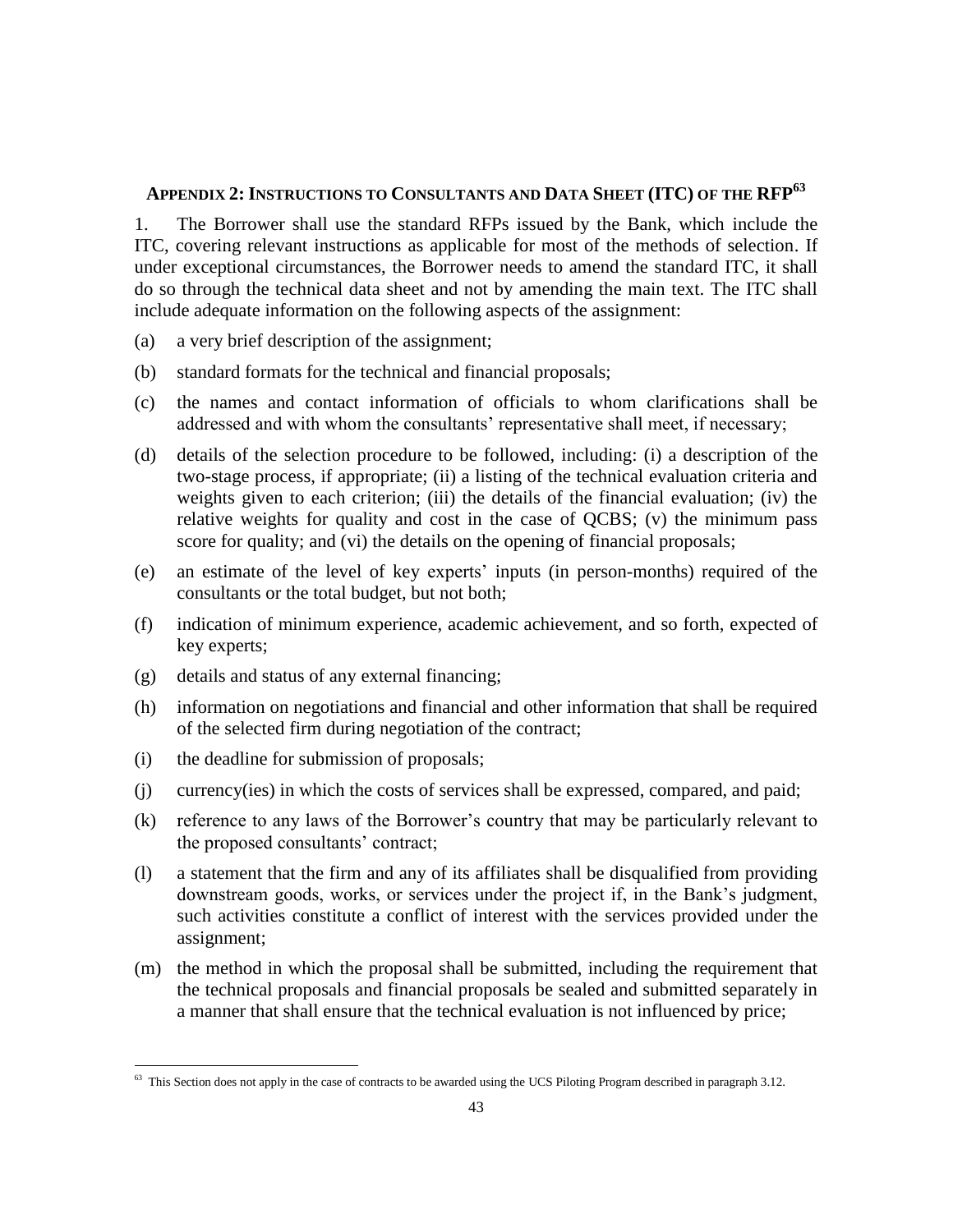- (n) a request that the invited firm (i) acknowledges receipt of the RFP and (ii) informs the Borrower whether or not it will be submitting a proposal;
- (o) the short list of consultants being invited to submit proposals and whether or not associations between short-listed consultants are acceptable;
- (p) the period for which the consultants' proposals shall be held valid and during which the consultants shall undertake to maintain, without change, the proposed key experts, and shall hold to both the proposed rates and total price; in case of extension of the proposal validity period, the right of the consultants not to maintain their proposal. If the consultants agree to extend the validity of their proposal, they shall do so without any change in their original proposals and also confirm the availability of all key experts as originally proposed except as provided hereunder. If any of the key experts is unavailable at this time and the consultants, while extending the validity of their proposal, request to replace such expert with another one, they shall provide adequate justification and evidence to the satisfaction of the Borrower. The proposal shall be rejected if it is established that the unavailable expert was proposed without his/her confirmation, if the provided reasons for the replacement or the justification is unacceptable, or the qualifications and experience of the replacement expert are not equal or better to those of the originally proposed expert. If acceptable, no other changes in the technical or financial proposal shall be permitted. The technical evaluation scores based on key experts, the financial proposals, and other details of the original proposal shall remain un-changed.
- (q) the anticipated date on which the selected consultant shall be expected to commence the assignment;
- (r) a statement indicating (i) whether or not the consultants' contract and personnel shall be tax-free or not; and if not, (ii) what the likely tax burden will be or where this information can be obtained in a timely basis and a statement requiring that the consultant shall include in its financial proposal a separate amount clearly identified, to cover taxes;
- (s) if not included in the TOR or in the draft contract, details of the services, facilities, equipment, and staff to be provided by the Borrower;
- (t) phasing of the assignment, if appropriate, and likelihood of follow-up assignments;
- (u) the procedure to handle clarifications about the information given in the RFP; and
- (v) any conditions for subcontracting part of the assignment.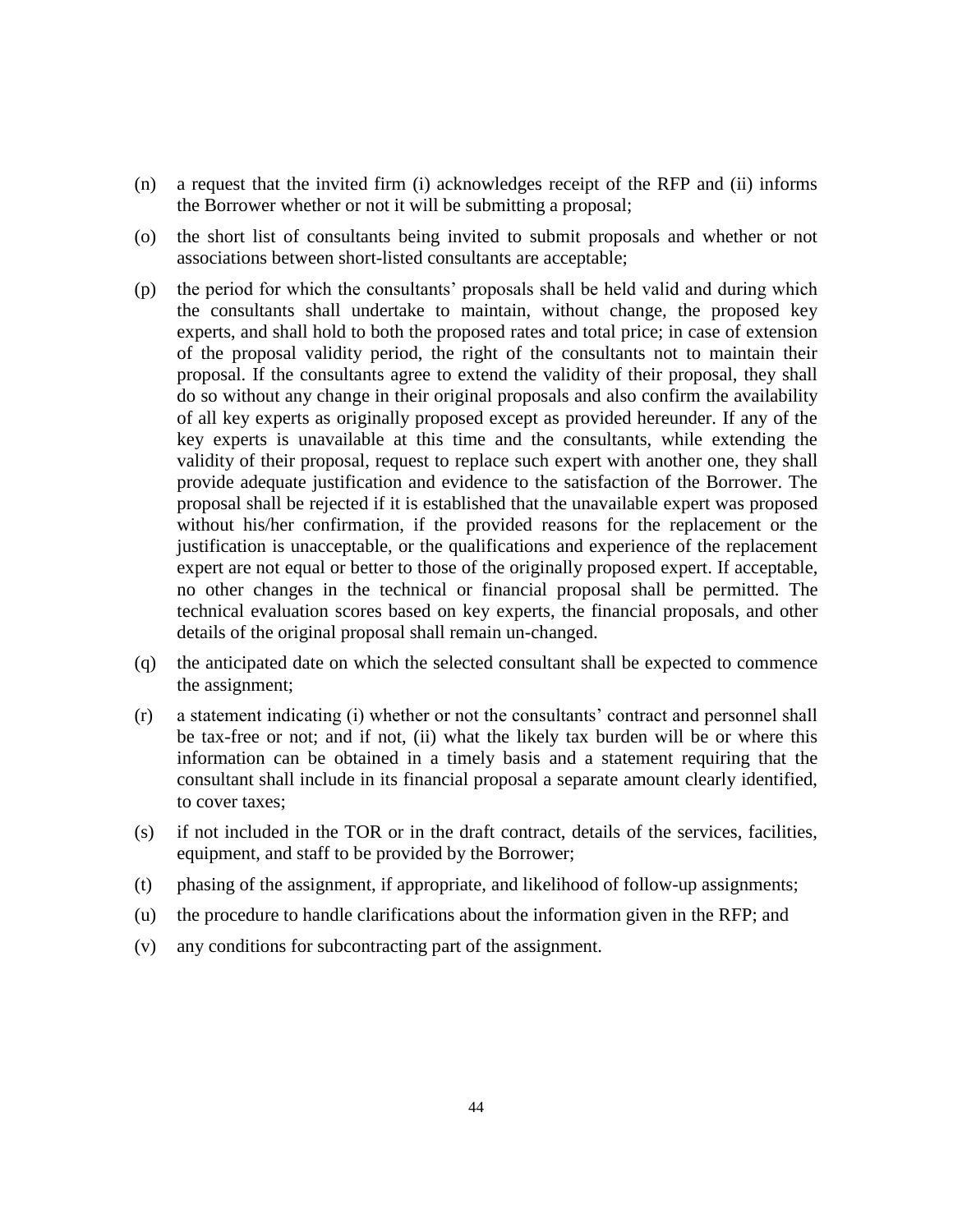#### **APPENDIX 3: GUIDANCE TO CONSULTANTS**

#### <span id="page-49-1"></span><span id="page-49-0"></span>**Purpose**

1. This appendix provides guidance to consultants wishing to participate in Bankfinanced consulting services.

#### <span id="page-49-2"></span>**Responsibility for the Selection of Consultants**

2. The responsibility for the implementation of the project, and therefore for the payment of consulting services under the project, rests solely with the Borrower. The Bank, for its part, is required by its Articles of Agreement to ensure that funds are paid from a Bank loan only as expenditures are incurred. Disbursements of the proceeds of a loan or a grant are made only at the Borrower's request. The Borrower submits withdrawal applications to the Bank together with required supporting documentation to demonstrate that the funds have been or are being used in accordance with the Loan Agreement and the Procurement Plan.<sup>64</sup> As emphasized in paragraph 1.4 of these Guidelines, the Borrower is responsible for the selection and employment of consultants. It invites, receives, and evaluates proposals and awards the contract. The contract is between the Borrower and the Consultant. The Bank is not a party to the contract.

#### <span id="page-49-3"></span>**Bank's Role**

 $\overline{a}$ 

3. As stated in these Guidelines (Appendix 1) the Bank reviews the RFP, the evaluation of proposals, award recommendations, and contract to ensure that the process is carried out in accordance with agreed procedures, as required in the Loan Agreement and further elaborated in the Procurement Plan. For all contracts subject to the Bank's prior review, the Bank reviews the documents before they are issued, as described in Appendix 1. Also, if at any time in the selection process (even after the award of contract) the Bank concludes that the agreed procedures were not followed in any substantial respect, the Bank may declare misprocurement, as described in paragraph 1.19. However, if a Borrower has awarded a contract after obtaining the Bank's no objection, the Bank will declare misprocurement only if the no objection was issued on the basis of incomplete, inaccurate, or misleading information furnished by the Borrower. Furthermore, if the Bank determines that corrupt or fraudulent practices were engaged in by representatives of the Borrower or of the consultant, the Bank may impose the applicable sanctions set forth in paragraph 1.23 of these Guidelines.

4. The Bank publishes standard RFPs and contracts for different types of consulting services. As stated in paragraphs 2.9 and 2.12 of these Guidelines, it is mandatory for the Borrower to use these documents, with minimum changes acceptable to the Bank to

<sup>64</sup> For additional information about the Bank's disbursement policies and procedures see *The World Bank Disbursement Guidelines for Projects* and *Disbursement Handbook for World Bank Clients* (available on the Bank's website a[t www.worldbank.org/projects\)](http://www.worldbank.org/projects).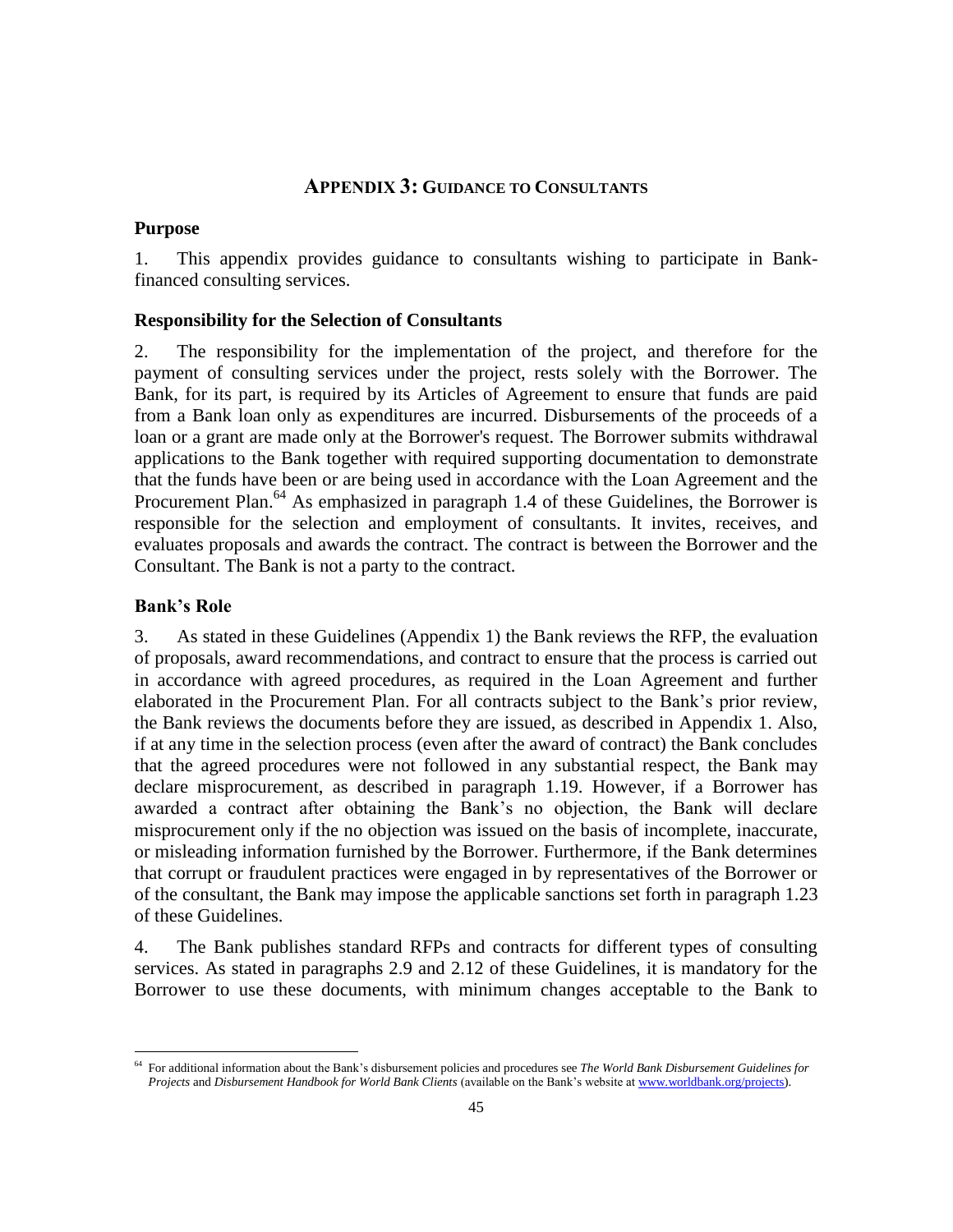address project-specific issues. The Borrower finalizes and issues these documents as part of the RFP.

#### <span id="page-50-0"></span>**Information on Consultant Services**

5. Information on consultant services, including a brief description of the nature of services, timing, estimated cost and experts' time inputs, and so forth, will be, in the first instance, included in the Project Information Document (PID), which describes projects under preparation. At the same time, similar information will also be included in the description of each project in the Monthly Operational Summary (MOS). Such information will be continuously updated. Each project requires the publication of a General Procurement Notice in the *United Nations Development Business* (UNDB online)<sup>65</sup> which will include a more detailed description of the required services, the client agency, and the budgeted cost. In the case of large-value contracts, <sup>66</sup> this will be followed by a specific notice seeking "expression of interest" in *UNDB online*. The Project Appraisal Document (PAD) will provide yet more detailed information.

6. The PID and the MOS are available on the Internet and from the InfoShop<sup>67</sup> in the Bank. The PAD is available after the loan is approved. UNDB is available through online subscription.

#### <span id="page-50-1"></span>**Consultants' Role**

 $\overline{a}$ 

7. When consultants receive the RFP, and if they can meet the requirements of the TOR and the commercial and contractual conditions, they should make the arrangements necessary to prepare a responsive proposal (for example, visiting the country of the assignment, seeking associations, collecting documentation, setting up the preparation team). If the consultants find in the RFP documents—especially in the selection procedure and evaluation criteria—any ambiguity, omission or internal contradiction, or any feature that is unclear or that appears discriminatory or restrictive, they should seek clarification from the Borrower, in writing, within the period specified in the RFP for seeking clarifications.

8. In this connection, it should be emphasized that the specific RFP issued by the Borrower governs each selection, as stated in paragraph 1.2 of these Guidelines. If consultants feel that any of the provisions in the RFP are inconsistent with these Guidelines, they should also raise this issue with the Borrower.

<sup>&</sup>lt;sup>65</sup> *UNDB online* is a publication of the United Nations. Subscription information is available from: Development Business, United Nations, GCPO Box 5850, New York, NY 10163-5850, USA (website[: www.devbusiness.com;](http://www.devbusiness.com/) e-mail[: dbsubscribe@un.org\)](mailto:dbsubscribe@un.org).

<sup>&</sup>lt;sup>66</sup> Contracts expected to cost more than US\$300,000 equivalent, except when the short list only comprises national consultants (see paragraphs 2.5 and 2.7 of these Guidelines).

 $67$  The InfoShop address is also the World Bank address: 1818 H Street, N.W., Washington, D.C. 20433, USA. The Project Database is available at [www.worldbank.org/projects.](http://www.worldbank.org/projects)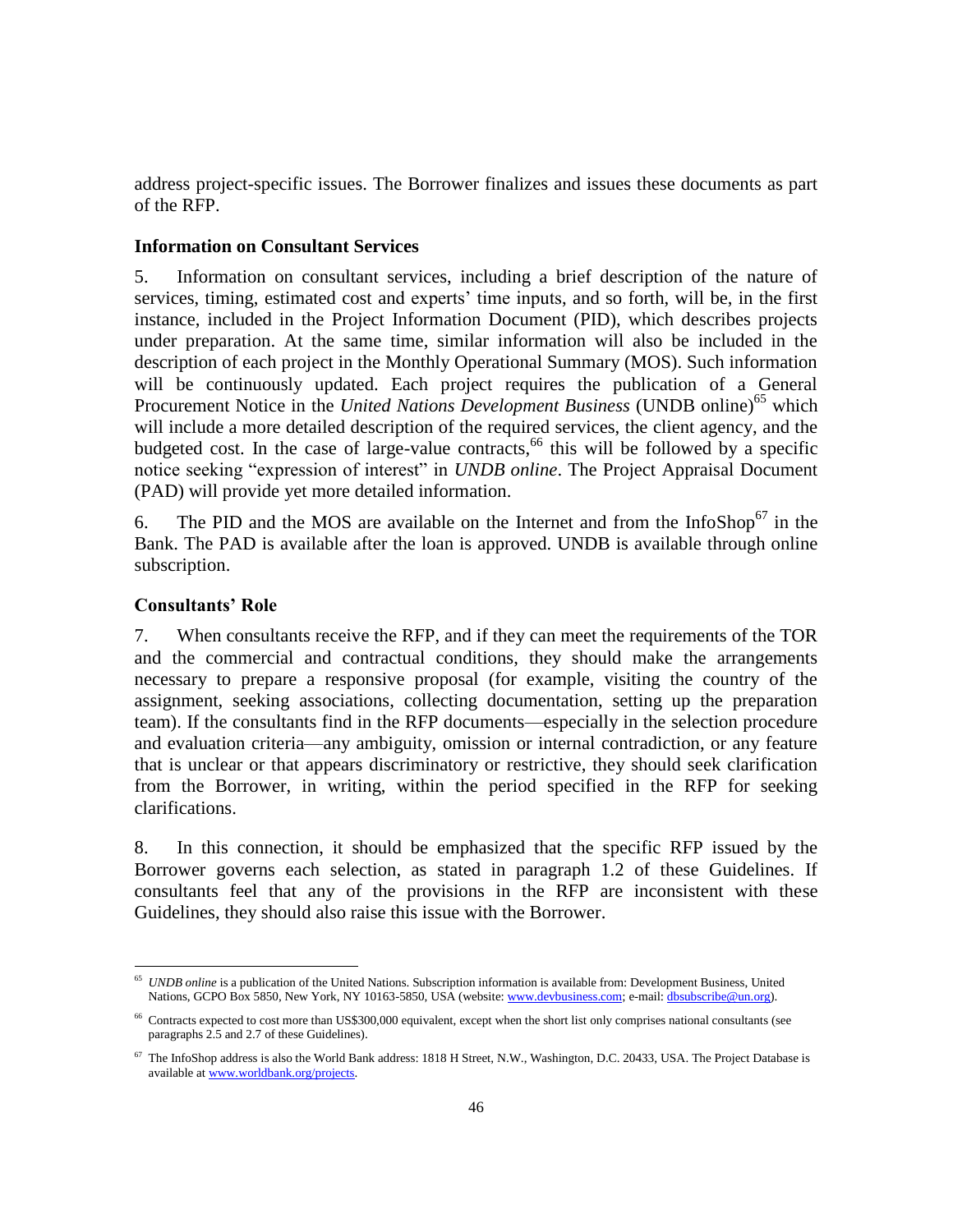9. Consultants should ensure that they submit a fully responsive proposal including all the supporting documents requested in the RFP. It is essential to ensure accuracy in the *curricula vitae* of key experts submitted with the proposals. The *curricula vitae* shall be signed by the consultants and the individuals and dated. Once technical proposals are received and opened, consultants shall not be required nor permitted to change the substance, the key experts, and so forth. Noncompliance with important requirements will result in rejection of the proposal. Similarly, once financial proposals are received, consultants shall not be required or permitted to change the quoted fee and so forth, except at the time of negotiations carried out in accordance with the provisions of the RFP. If an extension of validity of proposals was the reason that key experts were not available for a company, a change of key experts with equivalent or better qualification might be possible as per paragraph 2.28 of these Guidelines and paragraph 1(p) of Appendix 2.

#### <span id="page-51-0"></span>**Confidentiality**

10. As stated in paragraph 2.35, the process of proposal evaluation shall be confidential until the publication of contract award, except for the disclosure of the technical points as indicated in paragraphs 2.23 and 2.30. Confidentiality enables the Borrower and the Bank's reviewers to avoid either the reality or perception of improper interference. If, during the evaluation process, consultants wish to bring additional information to the notice of the Borrower, the Bank, or both, they should do so in writing.

#### <span id="page-51-1"></span>**Action by the Bank**

11. If consultants wish to raise issues or questions about the selection process, they may send the Bank copies of their communications with the Borrower, or they may write to the Bank directly when the Borrower does not respond promptly or when the communication is a complaint against the Borrower. All such communications should be addressed to the Task Team Leader for the project, with a copy to the Country Director for the borrowing country and to the Regional Procurement Manager. Names of the Task Team Leaders are available in the PAD.

12. Communications received by the Bank from short-listed consultants prior to the closing date for submission of the proposal shall be, if appropriate, referred to the Borrower with the Bank's comments and advice for action or response.

13. Communications, including complaints, the Bank receives from consultants after the opening of the technical proposals will be handled as follows. In the case of contracts not subject to prior review by the Bank, any communication or its relevant extracts, as deemed appropriate, will be sent to the Borrower for due consideration and appropriate action. The Borrower shall provide all relevant documentation to the Bank for review and comments. In the case of contracts subject to prior review, the Bank shall examine the communication, in consultation with the Borrower, and if it needs additional information, shall request it